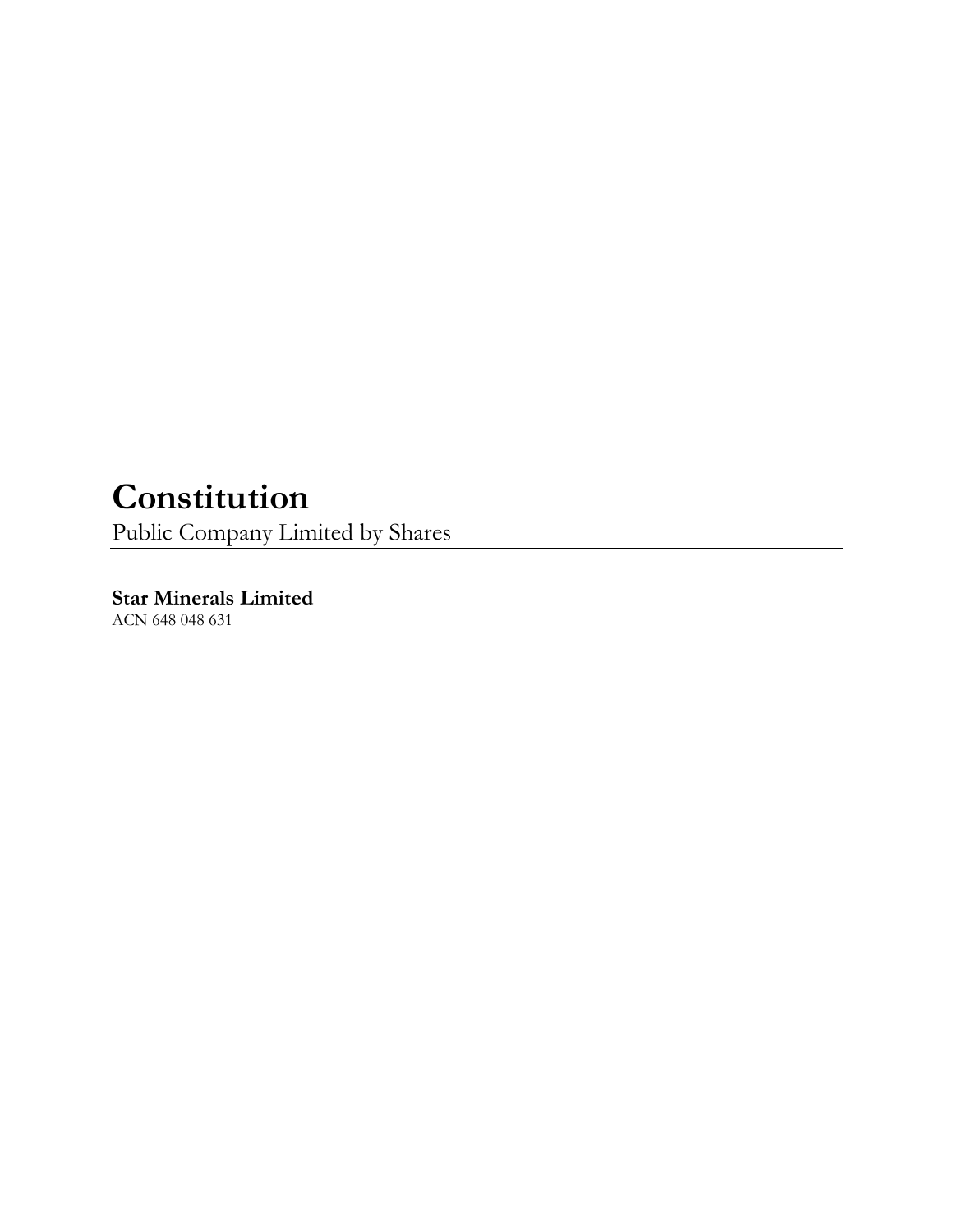# Table of Contents

| 1.  |                                                                                                |  |
|-----|------------------------------------------------------------------------------------------------|--|
| 2.  |                                                                                                |  |
| 2.1 |                                                                                                |  |
| 2.2 |                                                                                                |  |
| 2.3 | Application of the Corporations Act, Listing Rules and ASX Settlement Operating Rules 9        |  |
| 2.4 |                                                                                                |  |
| 2.5 |                                                                                                |  |
| 2.6 |                                                                                                |  |
| 3.  |                                                                                                |  |
| 3.1 |                                                                                                |  |
| 3.2 |                                                                                                |  |
| 3.3 |                                                                                                |  |
| 3.4 |                                                                                                |  |
| 3.5 |                                                                                                |  |
| 3.6 |                                                                                                |  |
| 3.7 |                                                                                                |  |
| 3.8 |                                                                                                |  |
| 3.9 |                                                                                                |  |
| 4.  |                                                                                                |  |
| 4.1 |                                                                                                |  |
| 4.2 |                                                                                                |  |
| 4.3 |                                                                                                |  |
| 4.4 |                                                                                                |  |
| 4.5 |                                                                                                |  |
| 4.6 |                                                                                                |  |
| 4.7 |                                                                                                |  |
| 4.8 | General provisions applicable to a sale, reissue or other disposal of shares by the Company 23 |  |
| 4.9 |                                                                                                |  |
| 5.  |                                                                                                |  |
| 5.1 |                                                                                                |  |
| 5.2 |                                                                                                |  |
| 5.3 |                                                                                                |  |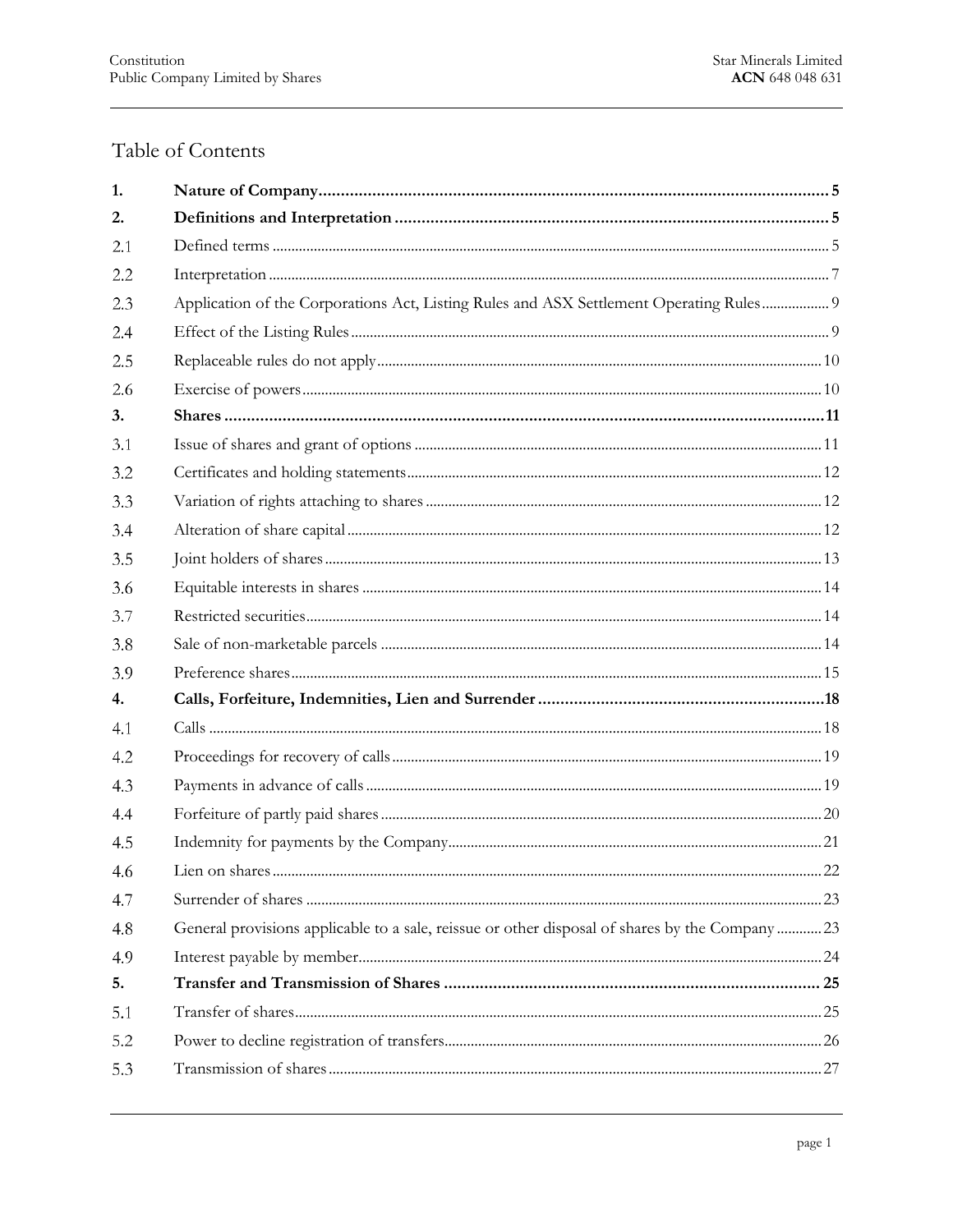| 6.   |  |
|------|--|
| 6.1  |  |
| 6.2  |  |
| 6.3  |  |
| 6.4  |  |
| 6.5  |  |
| 6.6  |  |
| 6.7  |  |
| 6.8  |  |
| 6.9  |  |
| 6.10 |  |
| 6.11 |  |
| 7.   |  |
| 7.1  |  |
| 7.2  |  |
| 7.3  |  |
| 7.4  |  |
| 7.5  |  |
| 7.6  |  |
| 7.7  |  |
| 7.8  |  |
| 7.9  |  |
| 7.10 |  |
| 7.11 |  |
| 7.12 |  |
| 7.13 |  |
| 7.14 |  |
| 7.15 |  |
| 7.16 |  |
| 7.17 |  |
| 7.18 |  |
| 8.   |  |
| 8.1  |  |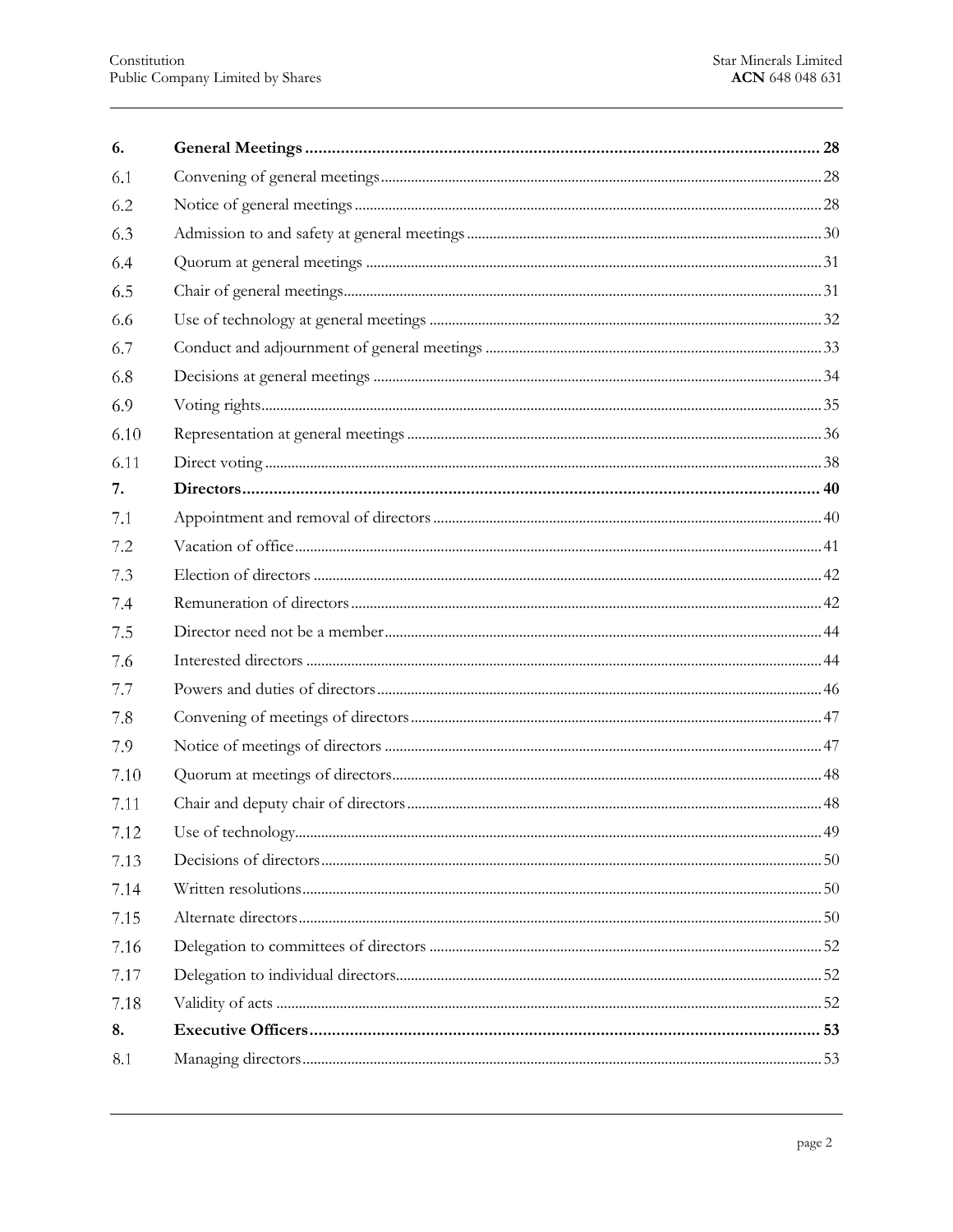| 8.2   |                      |    |
|-------|----------------------|----|
| 8.3   |                      |    |
| 8.4   |                      |    |
| 9.    |                      |    |
| 9.1   |                      |    |
| 9.2   |                      |    |
| 9.3   |                      |    |
| 10.   |                      |    |
| 10.1  |                      |    |
| 10.2  |                      |    |
| 10.3  |                      |    |
| 10.4  |                      |    |
| 10.5  |                      |    |
| 10.6  |                      |    |
| 10.7  |                      |    |
| 10.8  |                      |    |
| 10.9  |                      |    |
| 10.10 |                      |    |
| 10.11 |                      |    |
| 10.12 |                      |    |
| 10.13 |                      |    |
| 11.   |                      |    |
| 11.1  |                      |    |
| 11.2  |                      |    |
| 12.   | Minutes and Records. | 61 |
| 12.1  |                      |    |
| 12.2  |                      |    |
| 12.3  |                      |    |
| 12.4  |                      |    |
| 12.5  |                      |    |
| 12.6  |                      |    |
| 13.   |                      |    |
| 13.1  |                      |    |
| 13.2  |                      |    |
|       |                      |    |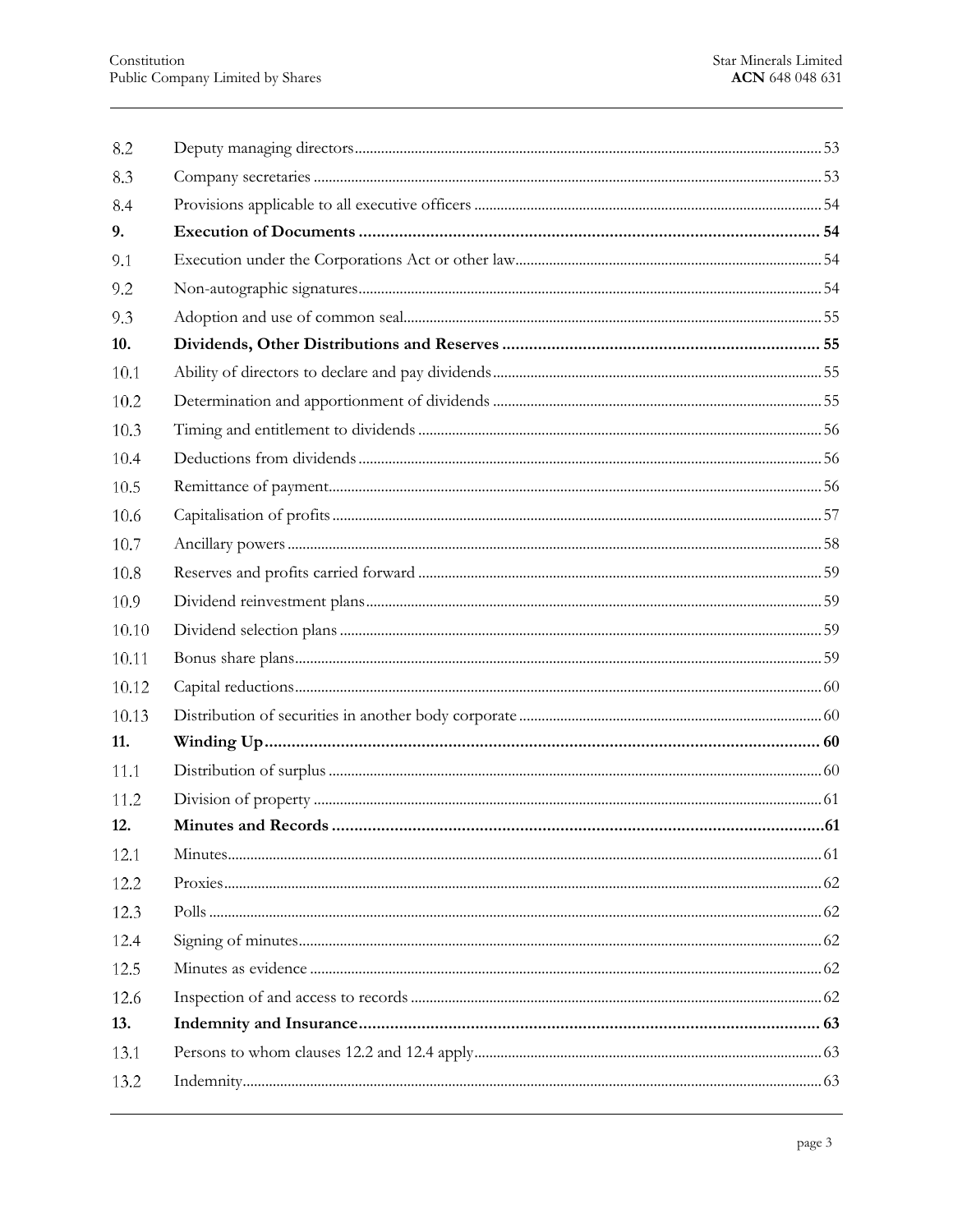| 13.3 |  |
|------|--|
| 13.4 |  |
| 13.5 |  |
| 13.6 |  |
| 14.  |  |
| 14.1 |  |
| 14.2 |  |
| 14.3 |  |
| 14.4 |  |
| 14.5 |  |
| 14.6 |  |
| 14.7 |  |
| 14.8 |  |
| 15.  |  |
| 15.1 |  |
| 15.2 |  |
| 15.3 |  |
|      |  |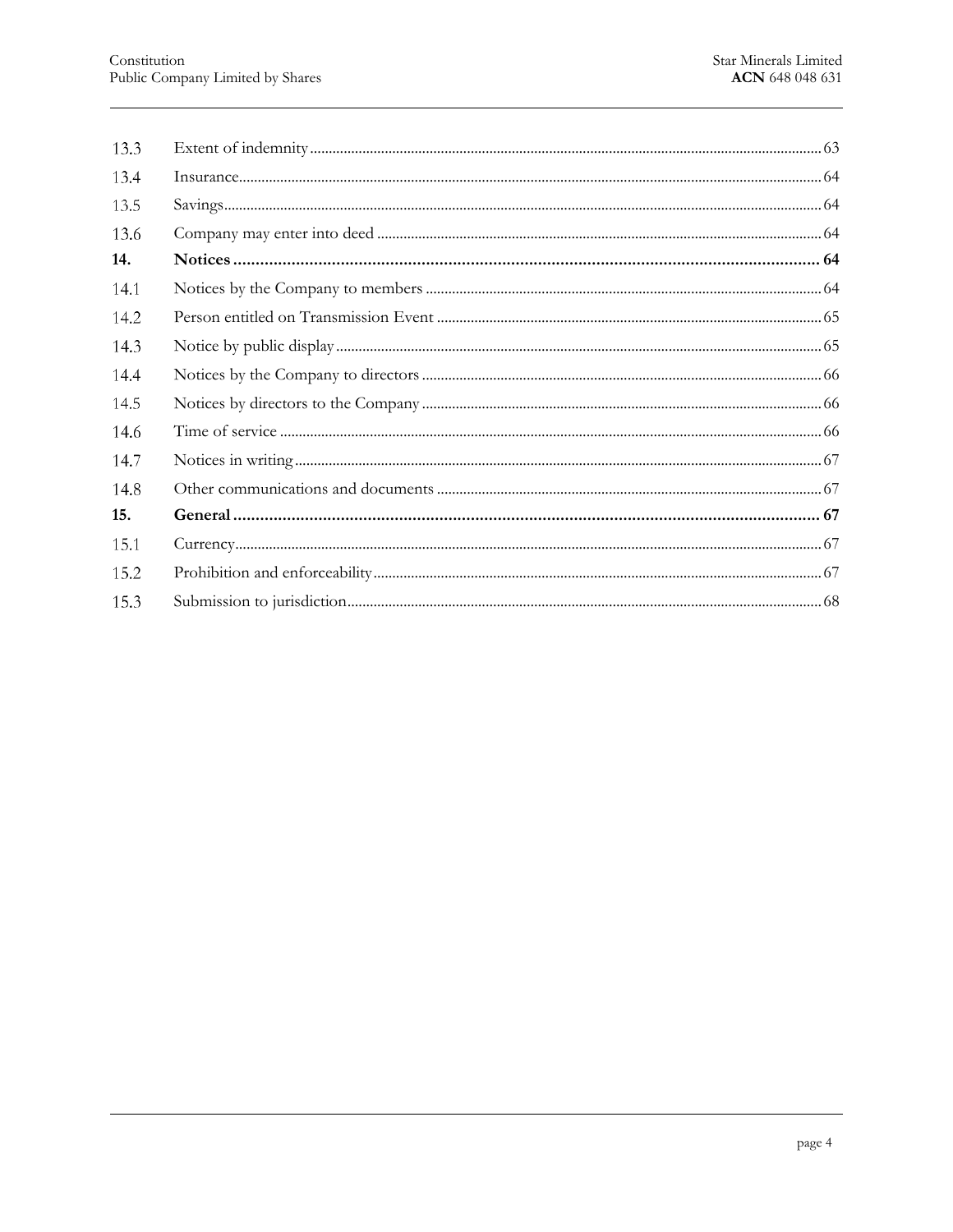# **Constitution** Public Company Limited by Shares

# **Star Minerals Limited (ACN 648 048 631)**

# <span id="page-5-0"></span>**1. Nature of Company**

The Company is a public company limited by shares, incorporated under the Corporations Act.

### <span id="page-5-1"></span>**2. Definitions and Interpretation**

#### <span id="page-5-2"></span> $2.1$ **Defined terms**

In this Constitution, unless inconsistent with the context, the following terms have the meanings given to them in this clause [2.1:](#page-5-2)

**ASIC** means the Australian Securities & Investments Commission.

**ASTC-Regulated Transfer** means the term "ASTC-Regulated Transfer" as defined in the Corporations Regulations.

**ASX** means the Australian Securities Exchange operated by ASX Limited (ACN 008 624 691).

**ASX Settlement** means ASX Settlement Pty Ltd (ACN 008 504 532).

**ASX Settlement Operating Rules** means the operating rules (however described) of ASX Settlement.

**Business Day** means a day on which banks are open for business, other than Saturdays, Sundays and public holidays, in the place where the Company's registered office is located.

**Certificated Holding** means a share or shares for which the Company is required to issue a certificate, and for which the certificate has not been subsequently cancelled by the Company.

**Company** means the Company named at the beginning of this Constitution.

**Constitution** means this Constitution.

**Corporations Act** means the *Corporations Act 2001* (Cth).

**Corporations Regulations** means the *Corporations Regulations 2001* (Cth).

**Default Interest Rate** means for a given date, the daily cash rate set by the Reserve Bank of Australia and displayed at or about 10:30am (Sydney time) on that date on Eikon (formerly Thomson Reuters Eikon) page "RBA30" (or as displayed on any successor or replacement information service) plus 2 percentage points.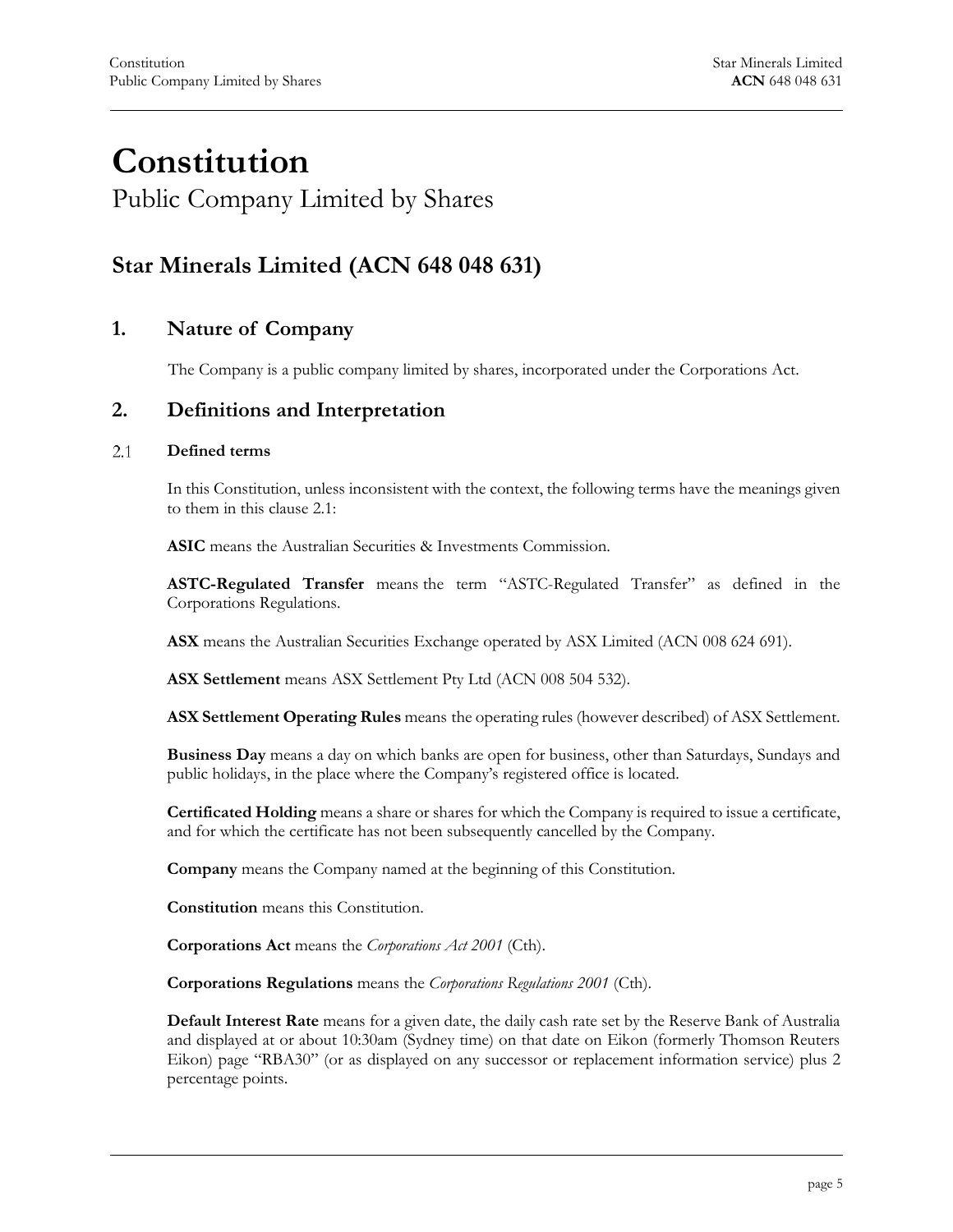**Dispose** has the meaning given to that term under the Listing Rules.

**Direct Vote** means a vote on a resolution delivered following a determination by the directors under claus[e 6.11](#page-38-0) and in accordance with that clause (including any regulations made under clause [6.11\(b\)](#page-38-1) by the directors.

**Government Agency** means any government or governmental, administrative, monetary, fiscal or judicial body, department, commission, authority, tribunal, agency or entity in any part of the world.

**Holding Company** means the term "holding company" as defined in the Corporations Act.

**Listed Company** means a company that is admitted to the official list of the ASX.

**Listing Rules** means the Listing Rules of the ASX and any other rules of the ASX that are applicable while the Company is a Listed Company, each as amended or replaced from time to time, except to the extent of any express written waiver by the ASX.

**Marketable Parcel** means the term "marketable parcel" as defined in the Listing Rules.

**PPS Act** means the *Personal Property Securities Act 2009* (Cth).

**PPS Act Security Interest** means the term "security interest" as defined in the PPS Act.

**Proper ASTC Transfer** means a proper ASTC transfer as defined in the Corporations Regulations.

**Related Body Corporate** means the term "related body corporate" as defined in the Corporations Act.

**Representative** means in relation to a body corporate, an individual appointed by that body corporate under section 250D of the Corporations Act to act as a representative of that body corporate to exercise its powers.

**Restricted Securities** has the meaning given to that term under the Listing Rules.

**Restriction Deed** has the meaning given to that term under the Listing Rules.

<span id="page-6-0"></span>**Security Interest** means any of the following:

- (a) any legal or equitable interest or power created, arising in or reserved in or over an interest in any property or asset;
- <span id="page-6-1"></span>(b) any security for payment of money, performance of obligations or protection against default (including a mortgage, bill of sale, charge, lien, pledge, income, garnishee order, monetary claims or flawed deposit arrangement);
- <span id="page-6-2"></span>(c) any thing or preferential interest or arrangement of any kind giving a person priority or preference over claims or other persons with respect to any property or asset;
- <span id="page-6-3"></span>(d) a PPS Act Security Interest; or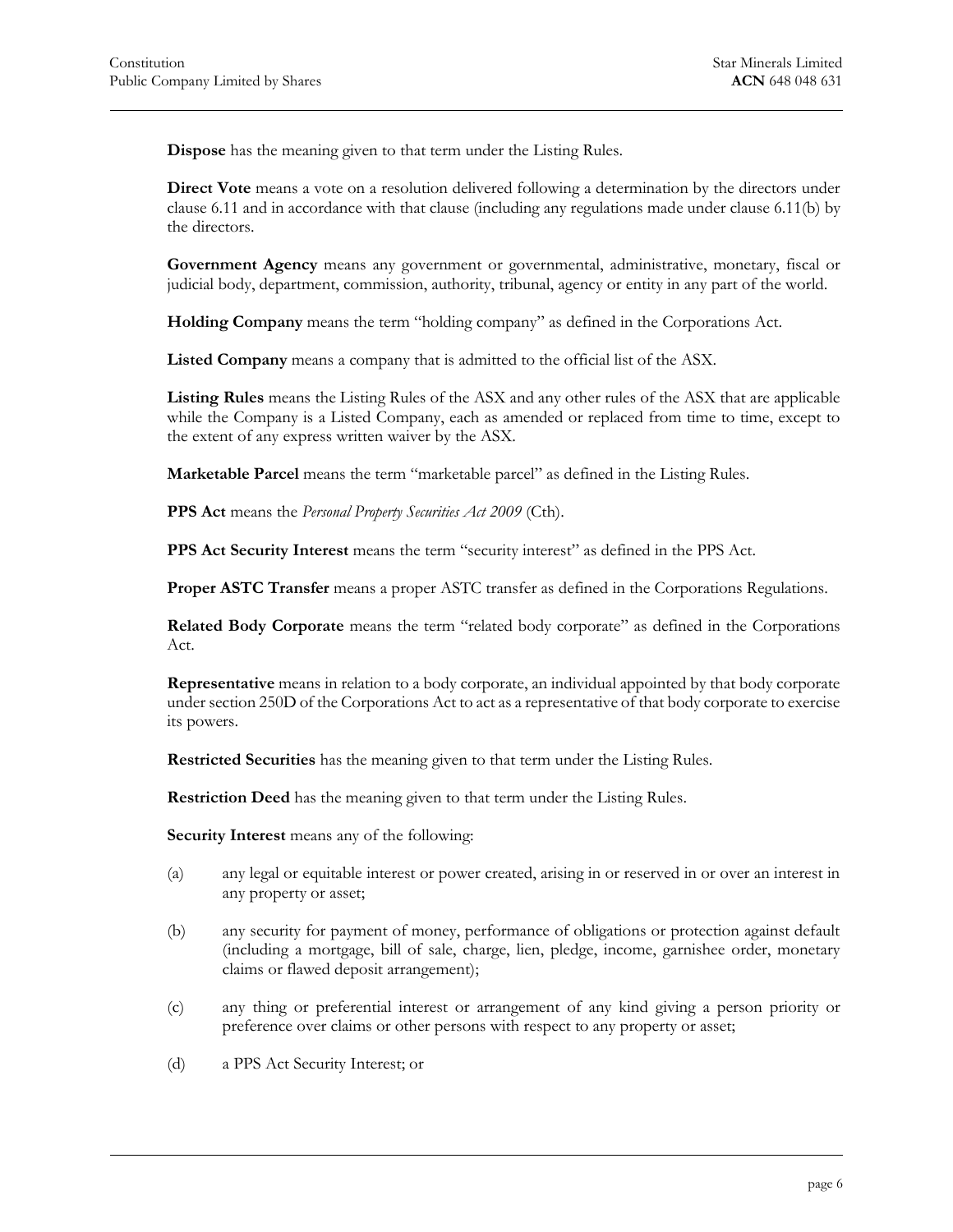(e) any agreement or arrangement (whether legally binding or not) to grant or create anything referred to in paragraphs [\(a\),](#page-6-0) [\(b\),](#page-6-1) [\(c\)](#page-6-2) or [\(d\).](#page-6-3)

**Subsidiary** means the term "subsidiary" as defined in the Corporations Act.

**Takeover** means the term "takeover" as defined in the Listing Rules.

**Transmission Event** means:

- (a) in respect of a member of the Company who is an individual, the death or bankruptcy of that member, or the member becoming of unsound mind or a person who is, or whose estate is, liable to be dealt with in any way under the law relating to mental health; and
- (b) in respect of a member of the Company that is a body corporate, the winding up of the member or the succession by another person or body corporate to the assets and liabilities of the member.

**Uncertificated Holding** means a share or shares for which a certificate has not been issued by the Company, or in respect of which any certificate issued by the Company has been cancelled without the issue of a replacement certificate.

<span id="page-7-0"></span>**URL** means the Uniform Resource Locator, being the address that specifies the location of a file on the internet.

#### $2.2\,$ **Interpretation**

In this Constitution the following rules of interpretation apply, unless the contrary intention appears or context otherwise requires:

- (a) a reference in this Constitution to a partly paid share is a reference to a share that has any amount of its issue or subscription price remaining unpaid;
- (b) a reference in this Constitution to a call or an amount called in respect of a share includes a reference to a sum that becomes payable on issue or at a fixed date by the terms of issue of that share;
- (c) a reference in this Constitution in general terms to a person holding or occupying a particular office or position includes a reference to any person who occupies or performs the duties of that office or position for the time being;
- (d) headings and subheadings are for convenience only and do not affect the interpretation of this Constitution;
- (e) references to:
	- (i) rules or clauses are references to the operative provisions of the main body of this Constitution; and
	- (ii) schedules, annexures, appendices and attachments (if any) are, respectively, references to the schedules, annexures, appendices and attachments to this Constitution;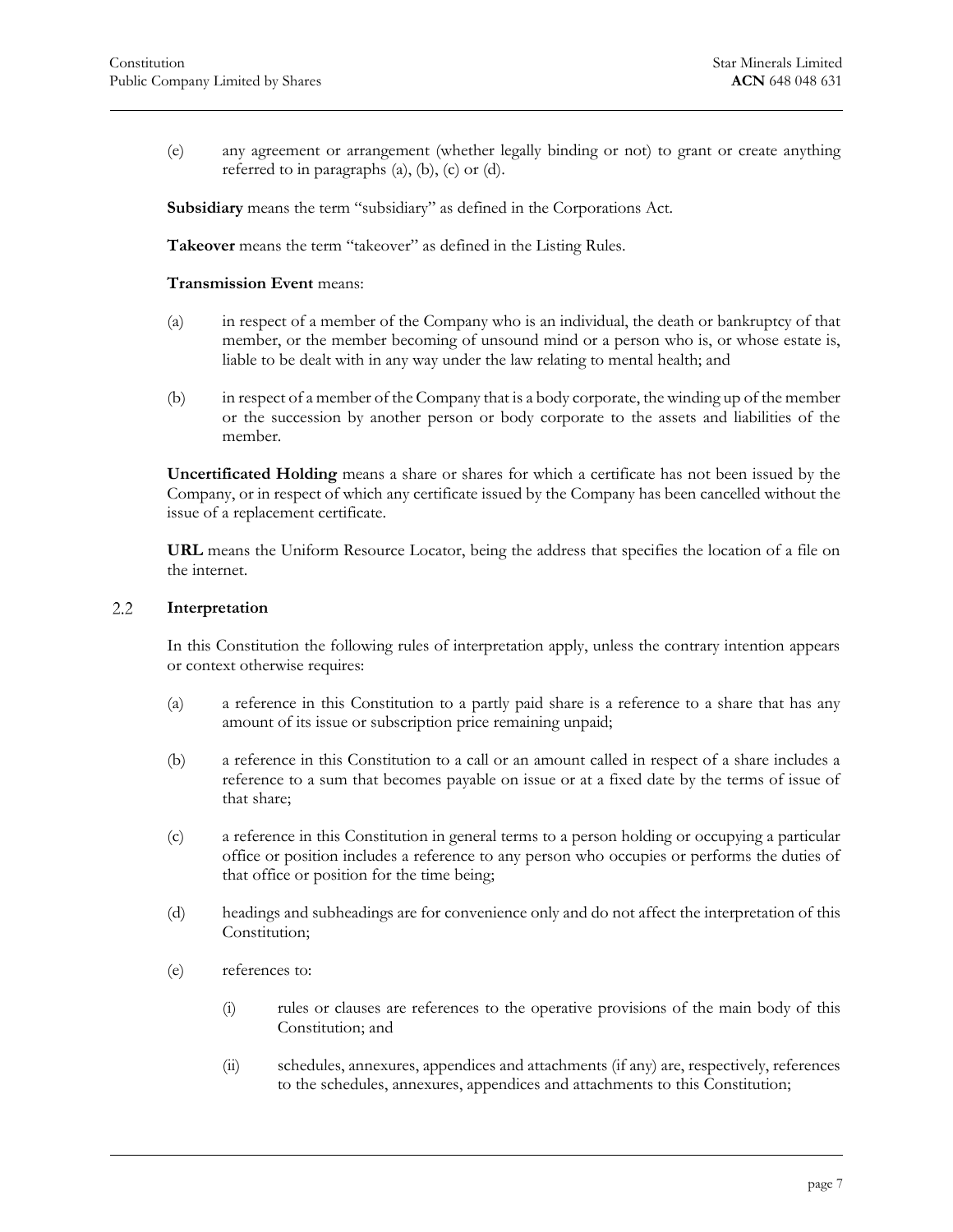- (f) words denoting the singular include the plural and words denoting the plural include the singular;
- (g) words denoting any gender include all genders;
- (h) the word "person" includes any individual, corporation or other body corporate, partnership, joint venture, association and any Government Agency;
- (i) references to any person include that person's permitted assignees and successors, including executors and administrators and legal personal representatives;
- (j) a reference to a body, whether statutory or not, that ceases to exist or has its powers or functions transferred to another body is a reference to the body that replaces it or that substantially succeeds to its powers or functions;
- (k) a reference to any agreement or document includes any amendments to or replacements of that document;
- (l) a reference to a law includes:
	- (i) legislation, regulations and other instruments made under legislation and any consolidations, amendments, re-enactments or replacements of them;
	- (ii) any constitutional provision, treaty or decree;
	- (iii) any judgment; and
	- (iv) any rule or principle of common law or equity,

and is a reference to that law as amended, consolidated, re-enacted, replaced or applied to new or different facts;

- (m) a reference to the Listing Rules or the ASX Settlement Operating Rules includes any amendment or replacement of those rules from time to time;
- (n) if a period of time begins on a given day or the day of an act or event, it is to be calculated exclusive of that day;
- (o) a reference to time is a reference to local time in the place where the Company's registered office is located, unless otherwise specified;
- (p) a reference to a day is to be interpreted as the period of time commencing at midnight and ending 24 hours later;
- (q) if any act is required to be performed under this Constitution by a party on or by a specified day and the act is performed after 5.00 pm on that day, the act is deemed to be performed on the next day;
- (r) if any act is required to be performed under this Constitution on or by a specified day and that day is not a Business Day, the act must be performed on or by the next Business Day;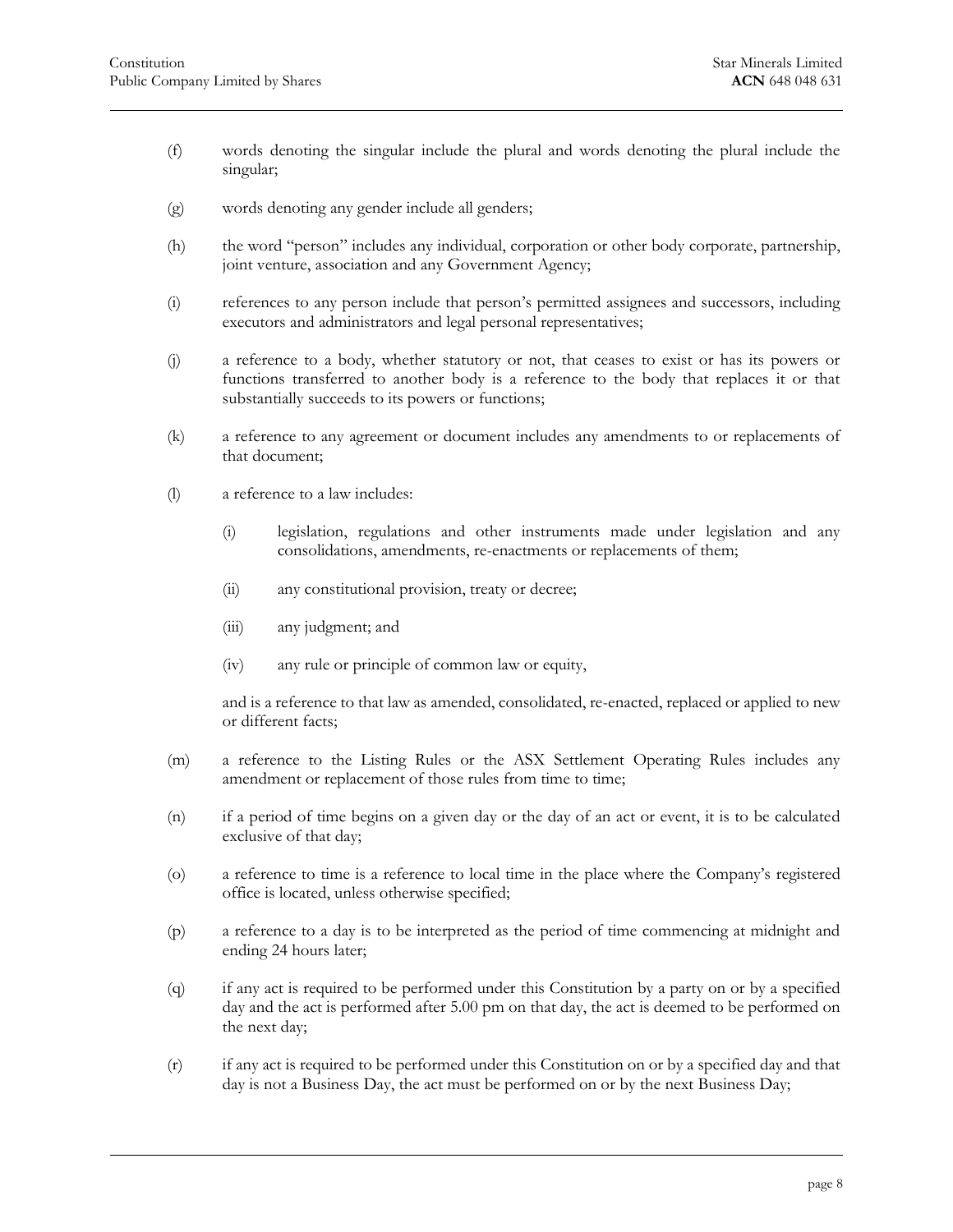- (s) a reference to an amount of dollars, Australian dollars, \$ or A\$ is a reference to Australian currency, unless the amount is specifically denominated in another currency;
- (t) specifying anything in this Constitution after the terms "include", "including", "includes", "for example", "such as" or any similar expression does not limit the sense of the words, description, definition, phrase or term preceding those terms unless there is express wording to the contrary;
- (u) where a word or phrase is given a particular meaning, other parts of speech and grammatical forms of that word or phrase have corresponding meanings;
- (v) an agreement other than this Constitution includes a deed, undertaking or legally enforceable agreement or understanding whether in writing or not;
- (w) a reference to "managing director" includes a director who also holds the position of chief executive officer of the Company; and
- (x) if there is any conflict between the terms of the main body of this Constitution and the terms of this Constitution's Schedules and attachments, the terms of the main body of this Constitution will prevail.

#### <span id="page-9-0"></span> $2.3$ **Application of the Corporations Act, Listing Rules and ASX Settlement Operating Rules**

- (a) This Constitution is to be interpreted subject to the Corporations Act and (while the Company is a Listed Company) the Listing Rules and the ASX Settlement Operating Rules.
- (b) While the Company is on the Official List, the Company and the directors must comply with the obligations respectively imposed on them under the Listing Rules and the ASX Settlement Operating Rules.
- <span id="page-9-2"></span>(c) Unless the contrary intention appears, an expression in this Constitution that deals with a matter dealt with by a provision of the Corporations Act, the Listing Rules or the ASX Settlement Operating Rules has the same meaning as in that provision.
- (d) Subject to [clause 2.3\(c\),](#page-9-2) unless the contrary intention appears, an expression in this Constitution that is defined in section 9 of the Corporations Act has the same meaning as in that section.

#### <span id="page-9-1"></span>2.4 **Effect of the Listing Rules**

While the Company is a Listed Company, the following provisions apply:

- (a) notwithstanding anything contained in this Constitution, if the Listing Rules prohibit an act being done, the act must not be done;
- (b) nothing contained in this Constitution prevents an act being done that the Listing Rules require to be done;
- (c) if the Listing Rules require an act to be done or not to be done, authority is given for that act to be done or not to be done (as the case may be);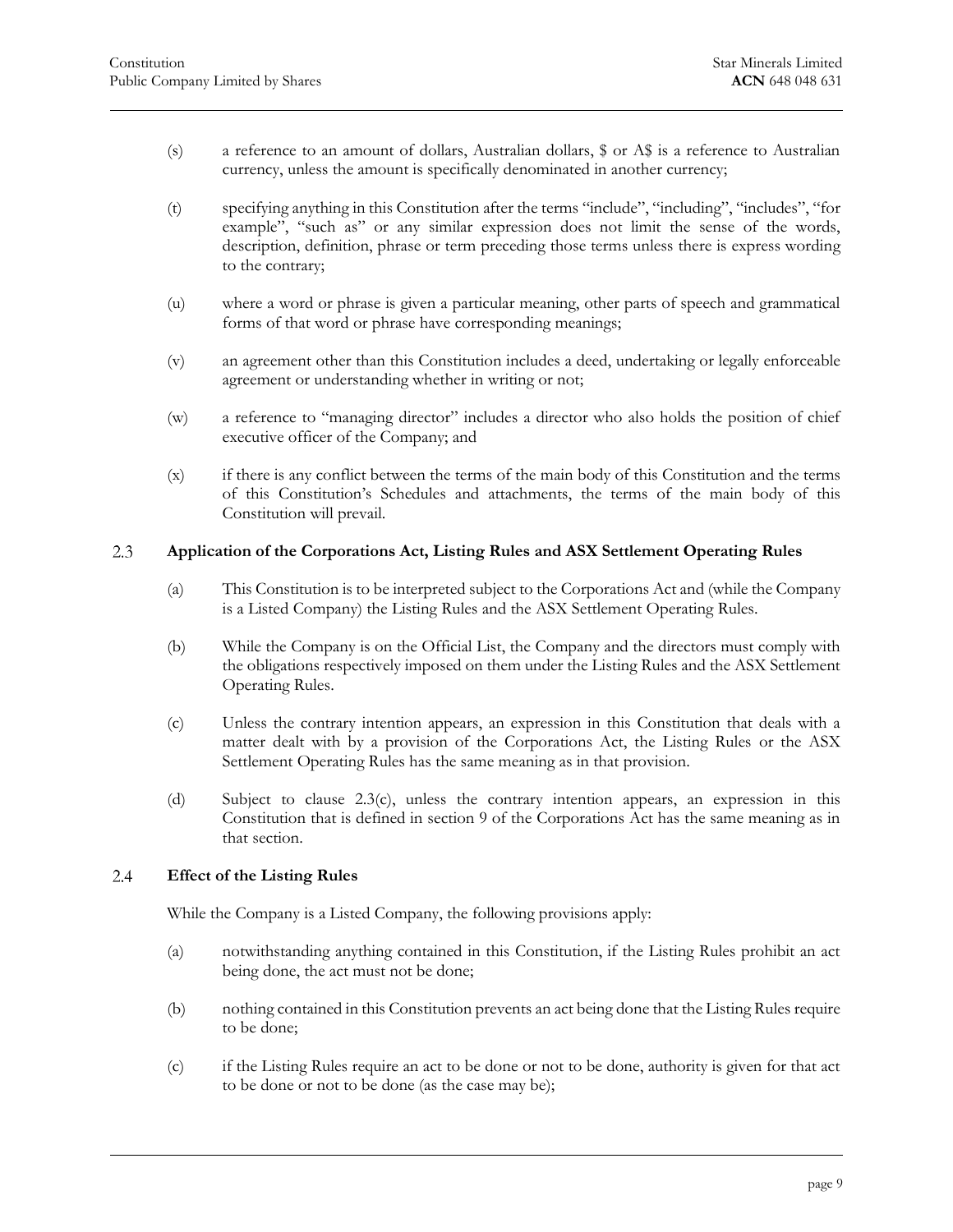- (d) if the Listing Rules require this Constitution to contain a provision and it does not contain such a provision, this Constitution is deemed to contain that provision;
- (e) if the Listing Rules require this Constitution not to contain a provision and it contains such a provision, this Constitution is deemed not to contain that provision; and
- <span id="page-10-0"></span>(f) if any provision of this Constitution is or becomes inconsistent with the Listing Rules, this Constitution is deemed not to contain that provision to the extent of the inconsistency.

#### 2.5 **Replaceable rules do not apply**

<span id="page-10-1"></span>The replaceable rules applicable to a public company contained in the Corporations Act from time to time do not apply to the Company and are displaced in full by the provisions of this Constitution.

#### 2.6 **Exercise of powers**

- (a) The Company may:
	- (i) exercise any power;
	- (ii) do any act or thing; or
	- (iii) engage in any conduct or procedure,

in any way that the Corporations Act permits a public company limited by shares to do if authorised by its constitution.

- (b) Where this Constitution provides that a person or body may do a particular act or thing and the word "may" is used, the act or thing may be done at the discretion of the person or body.
- (c) Where this Constitution confers a power to do a particular act or thing, unless the contrary intention appears, the power includes a power exercisable in the same manner and subject to the same conditions (if any) to repeal, rescind, revoke, amend or vary that act or thing.
- (d) Where this Constitution confers a power to do a particular act or thing with respect to particular matters, unless the contrary intention appears, the power includes a power:
	- (i) to do that act or thing with respect to only some of those matters or with respect to a particular class or particular classes of those matters; and
	- (ii) to make different provision with respect to different matters or different classes of matters.
- (e) Where this Constitution confers a power to make appointments to any office or position, unless the contrary intention appears, the power includes a power:
	- (i) to appoint a person to act in the office or position temporarily, until a person is formally appointed to the office or position;
	- (ii) subject to any contract between the Company and the relevant person, to remove or suspend any person appointed to that office or position, with or without cause; and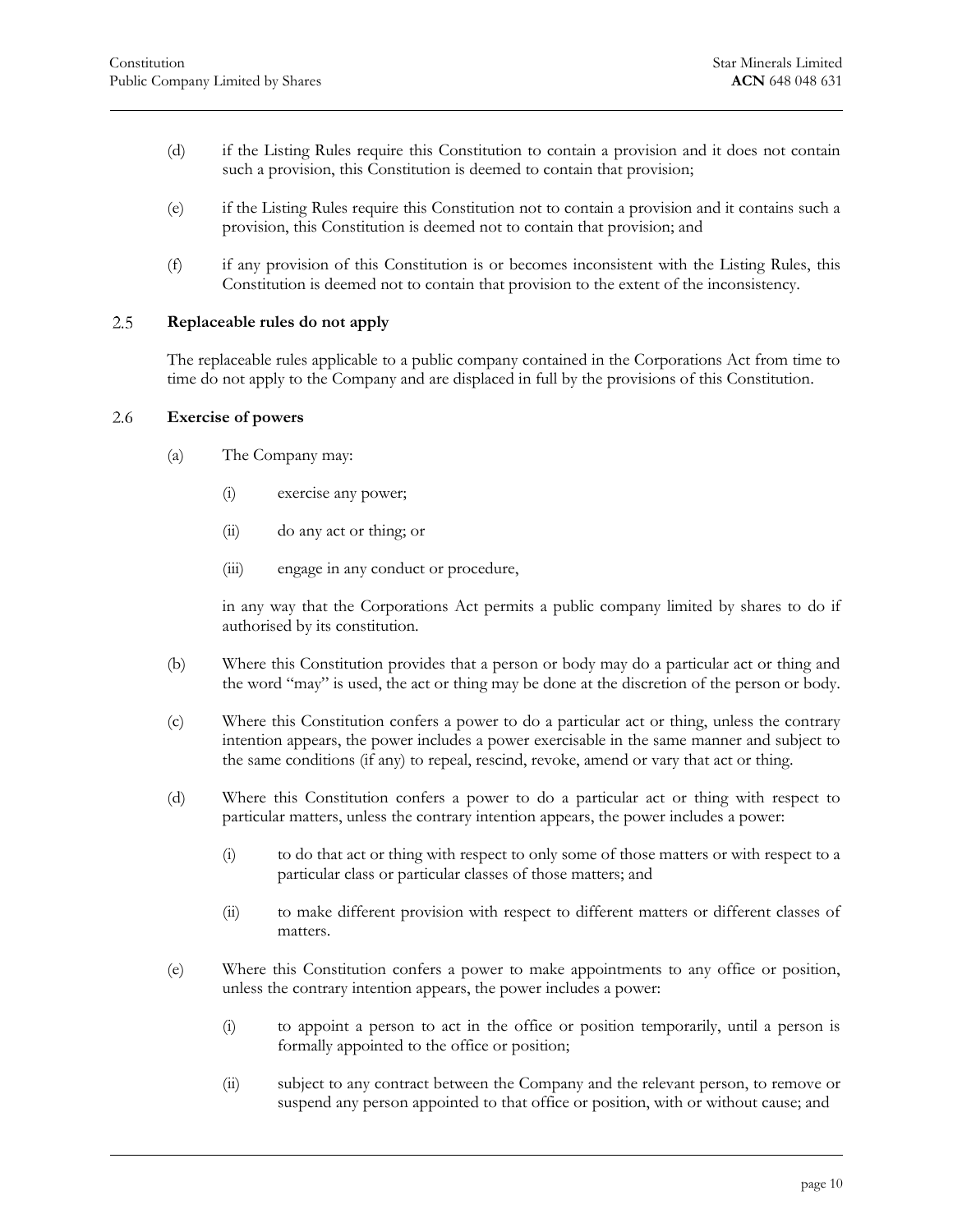- (iii) to appoint another person temporarily in the place of any person so removed or suspended, or in place of any sick or absent holder of such office or position.
- (f) Where this Constitution confers a power or imposes a duty, unless the contrary intention appears, the power may be exercised and the duty must be performed from time to time as the occasion requires.
- (g) Where this Constitution confers a power or imposes a duty on the holder of an office as such, unless the contrary intention appears, the power may be exercised and the duty must be performed by the person who is the holder for the time being of that office.
- (h) Where this Constitution confers power on a person or body to delegate a function or power:
	- (i) the delegation may be concurrent with, or to the exclusion of, the performance or exercise of that function or power by the person or body;
	- (ii) the delegation may be either general or limited in any manner provided in the terms of delegation;
	- (iii) the delegation need not be to a specified person but may be to any person from time to time holding, occupying or performing the duties of, a specified office or position;
	- (iv) the delegation may include the power to delegate;
	- (v) where the performance or exercise of that function or power is dependent on the opinion, belief or state of mind of that person or body in relation to a matter, that function or power may be performed or exercised by the delegate on the opinion, belief or state of mind of the delegate in relation to that matter; and
	- (vi) the delegated function or power, when performed or exercised by the delegate, is to be taken to have been performed or exercised by the person or body who delegated that function or power.

# <span id="page-11-0"></span>**3. Shares**

#### <span id="page-11-1"></span> $3.1$ **Issue of shares and grant of options**

- (a) Subject to this Constitution, the directors may:
	- (i) allot and issue shares; or
	- (ii) grant options to acquire shares,

to any person at any time and may decide in their discretion the terms and conditions on which such shares are issued or options are granted.

(b) Subject to this Constitution, the directors may issue shares or grant options subject to any preferred, deferred or other special rights or special restrictions relating to dividends, voting, return of capital, participation in the property of the Company on a winding up or otherwise as they decide in their discretion.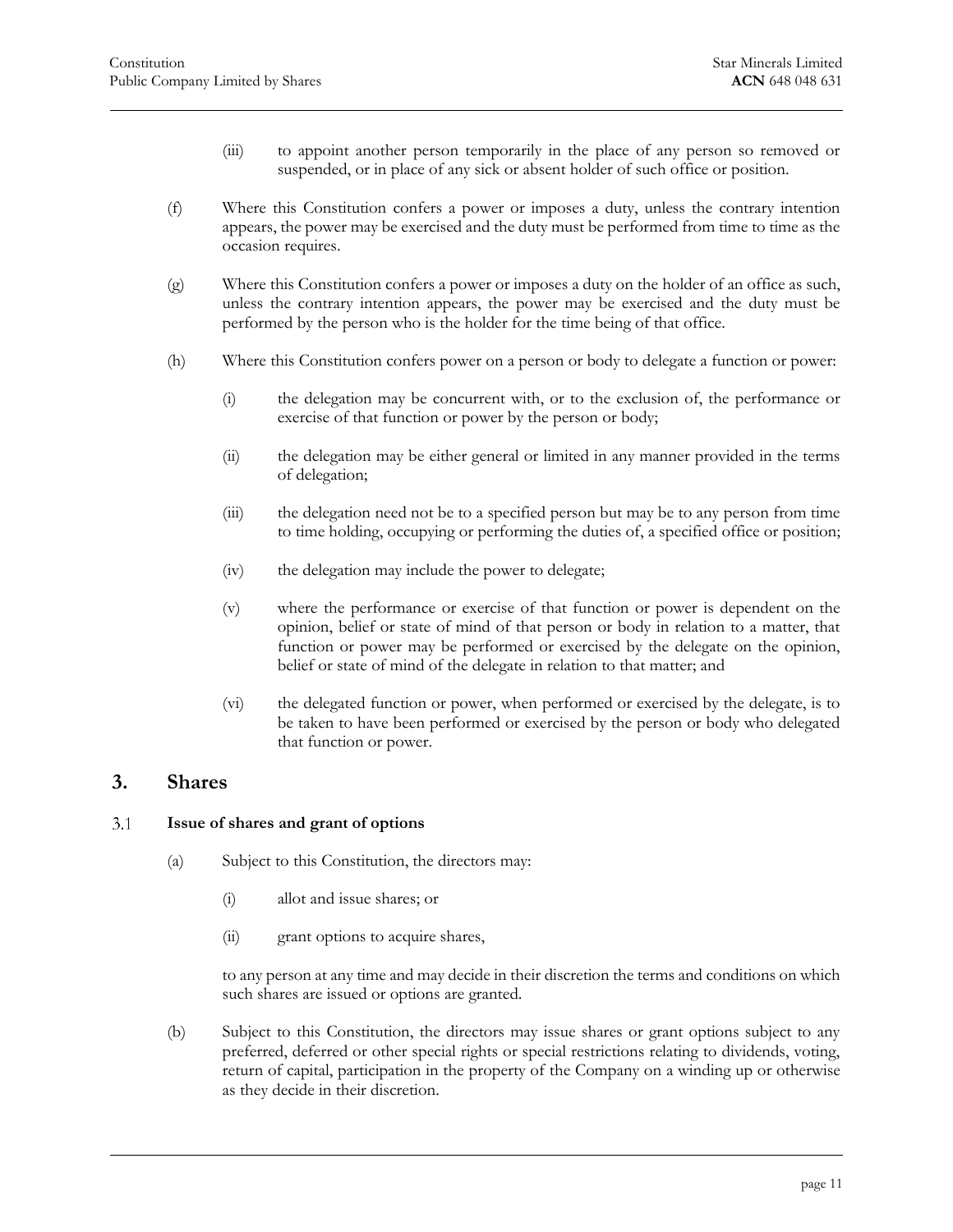(c) If an issue of shares or grant of options would have the effect of varying or cancelling any rights attaching to any existing class of shares, then the directors may not proceed to issue such shares or grant such options without the resolution or consent of members as required by [clause 3.3.](#page-12-1)

#### <span id="page-12-0"></span> $3.2$ **Certificates and holding statements**

- (a) While the Company is not a Listed Company, it must comply with its obligations under the Corporations Act regarding the issue of share certificates to members.
- <span id="page-12-4"></span>(b) While the Company is a Listed Company:
	- (i) in relation to Uncertificated Holdings, the Company must comply with the requirements under the Listing Rules and the ASX Settlement Operating Rules regarding the provision of holding statements to members;
	- (ii) in relation to Certificated Holdings, the Company must comply with the requirements under the Corporations Act, the Listing Rules and the ASX Settlement Operating Rules regarding the issue of share certificates to members; and
	- (iii) subject to the Listing Rules, the Company may elect not to maintain a certificated subregister and elect that all shares in the Company may only be held as Uncertificated Holdings.
- (c) The directors may order lost, damaged or defaced share certificates be cancelled and, if necessary, replaced by new share certificates.

#### <span id="page-12-1"></span>3.3 **Variation of rights attaching to shares**

- (a) Unless the Corporations Act or the rights attached to shares in a particular class provide otherwise, the Company may vary or cancel rights attached to shares in that class, or convert shares from one class to another, only with the sanction of a special resolution of the Company and:
	- (i) the sanction of a special resolution passed at a meeting of the class of members holding shares in that class; or
	- (ii) the written consent of members who hold at least 75% of the issued shares in that class.
- (b) The provisions of this Constitution relating to general meetings apply, so far as they are capable of application and with any necessary changes, to a meeting of members holding a specified class of shares.
- (c) The rights conferred on the holders of any class of shares are to be taken as not having been varied by the creation or issue of further shares ranking equally with them.

#### <span id="page-12-3"></span><span id="page-12-2"></span>3.4 **Alteration of share capital**

(a) The Company may alter its share capital in any manner permitted by law, including by: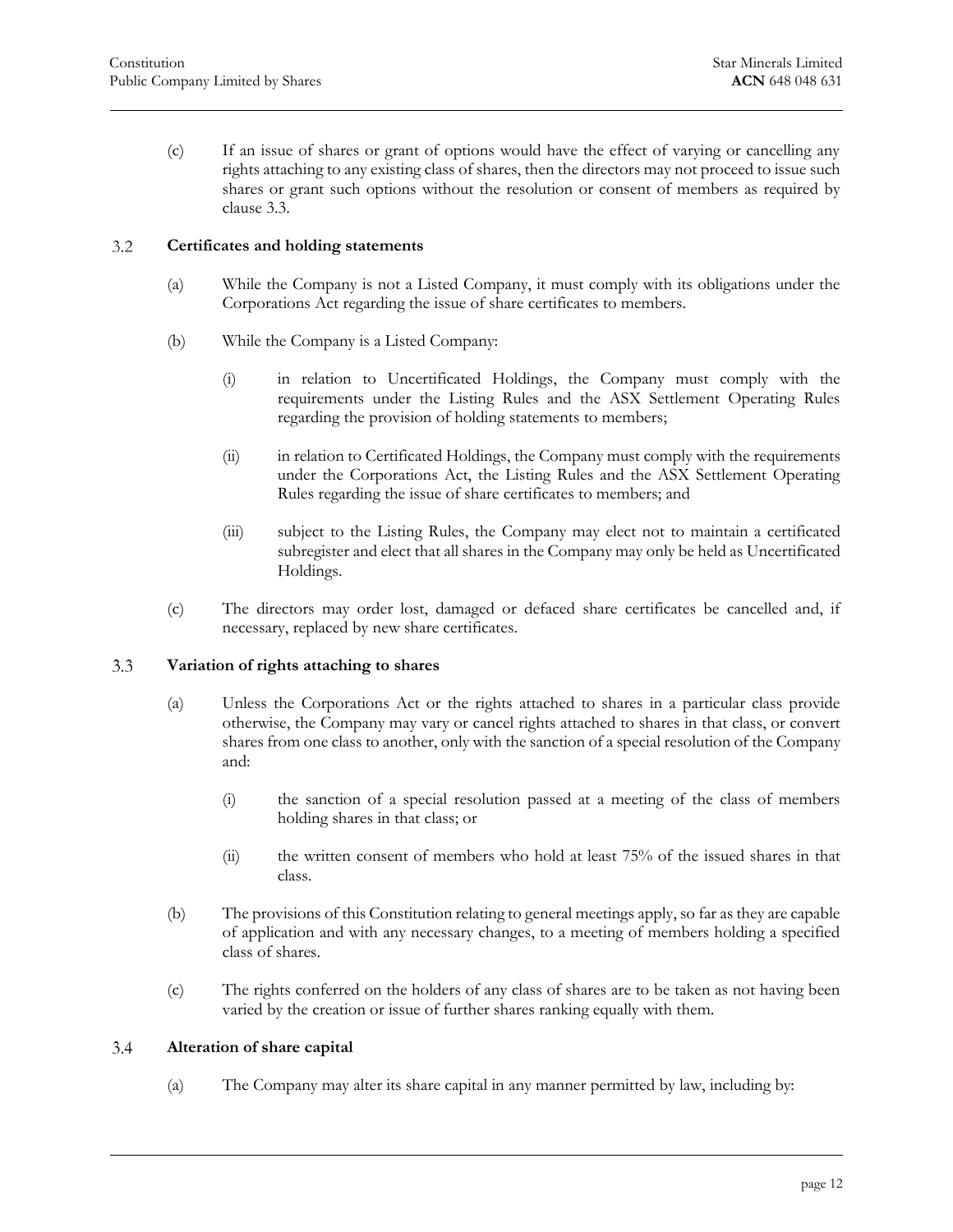- (i) consolidating or dividing any of its shares into larger or smaller numbers, in which case, any amount unpaid on those shares before conversion is to be divided equally among the number of shares on issue immediately after conversion; or
- (ii) cancelling any shares that have been forfeited.
- (b) Where fractions of shares would otherwise be created by an alteration of share capital under [clause 3.4\(a\),](#page-12-3) the directors may:
	- (i) make cash payments for the value of those fractions;
	- (ii) decide that fractions of shares are to be disregarded or rounded down to the nearest whole share; or
	- (iii) decide that fractions of shares are to be rounded up to the nearest whole share by capitalising any amount available for capitalisation unde[r clause 10.6](#page-57-0) even though only some of the members may participate in that capitalisation.

#### <span id="page-13-0"></span>3.5 **Joint holders of shares**

Where two or more persons are registered as the holders of a share, they hold it as joint tenants with rights of survivorship subject to the following provisions:

- (a) The Company is not bound to register more than three of those persons as joint holders of the share, except where otherwise required under the Listing Rules or the ASX Settlement Operating Rules.
- <span id="page-13-1"></span>(b) Each of those persons and their respective legal personal representatives are liable severally as well as jointly for all payments, including calls, that are required to be made in respect of the share.
- (c) Subject to [clause 3.5\(a\),](#page-13-1) on the death of any one of them, the Company is entitled to recognise the survivor or survivors as the only person or persons who have any title to the share.
- (d) Any one of those persons may give effective receipts for any dividend, interest or other distribution or payment in respect of the share.
- (e) Any one of those persons may appoint a proxy under [clause 6.10](#page-36-0) in respect of the share.
- (f) any one of those persons may cast a Direct Vote in respect of the share. If more than one of the joint holders sends a Direct Vote to the Company, only the Direct Vote sent by the joint holder whose name stands first in the register will be counted.
- (g) When the Corporations Act requires the number of members to be counted, they are to be counted as one member.
- (h) For Certificated Holdings, the Company is not bound to issue more than one certificate for the share and delivery of a certificate to any one of those persons is sufficient delivery to all of them.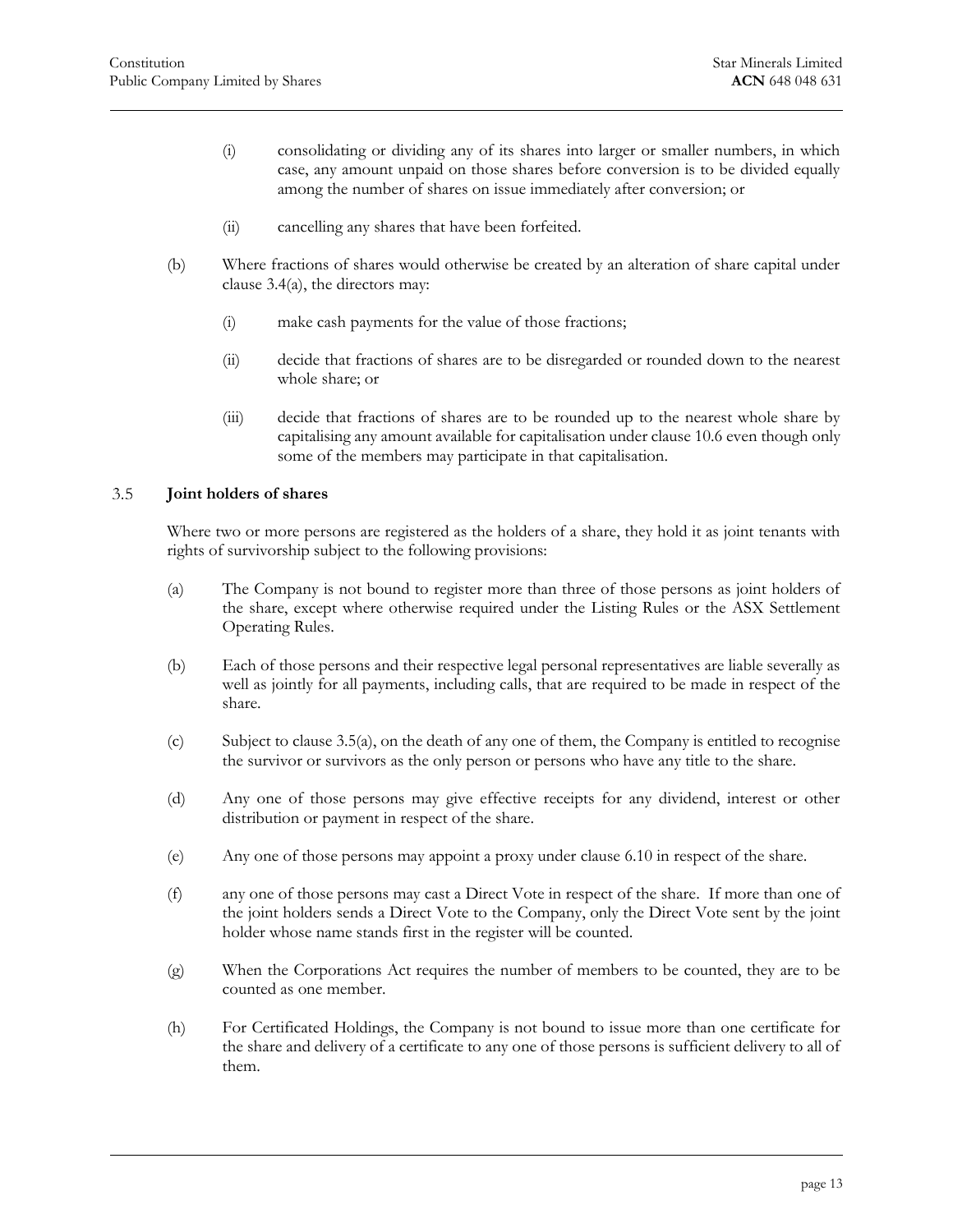#### <span id="page-14-3"></span>3.6 **Equitable interests in shares**

- <span id="page-14-0"></span>(a) The Company may treat the registered holder of a share as the absolute owner of that share, except where a law or this Constitution requires otherwise.
- (b) The Company is not bound or compelled in any way to recognise an equitable, contingent, future, partial or other right or interest in a share or unit of a share, even if the Company has notice of that right or interest.
- (c) Without in any way limiting [clause 3.6\(a\),](#page-14-3) with the consent of the directors and unless otherwise directed by the registered holder, shares held by a trustee, custodian, nominee or other agent on behalf of one or more other parties may be marked in the register in such a way as to identify them as being held subject to that relevant relationship.

#### <span id="page-14-1"></span> $3.7$ **Restricted securities**

- (a) A holder of Restricted Securities must not Dispose of, or agree or offer to Dispose of, the securities during the escrow period applicable to those securities except as permitted by the Listing Rules or ASX.
- (b) If the Restricted Securities are in the same class as quoted securities, the holder will be taken to have agreed in writing that the Restricted Securities are to be kept on the Company's issuer sponsored subregister and are to have a holding lock applied for the duration of the escrow period applicable to those securities.
- (c) The Company will refuse to acknowledge any Disposal (including, without limitation, to register any transfer) of Restricted Securities during the escrow period applicable to those securities except as permitted by the Listing Rules or ASX.
- (d) A holder of Restricted Securities will not be entitled to participate in any return of capital on those securities during the escrow period applicable to those securities except as permitted by the Listing Rules or ASX.
- (e) If a holder of Restricted Securities breaches a Restriction Deed or a provision of this Constitution restricting a Disposal of those securities, the holder will not be entitled to any dividend or distribution, or to exercise any voting rights, in respect of those securities for so long as the breach continues.

#### <span id="page-14-5"></span><span id="page-14-2"></span>3.8 **Sale of non-marketable parcels**

- <span id="page-14-4"></span>(a) Where a holder has less than a Marketable Parcel of shares, the Company may sell those shares on the following conditions:
	- (i) the Company does so only once in any 12-month period;
	- (ii) the Company gives notice to the holder of its intention in the manner set out i[n clause](#page-64-4)  [14.1;](#page-64-4)
	- (iii) the holder is given a period of at least six weeks from the date the notice is sent in which to tell the Company that the holder wishes to retain the holding;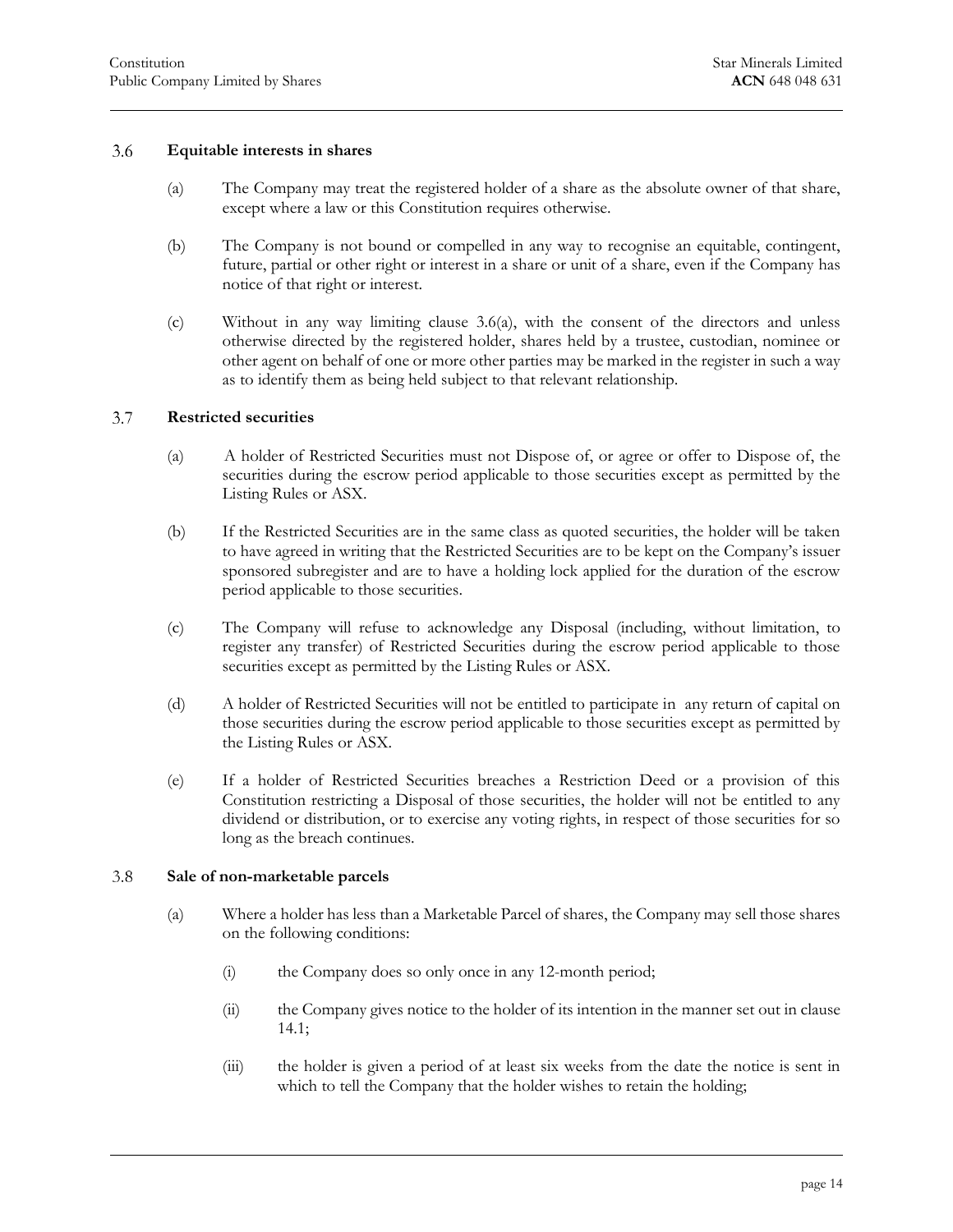- (iv) if the holder tells the Company under clause  $3.8(a)$ (iii) that the holder wishes to retain the holding, the Company does not sell it;
- (v) the Company's power to sell lapses following the announcement of a Takeover. The procedure may be started again after the close of the offers made under the Takeover;
- (vi) the Company or the purchaser pays the costs of the sale, and the Company takes steps to ensure this; and
- (vii) in the case of a Certificated Holding, the Company does not send the proceeds of the sale to the holder until the Company has received any certificate relating to the shares (or it is satisfied that the certificate has been lost or destroyed).
- (b) The Company may sell the shares under this [clause 3.8](#page-14-2) on the terms and in the manner the directors think appropriate, subject to [clause 3.8\(a\),](#page-14-5) the Listing Rules and the ASX Settlement Operating Rules.
- (c) Where any shares are sold under this [clause 3.8,](#page-14-2) the directors may:
	- (i) receive the purchase money or consideration given for the shares on the sale;
	- (ii) effect a transfer of the shares and, if necessary, execute, or appoint a person to execute, on behalf of the former holder an instrument of transfer of the shares or any other instrument for the purpose of giving effect to the sale; and
	- (iii) register as the holder of the shares the person to whom the shares have been sold.
- (d) In the case of shares held as an Uncertificated Holding, the Company must do all things necessary or appropriate for it to do under the ASX Settlement Operating Rules to effect a sale of shares under this [clause 3.8.](#page-14-2)
- (e) The title of a person to whom shares are sold under this [clause 3.8](#page-14-2) is not affected by an irregularity or invalidity in connection with that sale.
- (f) The remedy of any person aggrieved by a sale of shares under this [clause 3.8](#page-14-2) is limited to damages only and is against the Company exclusively.
- (g) The Company may deduct from the proceeds of a sale of shares under thi[s clause 3.8,](#page-14-2) all sums of money presently payable by the former holder to the Company for calls due and payable and apply the amount deducted in or towards satisfaction of the money owing.
- (h) Where a statement in writing has been signed by a director or secretary of the Company to the effect that a share in the Company has been duly sold under this [clause 3.8](#page-14-2) on a date stated in the statement, that statement is conclusive evidence of the facts stated in the statement as against all persons claiming to be entitled to the share and of the right of the Company to sell the share.

#### <span id="page-15-0"></span>3.9 **Preference shares**

The Company may from time to time issue preference shares, to which the following right and restrictions are attached: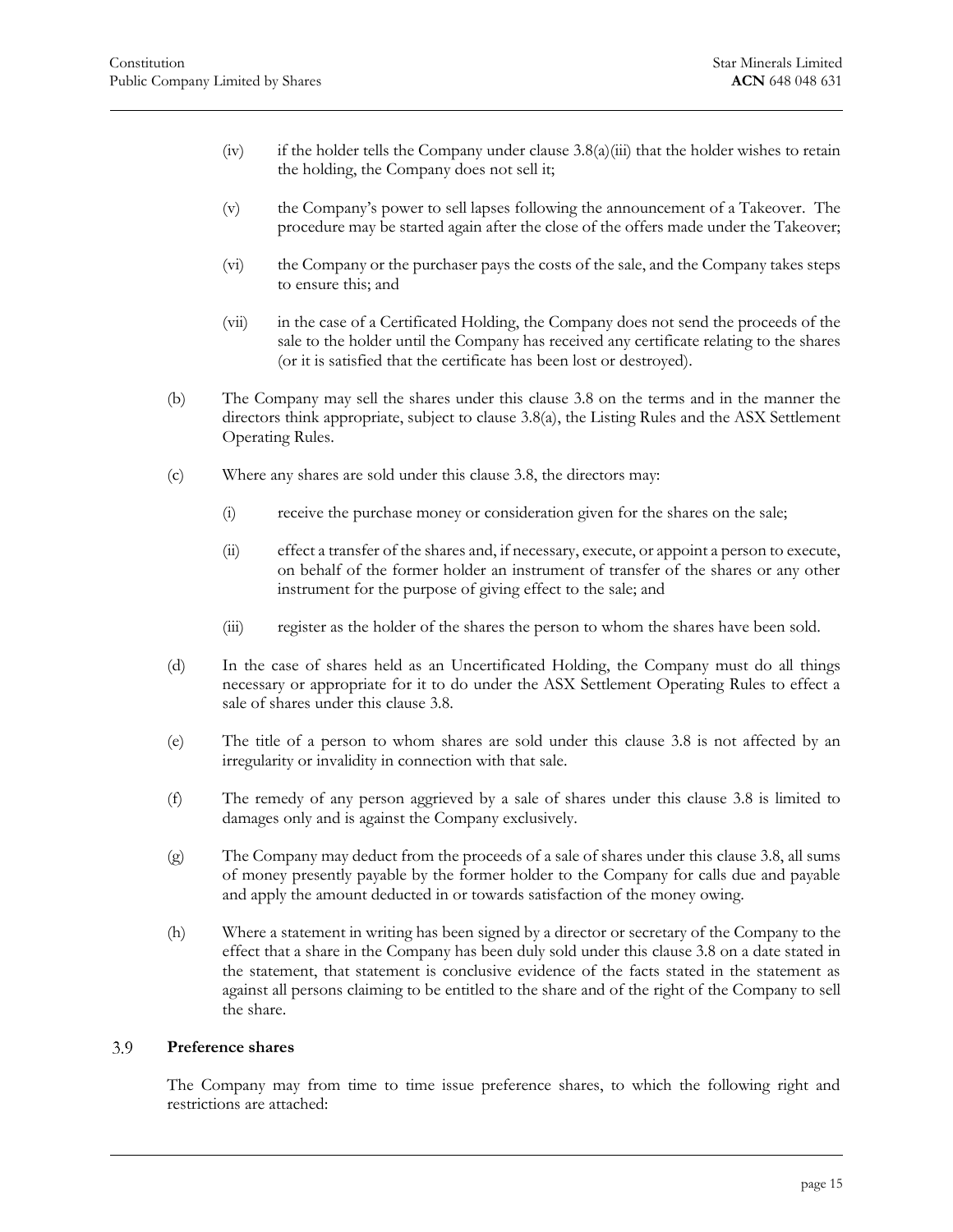- (a) **repayment of capital**: a holder of a preference share has the right in priority to holders of any other class of shares to repayment of the amount paid on the preference share:
	- (i) in a winding up or reduction of capital; and
	- (ii) in the case of a redeemable preference share, on redemption;
- (b) **dividends**: a holder of a preference share has the right to receive a cumulative preferential dividend, in priority to the payment of any dividend on any other class of shares, accruing from day to day and payable on the amount paid on the preference share at the times and at the rate, which may be fixed or variable, specified or determined in the certificate for the preference share or the holding statement referred to in clause  $3.2(b)(i)$ , if the preference share is held as an Uncertificated Holding;
- (c) **accrued dividends**: a holder of a preference share has the right in priority to holders of any other class of shares to the amount of any dividend accrued but unpaid on the preference share:
	- (i) in a winding up or reduction of capital; and
	- (ii) in the case of a redeemable preference share, on redemption;
- (d) **participation in surplus assets and profits**: unless otherwise decided by the directors under the terms of issue, a holder of a preference share does not have any rights to participate in the profits or property of the Company other than as set out in this [clause 3.9](#page-15-0) whether on a winding up, reduction of capital or, in the case of a redeemable preference share, on redemption;
- (e) **attending general meetings and receiving documents**: a holder of a preference share has the same right as the holder of an ordinary share to:
	- (i) receive notice of a general meeting;
	- (ii) attend the general meeting; and
	- (iii) receive reports, balance sheets and audited accounts;
- <span id="page-16-0"></span>(f) **voting**: a preference share does not entitle its holder to vote at a general meeting of the Company except in the following circumstances:
	- (i) during a period in which a dividend or part of a dividend on the share is in arrears;
	- (ii) on a proposal to reduce the share capital of the Company;
	- (iii) on a resolution to approve the terms of a buy-back agreement;
	- (iv) on a proposal that affects rights attached to the preference share;
	- (v) on a proposal to wind up the Company;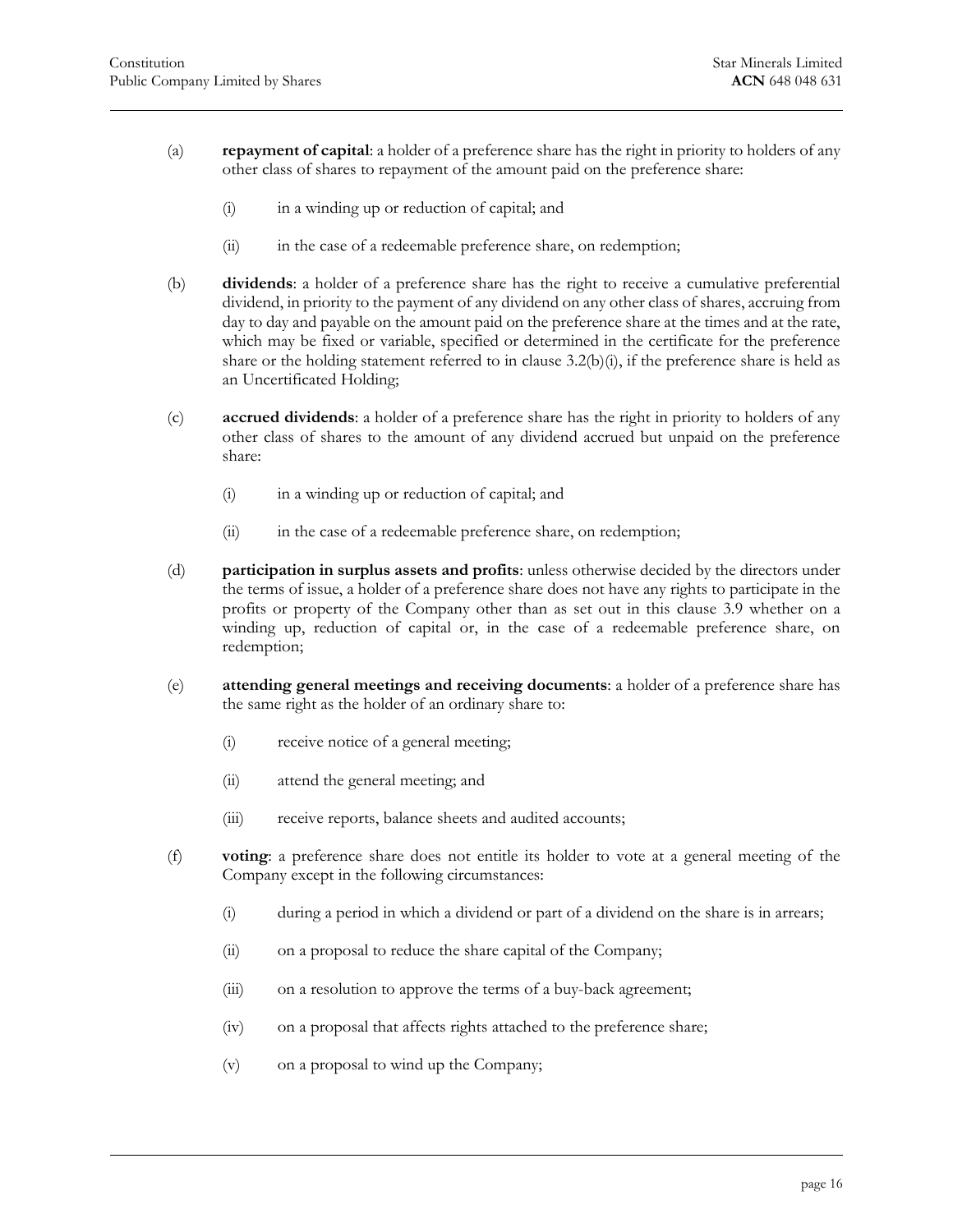- (vi) on a proposal for the disposal of the whole of the Company's property, business and undertaking;
- (vii) during the winding up of the Company;
- (viii) as may be required by the Corporations Act; or
- (ix) while the Company is a Listed Company, in any other circumstances in which the Listing Rules require holders of preference shares to be entitled to vote;
- (g) **numbering votes**: the holder of a preference share who is entitled to vote in respect of that share under [clause 3.9\(f\)](#page-16-0) is, on a poll, entitled to the number of votes specified in, or determined in accordance with, the terms of issue for the preference share;
- (h) **redemption**: in the case of a redeemable preference share, a holder of a redeemable preference share has the right to require the Company to redeem the preference share, at the time and place specified in the certificate for the preference share or the statement required by [clause](#page-12-0)  [3.2,](#page-12-0) if the preference share is held as an Uncertificated Holding;
- (i) **transfer**: a holder of a preference share must not transfer, or purport to transfer, a preference share if the transfer would contravene any restrictions on the right to transfer the share set out in the terms of issue for the share.
- (j) **registration**: to the extent permitted by the Listing Rules, the board must not register a transfer of a preference share if the transfer would contravene any restrictions on the right to transfer the share set out in the terms of issue for the share.
- (k) **conversion**: if the preference share is to have rights of conversion to another class of securities, the following rights to be specified by the directors as the terms of issue:
	- (i) the class of security into which the preference share converts;
	- (ii) whether, and in what circumstances, conversion is at the option of the holder or the Company or is fixed to some other date or event;
	- (iii) the dates on which, or the circumstances in which, the preference share will convert, or may be converted;
	- (iv) the method of conversion of the preference share, which may include:
		- (A) the manner in which the number of securities into which the preference share converts is to be calculated; and
		- (B) any right to be issued with additional securities of the class into which the preference share may be converted and the manner in which that number of securities is to be calculated;
	- (v) the treatment of the preference share and conversion rights on the occurrence of specified events in respect of the class of securities into which the preference share may convert, which may include, without limitation: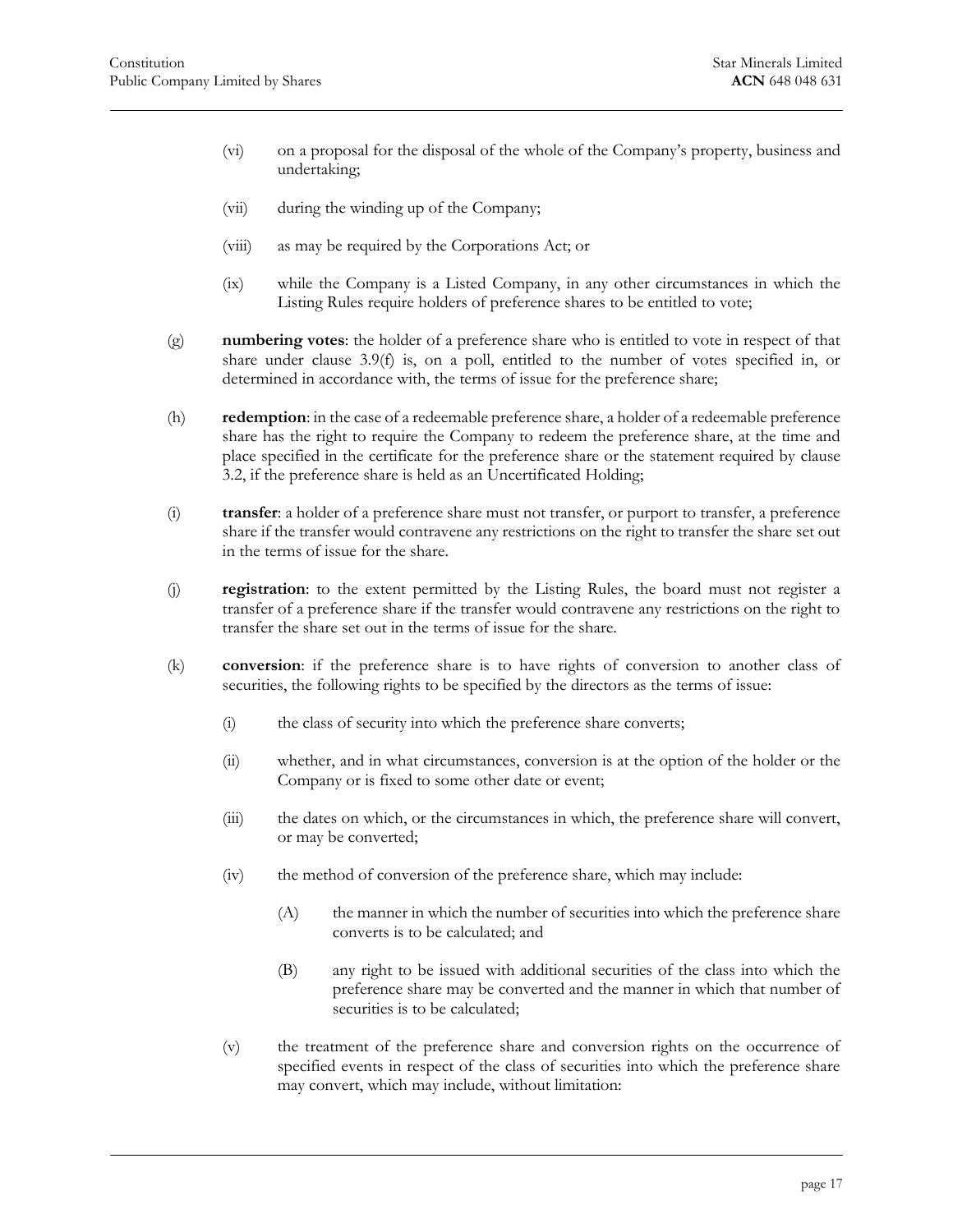- (A) the announcement of any dividend or distribution or other entitlement in respect of those securities;
- (B) a new issue of those securities;
- (C) a bonus or rights issue of those securities; and
- (D) return or reorganisation of capital in respect of those securities; and
- <span id="page-18-0"></span>(l) **restrictions**: the restrictions, if any, specified in the certificate for the preference share or the statement required by [clause 3.2,](#page-12-0) if the preference share is held as an Uncertificated Holding.

## **4. Calls, Forfeiture, Indemnities, Lien and Surrender**

#### <span id="page-18-1"></span> $4.1$ **Calls**

- (a) Subject to this Constitution and to the terms on which any shares may be issued, the directors may, at any time, make calls on the members for any money unpaid on the members' shares, unless the terms of issue of those shares specify that unpaid amounts are payable at fixed times.
- (b) When the directors issue shares, they may differentiate between the holders as to the amount of calls to be paid and the times of payment.
- (c) The directors may require a call to be paid by any number of instalments.
- (d) If the terms of issue of those shares specify that an unpaid amount is payable at a fixed time, the amount is deemed to be called and notified at that time.
- (e) A member on whom a call is made must be given at least 30 Business Days' notice but not more than 40 Business Days' notice. The notice must specify:
	- (i) the name of the member;
	- (ii) the number of shares held by the member;
	- (iii) the amount of the call;
	- (iv) the due date for payment;
	- (v) the consequences of a failure to pay the call; and
	- (vi) all matters required to be included in the notice by the Listing Rules.
- (f) A notice under clause 3.1 must be given in accordance with [clause 14.1.](#page-64-4)
- (g) If the directors make a call on a member in accordance with this Constitution, that member must pay to the Company the amount called at the time or times and place specified. Joint holders are jointly and severally liable to comply with any call.
- (h) A call is to be taken as having been made when the resolution of the directors authorising the call is passed.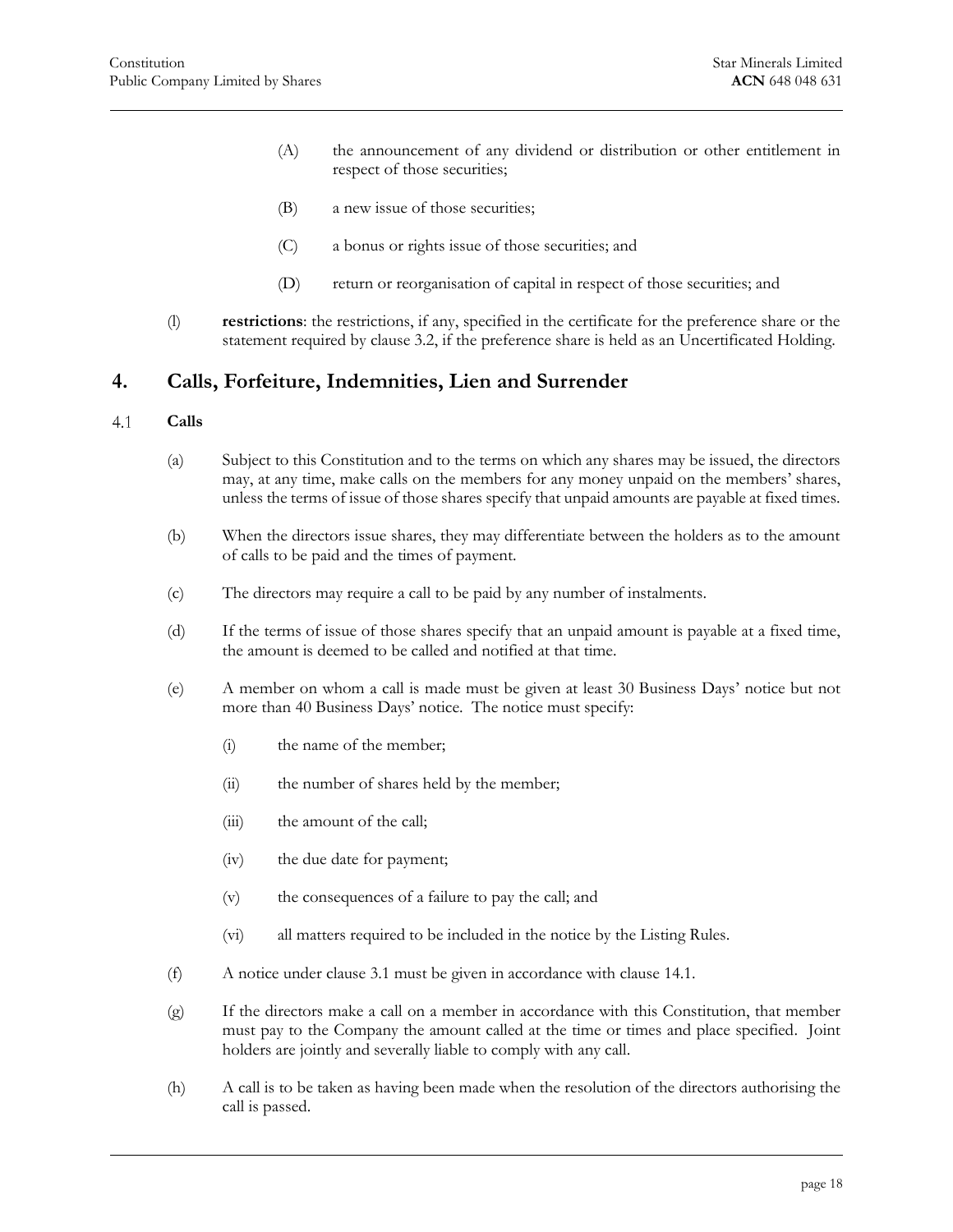- (i) The directors may revoke or postpone a call or extend the time for payment.
- (j) The non-receipt of a call by, or the accidental omission to give notice of a call to, any member does not invalidate the call.
- (k) If an amount called on a share is not paid in full by the day appointed for payment, the person from whom the amount is due must pay:
	- (i) interest on the unpaid amount from the date appointed for payment of the amount to the date of actual payment, at a rate determined under [clause 4.9;](#page-24-0) and
	- (ii) any costs, expenses or damages incurred by the Company in relation to the nonpayment or late payment of that amount.
- <span id="page-19-0"></span>(l) The directors may, to the extent permitted by law, waive or compromise all or any part of any payment due to the Company under the terms of issue of a share or under thi[s clause 4.1.](#page-18-1)

#### <span id="page-19-2"></span> $4.2$ **Proceedings for recovery of calls**

- (a) In any proceedings for the recovery of a call, or for interest or costs or expenses incurred in relation to the non-payment or late payment of a call, it is sufficient and conclusive evidence of the debt to prove that:
	- (i) the name of the defendant is entered in the register as the holder or one of the holders of the share in respect of which the call is claimed;
	- (ii) the resolution making the call is recorded in the minute book; and
	- (iii) notice of the call was given to the defendant in accordance with this Constitution.

It is not necessary to prove the appointment of the directors who made the call or any other matter.

(b) In [clause 4.2\(a\),](#page-19-2) "defendant" includes a person against whom a set-off or counter-claim is alleged by the Company and "proceedings for the recovery of a call" is to be construed accordingly.

#### <span id="page-19-3"></span><span id="page-19-1"></span>4.3 **Payments in advance of calls**

- (a) A member may prepay to the Company all or any part of the amount unpaid on a share even though no part of that amount has been called by the directors.
- (b) The directors may authorise the Company to pay interest on all or any part of an amount accepted under [clause 4.3\(a\),](#page-19-3) until the date on which the amount would have become payable under a call, at an interest rate agreed between the directors and the member paying the amount.
- (c) The directors may repay to a member all or any part of any amount prepaid unde[r clause 4.3\(a\)](#page-19-3) on or before the date on which the amount becomes payable under a call. If the directors decide to do so they must notify the member in writing of that decision.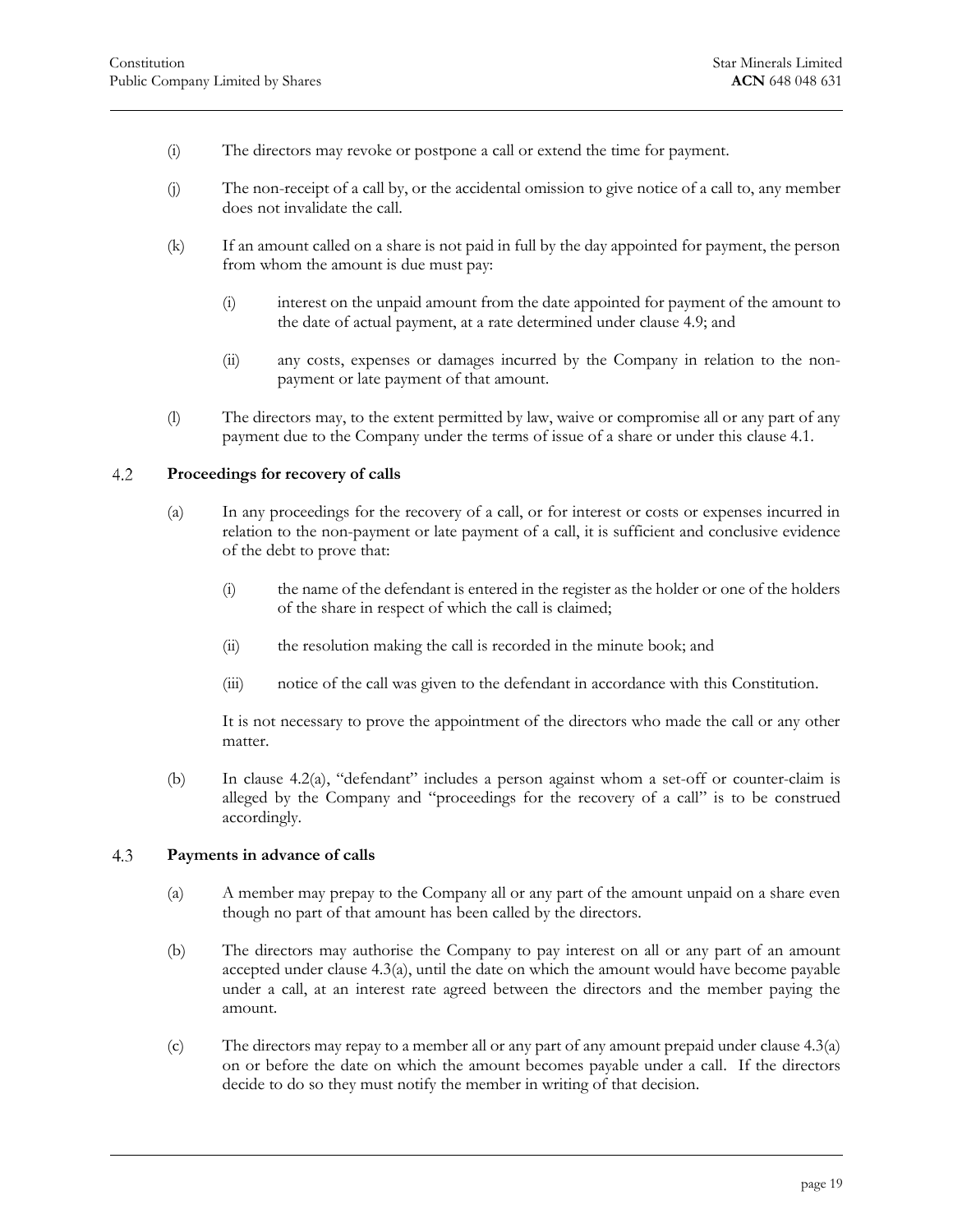#### <span id="page-20-1"></span>4.4 **Forfeiture of partly paid shares**

- <span id="page-20-0"></span>(a) If a member fails to pay the whole of a call or instalment of a call by the time appointed for payment of the call or instalment, the directors may serve a notice on that member:
	- (i) requiring payment of the unpaid amount, together with any interest that has accrued and all costs, expenses or damages that may have been incurred by the Company by reason of the non-payment or late payment of the call or instalment;
	- (ii) specifying a place and a time (which must be at least ten Business Days after the date of service of the notice) for payment of the call or instalment; and
	- (iii) stating that the shares on which the call was made are liable to be forfeited if the whole amount payable is not paid by the time and at the place specified in the notice.
- <span id="page-20-5"></span>(b) If a member does not comply with a notice under [clause 4.4\(a\),](#page-20-1) the directors may resolve that the shares to which the notice relates are forfeited.
- (c) Where a share has been forfeited, the Company must:
	- (i) give notice of the resolution to the member in whose name the share was registered immediately before the forfeiture; and
	- (ii) enter the forfeiture and the date of forfeiture in the register of members.
- <span id="page-20-2"></span>(d) Failure by the Company to give the notice or to make the entry required unde[r clause 4.4\(c\)\(ii\)](#page-20-2) does not invalidate the forfeiture.
- <span id="page-20-4"></span>(e) The directors may, in accordance with the Listing Rules and the ASX Settlement Operating Rules:
	- (i) sell or otherwise dispose of a share that has been forfeited on the terms and in the manner the directors think appropriate;
	- (ii) at any time before a sale or disposal of a share that has been forfeited, cancel the forfeiture of a share on the terms the directors think appropriate; and
	- (iii) reissue a share that has been forfeited, with or without any money paid on the share by any former holder being credited as paid, and on the other terms and in the manner the directors think appropriate.
- <span id="page-20-3"></span>(f) A person whose shares have been forfeited ceases to be a member in respect of the forfeited shares, but must, unless the directors decide otherwise, immediately pay to the Company:
	- (i) all calls, instalments, interest, costs, expenses and damages owing in respect of the shares at the time of the forfeiture; and
	- (ii) interest on so much of the amount payable under clause  $4.4(f)(i)$  as is unpaid from time to time, from the date of the forfeiture to the date of actual payment, at a rate determined under [clause 4.9.](#page-24-0)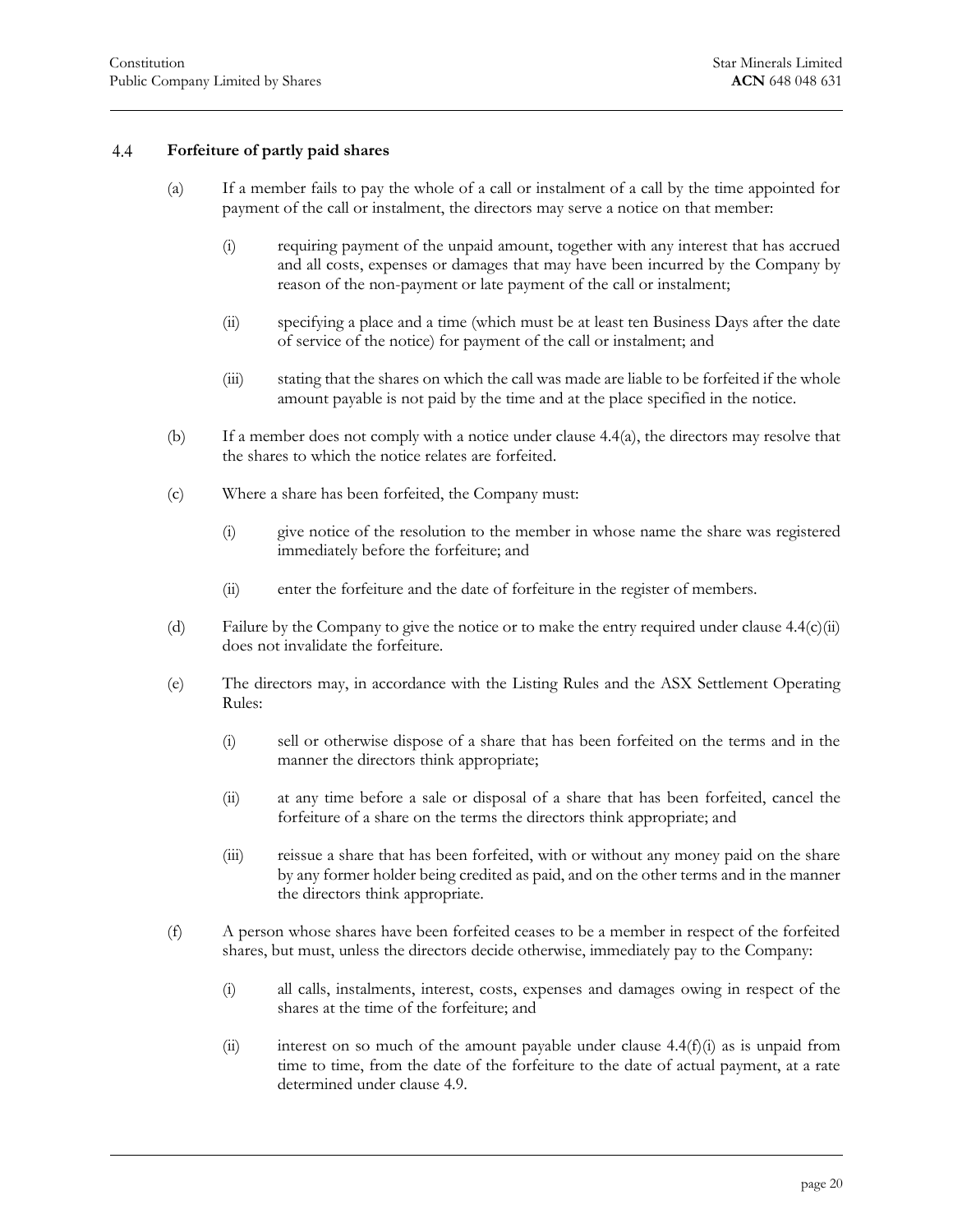- (g) Subject to this Constitution and the Listing Rules, forfeiture of a share extinguishes all interest in, and all claims and demands against the Company in respect of, the forfeited share and all other rights incident to the share, including all dividends, interest and other amounts payable by the Company on the forfeited shares that the Company has not actually paid before the forfeiture.
- (h) Subject to the Listing Rules, the directors may:
	- (i) exempt a share from all or any part of this [clause 4.4;](#page-20-0) and
	- (ii) waive or compromise all or any part of any payment due to the Company under this [clause 4.4.](#page-20-0)

#### <span id="page-21-1"></span><span id="page-21-0"></span>4.5 **Indemnity for payments by the Company**

- (a) A member (or, if the member is dead, that member's legal personal representative) must indemnify the Company against any liability that the Company incurs under any law to make a payment for or on account of that member, including in respect of:
	- (i) shares held by that member, solely or jointly;
	- (ii) a transfer or transmission of shares by a member; or
	- (iii) dividends, bonuses or other money due or payable or that may become due or payable to the member.
- (b) [Clause 4.5\(a\)](#page-21-1) includes, without limitation, a payment arising from:
	- (i) the death of that member;
	- (ii) the non-payment of any income tax, capital gains tax, wealth tax or other tax by that member or the legal personal representative of that member; or
	- (iii) the non-payment of any estate, probate, succession, death, stamp or other duty by that member or the legal personal representative of that member.
- (c) A member (or, if the member is dead, that member's legal personal representative) must pay to the Company immediately on demand:
	- (i) the amount required to reimburse the Company for a payment described in [clause](#page-21-1)  [4.5\(a\);](#page-21-1) and
	- (ii) interest on any part of that amount that is unpaid from the date the Company makes the payment until the date the Company is reimbursed in full for that payment, at a rate determined under [clause 4.9.](#page-24-0)
- (d) This [clause 4.5](#page-21-0) is in addition to any right or remedy the Company may have under the law which requires it to make any payment referred to in [clause 4.5\(a\).](#page-21-1)
- (e) The directors may: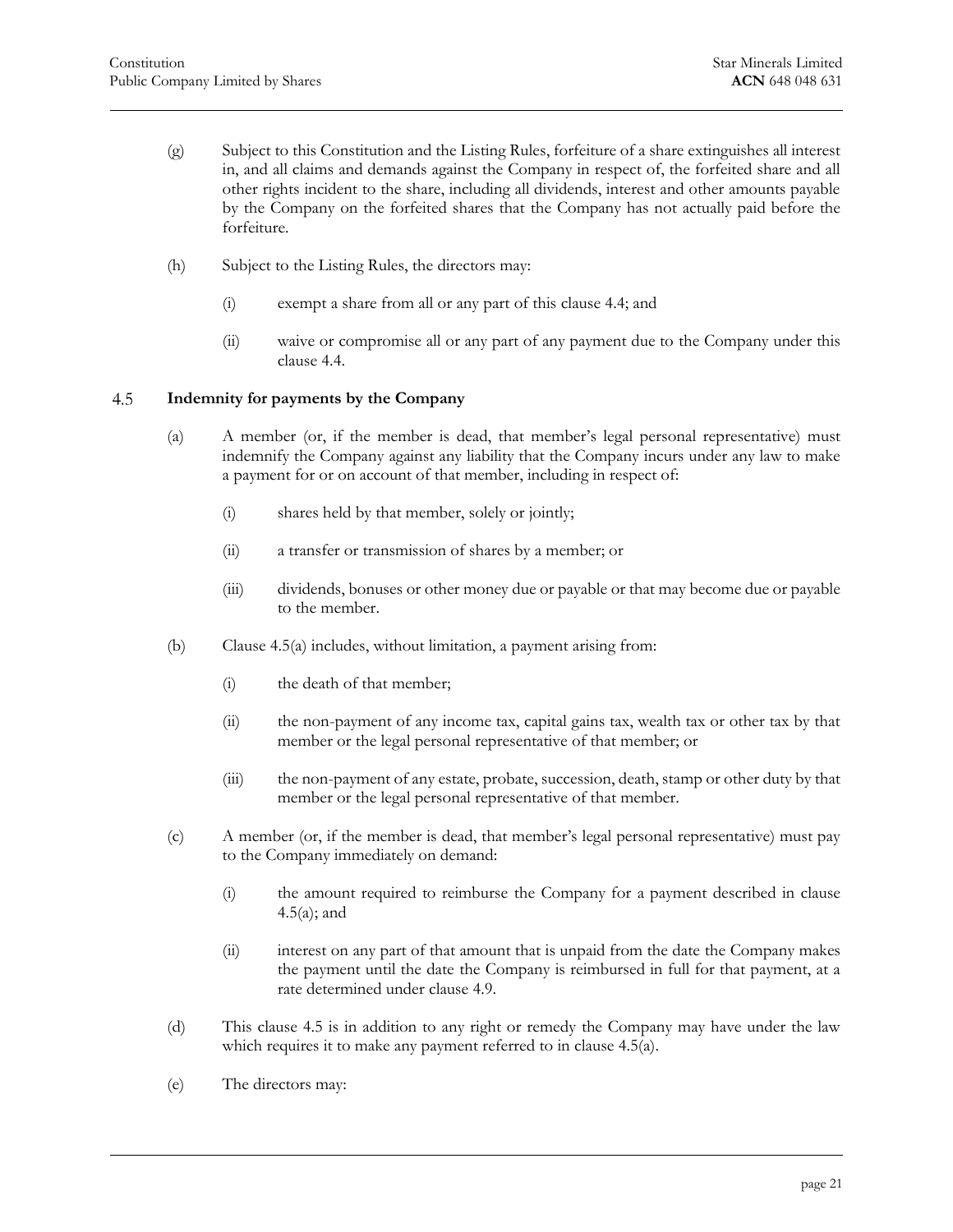- (i) exempt a share from all or any part of this [clause 4.5;](#page-21-0) and
- (ii) waive or compromise all or any part of any payment due to the Company under this [clause 4.5.](#page-21-0)

#### <span id="page-22-0"></span>4.6 **Lien on shares**

- (a) To the extent permitted by law, the Company has a first and paramount lien on:
	- (i) each partly paid share for all unpaid calls and instalments due in respect of that share;
	- (ii) each share for any amounts the Company may be required by law to pay, and has paid, in respect of that share;
	- (iii) each share acquired under an employee incentive scheme, where an amount is owed to the Company for its acquisition.
- (b) The Company's lien on a share extends to:
	- (i) all dividends payable in respect of the share;
	- (ii) all proceeds of the sale of the share; and
	- (iii) reasonable interest and expenses incurred because an amount is not paid.
- <span id="page-22-1"></span>(c) The directors may sell a share on which the Company has a lien in any manner they think appropriate, where:
	- (i) an amount in respect of which a lien exists under this [clause 4.6](#page-22-0) is presently payable;
	- (ii) the Company has, not less than 14 Business Days before the date of the sale, given to the registered holder of the share a notice in writing stating the amount due and demanding payment of the amount; and
	- (iii) as at the date of the sale, the amount remains unpaid.
- (d) A notice under [clause 4.6\(c\)](#page-22-1) must:
	- (i) set out the amount in respect of which the lien exists that is presently payable; and
	- (ii) comply with the Listing Rules and the ASX Settlement Operating Rules.
- (e) The directors may do all things necessary or desirable under the Listing Rules or the ASX Settlement Operating Rules to protect any lien, charge or other right to which the Company may be entitled under any law or under this Constitution.
- (f) Where the Company registers a transfer of shares on which the Company has a lien without giving notice of its claim to the transferee, the Company releases its lien on those shares in so far as it relates to sums owing by the transferor or any predecessor in title.
- (g) The directors may: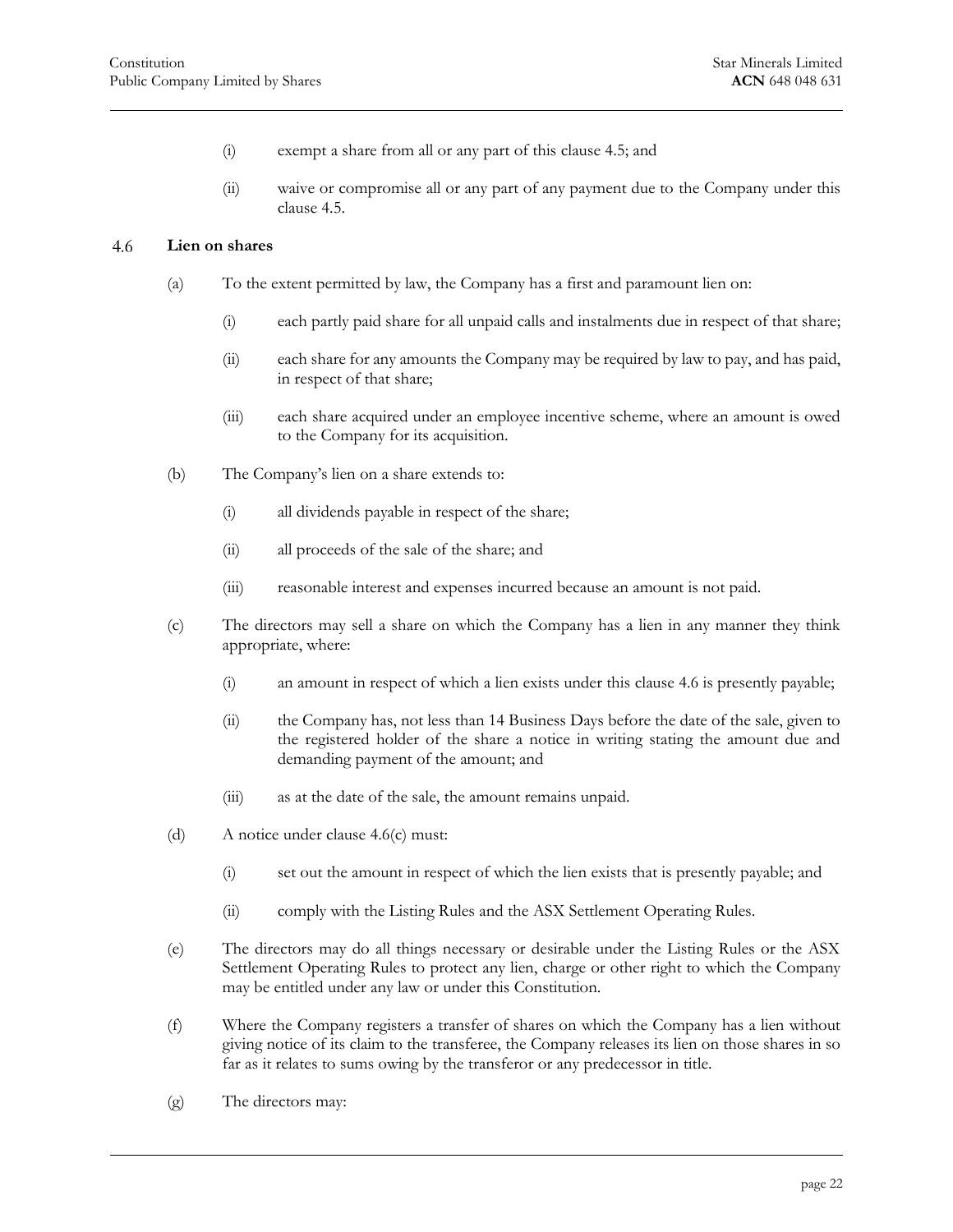- (i) exempt a share from all or any part of this [clause 4.6;](#page-22-0) and
- (ii) waive or compromise all or any part of any payment due to the Company under this [clause 4.6.](#page-22-0)

#### <span id="page-23-2"></span><span id="page-23-0"></span>4.7 **Surrender of shares**

- (a) The directors may accept a surrender of a share by way of compromise of any claim as to whether or not that share has been validly issued or in any other case where the surrender is within the powers of the Company.
- <span id="page-23-1"></span>(b) Any share surrendered under [clause 4.7\(a\)](#page-23-2) may be sold, reissued or otherwise disposed of in the same manner as a forfeited share.

#### 4.8 **General provisions applicable to a sale, reissue or other disposal of shares by the Company**

- (a) A reference in this [clause 4.8](#page-23-1) to a disposal of shares under this Constitution is a reference to:
	- (i) any sale, reissue or other disposal of a forfeited share under [clause 4.4\(e\)](#page-20-4) or a surrendered share under [clause 4.7](#page-23-0) or of less than a Marketable Parcel under [clause](#page-14-2)  [3.8;](#page-14-2) and
	- (ii) any sale of a share on which the Company has a lien under clause  $4.6(c)$ .
- (b) Where the Company disposes of any shares under this Constitution, the directors may:
	- (i) receive the purchase money or consideration given for the shares on the disposal;
	- (ii) effect a transfer of the shares and, if necessary, execute, or appoint a person to execute, on behalf of the former holder an instrument of transfer of the shares or any other instrument for the purpose of giving effect to the disposal; and
	- (iii) register as the holder of the shares the person to whom the shares have been disposed.
- (c) Where the Company disposes of shares held as an Uncertificated Holding, the Company must do all things necessary or appropriate for it to do under the ASX Settlement Operating Rules to effect a disposal of shares under this [clause 4.8.](#page-23-1)
- (d) A person to whom the Company disposes of shares need not take any steps to investigate the regularity or validity of the disposal, or to see how the purchase money or consideration on the sale is applied.
- (e) The title of a person to whom the Company disposes shares under this Constitution is not affected by an irregularity or invalidity in connection with that disposal.
- (f) The remedy of any person aggrieved by a disposal of shares under this Constitution is limited to damages only. Any such claim for damages can only be made against the Company.
- (g) The proceeds of a disposal of shares under this Constitution must be applied in paying:
	- (i) first, the expenses of the disposal;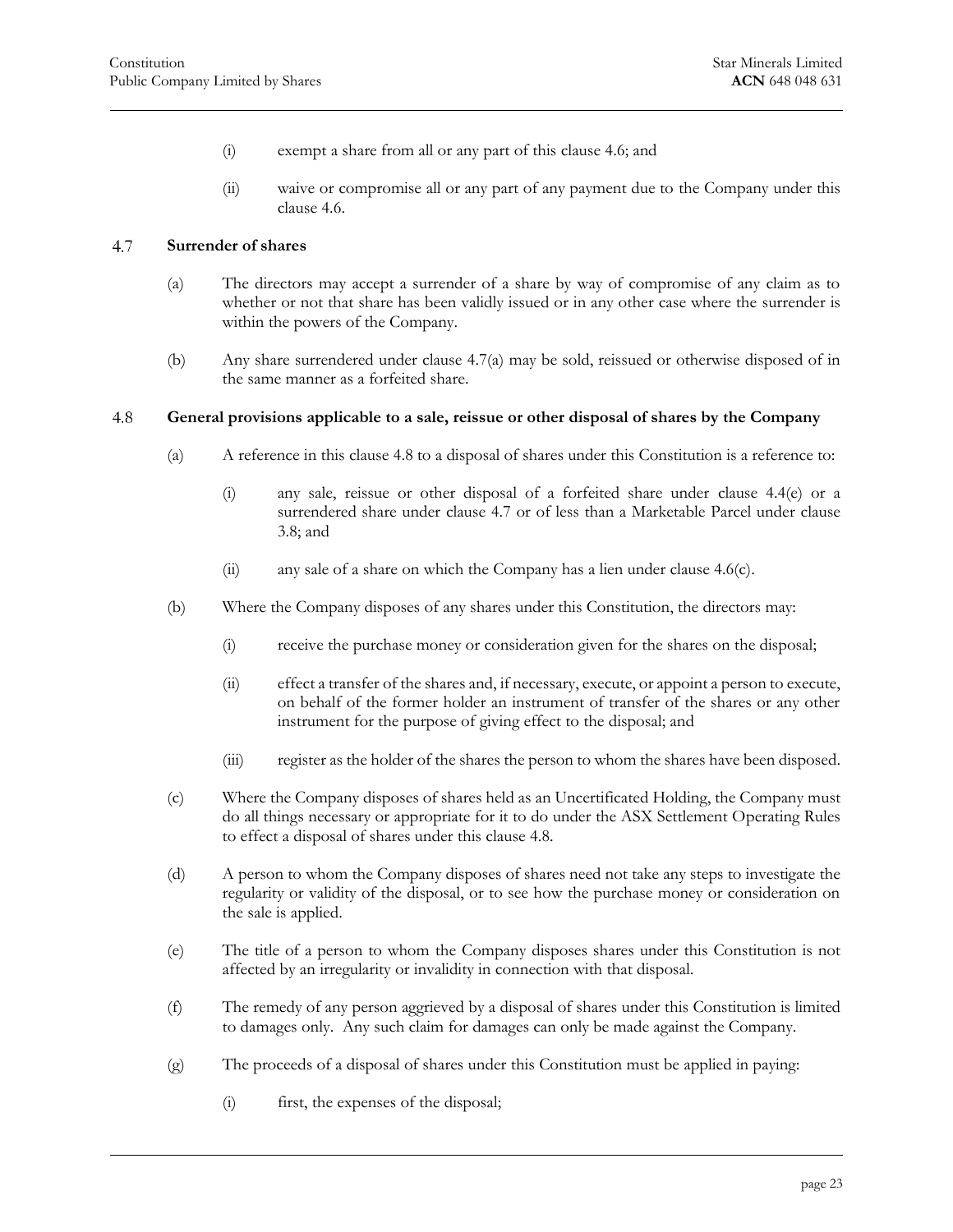- (ii) second, all amounts presently payable by the former holder whose shares have been disposed of; and
- (iii) finally, but subject to any lien under [clause 4.6](#page-22-0) for money not presently payable, any remaining proceeds must be paid to the former holder as soon as practicable. In the case of Certificated Holding, the former holder must first deliver to the Company the certificate for the shares that have been disposed of or any other proof of title as the directors may accept.
- (h) The proceeds of sale arising from a notice under [clause 3.8\(a\)](#page-14-5) must not be applied in payment of the expenses of the sale and must be paid to the former holder on the former holder delivering to the Company proof of title to the shares acceptable to the directors.
- (i) Until the proceeds of a disposal of a share sold by the Company are claimed or otherwise disposed of according to law, the directors may invest the proceeds in any other way for the benefit of the Company.
- (j) The Company is not required to pay interest on money payable to a former holder under this [clause 4.8.](#page-23-1)
- (k) A statement in writing signed by a director or secretary of the Company to the effect that a share in the Company has been:
	- (i) duly sold under [clause 3.8;](#page-14-2)
	- (ii) duly forfeited under [clause 4.4\(b\);](#page-20-5)
	- (iii) duly sold, reissued or otherwise disposed of under [clause 4.4\(e\)](#page-20-4) or [clause 4.7;](#page-23-0) or
	- (iv) duly sold under [clause 4.6\(c\),](#page-22-1)

on a date stated in the statement is conclusive evidence of the facts stated in the statement as against all persons claiming to be entitled to the share and of the right of the Company to forfeit, sell, reissue or otherwise dispose of the share.

#### <span id="page-24-0"></span>4.9 **Interest payable by member**

- (a) Where this Constitution requires a member to pay interest on any amount payable to the Company, the interest rate is:
	- (i) if the directors have fixed a rate, that rate; or
	- (ii) in any other case, the Default Interest Rate.
- (b) Interest payable under any clause of this Constitution accrues daily and may be capitalised monthly or at other intervals as the directors think appropriate.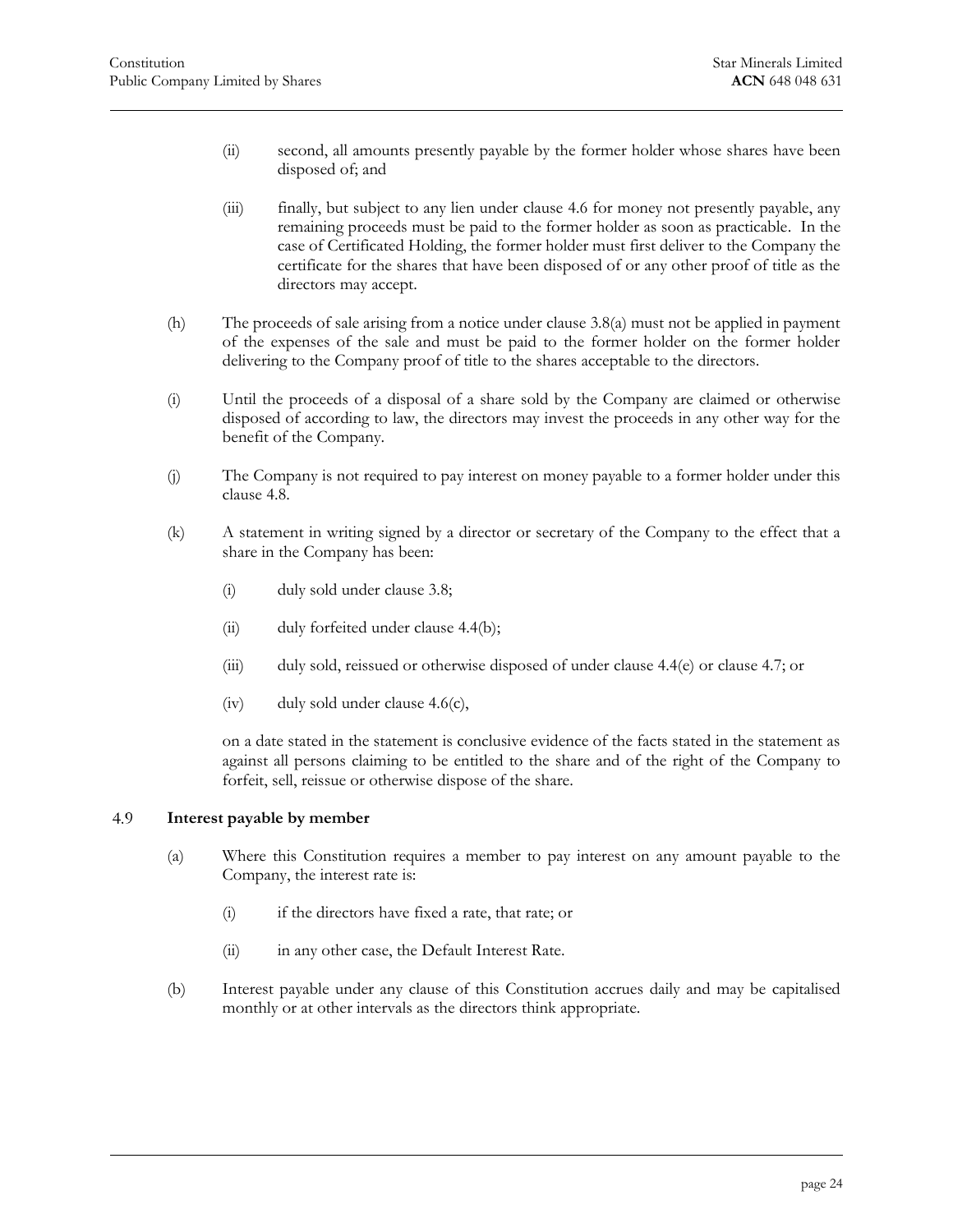# <span id="page-25-0"></span>**5. Transfer and Transmission of Shares**

#### <span id="page-25-1"></span> $5.1$ **Transfer of shares**

- <span id="page-25-2"></span>(a) Subject to this Constitution and to the rights or restrictions attached to any shares or class of shares, a member may transfer all or any of the member's shares by:
	- (i) a Proper ASTC Transfer; or
	- (ii) an instrument in writing in any usual form or in any other form that the directors approve.
- (b) A transferor of shares remains the holder of the shares transferred until the transfer is:
	- (i) effected in accordance with the ASX Settlement Operating Rules; or
	- (ii) registered and the name of the transferee is entered in the register of members in respect of the shares.
- (c) The Company must not charge a fee for the registration of a transfer of shares that is not a paper-based transfer in registrable form. The Company may charge a reasonable fee for registering a paper-based transfer in registrable form.
- <span id="page-25-3"></span>(d) An instrument of transfer referred to in clause  $5.1(a)(ii)$  must be signed by or on behalf of both the transferor and the transferee unless the transfer:
	- (i) relates only to fully paid shares and signature by the transferee has been dispensed with by the directors; or
	- (ii) is a sufficient transfer of securities for the purposes of the Corporations Act.
- <span id="page-25-4"></span>(e) An instrument of transfer referred to in clause  $5.1(a)(ii)$  must be duly stamped if required by law to be stamped.
- <span id="page-25-5"></span>(f) An instrument of transfer referred to in clause  $5.1(a)(ii)$  must be lodged for registration at the Company's registered office, or at such other place as the directors determine, accompanied by any evidence that the directors require to prove the title of the transferor or the transferor's right to the shares (including the share certificate, if any) and to prove the right of the transferee to be registered as the owner of the shares.
- <span id="page-25-6"></span>(g) Subject to the powers vested in the directors under [clause 5.2,](#page-26-0) where the Company receives an instrument of transfer complying with [clause 5.1\(d\),](#page-25-3) [clause 5.1\(e\)](#page-25-4) and [clause 5.1\(f\),](#page-25-5) the Company must register the transferee named in the instrument as the holder of the shares to which the instrument relates
- (h) The Company may retain any registered instrument of transfer received by the Company under [clause 5.1\(f\)](#page-25-5) for any period as the directors think appropriate.
- (i) Except in the case of fraud, the Company must return any instrument of transfer received under [clause 5.1\(f\)](#page-25-5) that the directors decline to register to the person who deposited it with the Company.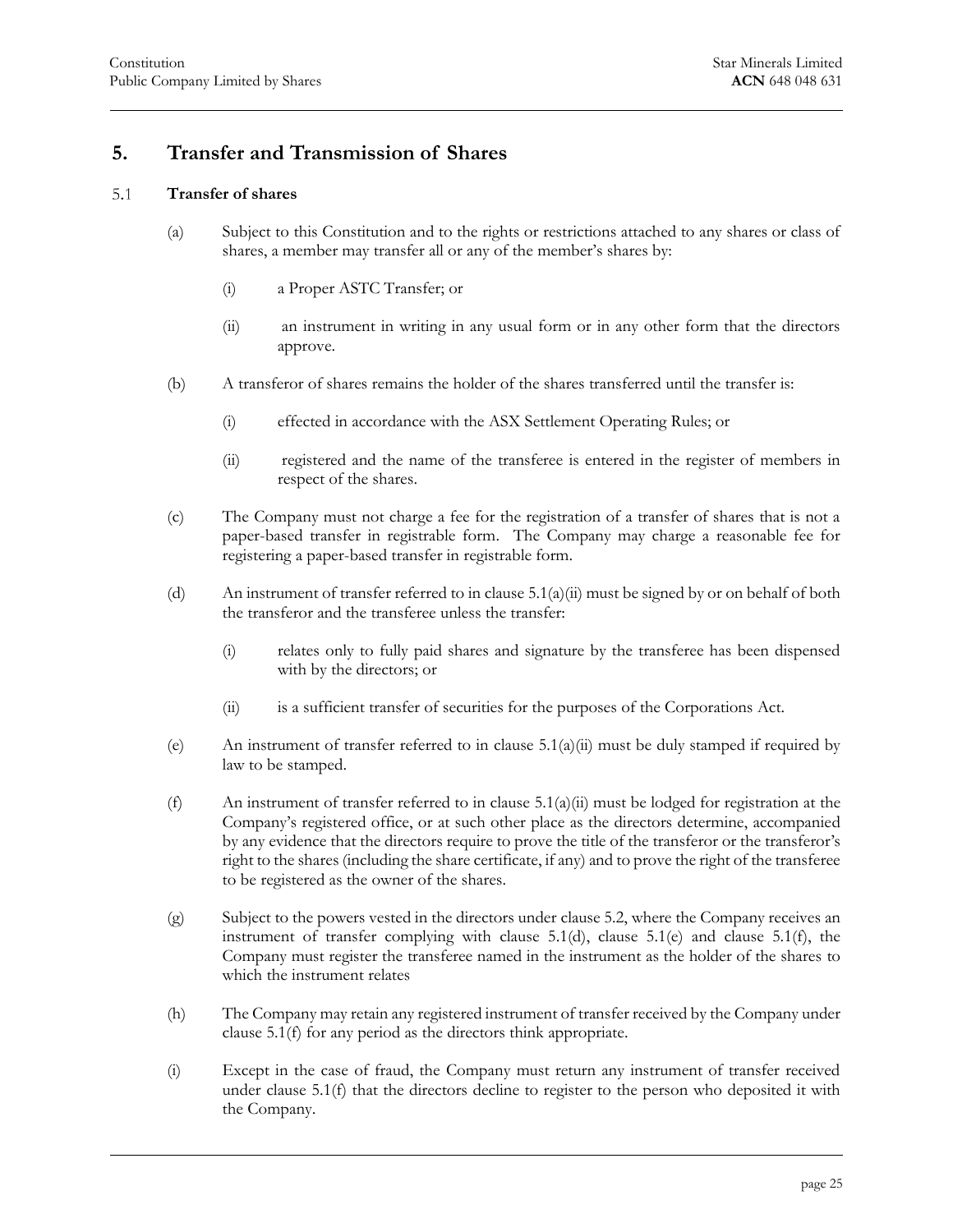- (j) The directors may do anything that is necessary or desirable for the Company to participate in any computerised, electronic or other system for facilitating the transfer of shares that may be owned, operated or sponsored by the ASX or a related body corporate of the ASX.
- (k) The directors may, to the extent permitted by law, waive all or any of the requirements of this [clause 5.1.](#page-25-1)
- <span id="page-26-0"></span>(l) Schedule 1 applies and forms part of the Constitution.

#### $5.2$ **Power to decline registration of transfers**

- (a) The directors may ask ASX Settlement to apply a holding lock to prevent a Proper ASTC Transfer or may decline to register an instrument of transfer received under [clause 5.1\(f\):](#page-25-5)
	- (i) where the transfer is not in registrable form;
	- (ii) where the Company has a lien on any of the shares transferred;
	- (iii) where the registration of the transfer may breach a law of Australia;
	- (iv) where the transfer is paper based and registration of the transfer will create a new holding which, at the time the transfer is lodged, is less than a Marketable Parcel;
	- (v) where the transfer is not permitted under the terms of an employee share scheme; or
	- (vi) where the Company is otherwise permitted or required to do so under the Listing Rules or, except for a Proper ASTC Transfer, under the terms of issue of the shares.
- <span id="page-26-3"></span>(b) Subject to [clause 5.2\(c\)](#page-26-1) and [clause 5.2\(d\),](#page-26-2) the directors must give written notice of the refusal, or the request for a holding lock, and the precise reasons for it:
	- (i) to the holder of the shares, if the directors ask ASX Settlement to apply a holding lock to prevent a Proper ASTC Transfer; or
	- (ii) to the party lodging the transfer, if the directors decline to register any other transfer.
- <span id="page-26-1"></span>(c) A notice under [clause 5.2\(b\)](#page-26-3) must be given within five Business Days after:
	- (i) the directors request the holding lock, in the case of a Proper ASTC Transfer; or
	- (ii) the date the transfer was lodged with the directors, in any other case.
- <span id="page-26-2"></span>(d) The Company's decision to decline to register the transfer is not invalidated if the Company fails to give a notice under [clause 5.2\(b\).](#page-26-3)
- <span id="page-26-4"></span>(e) Subject to the Listing Rules and the ASX Settlement Operating Rules, while the Company is a Listed Company, the directors may suspend the registration of transfer of shares at such time and for such periods as they see fit, provided it does not exceed in total 30 days in any year.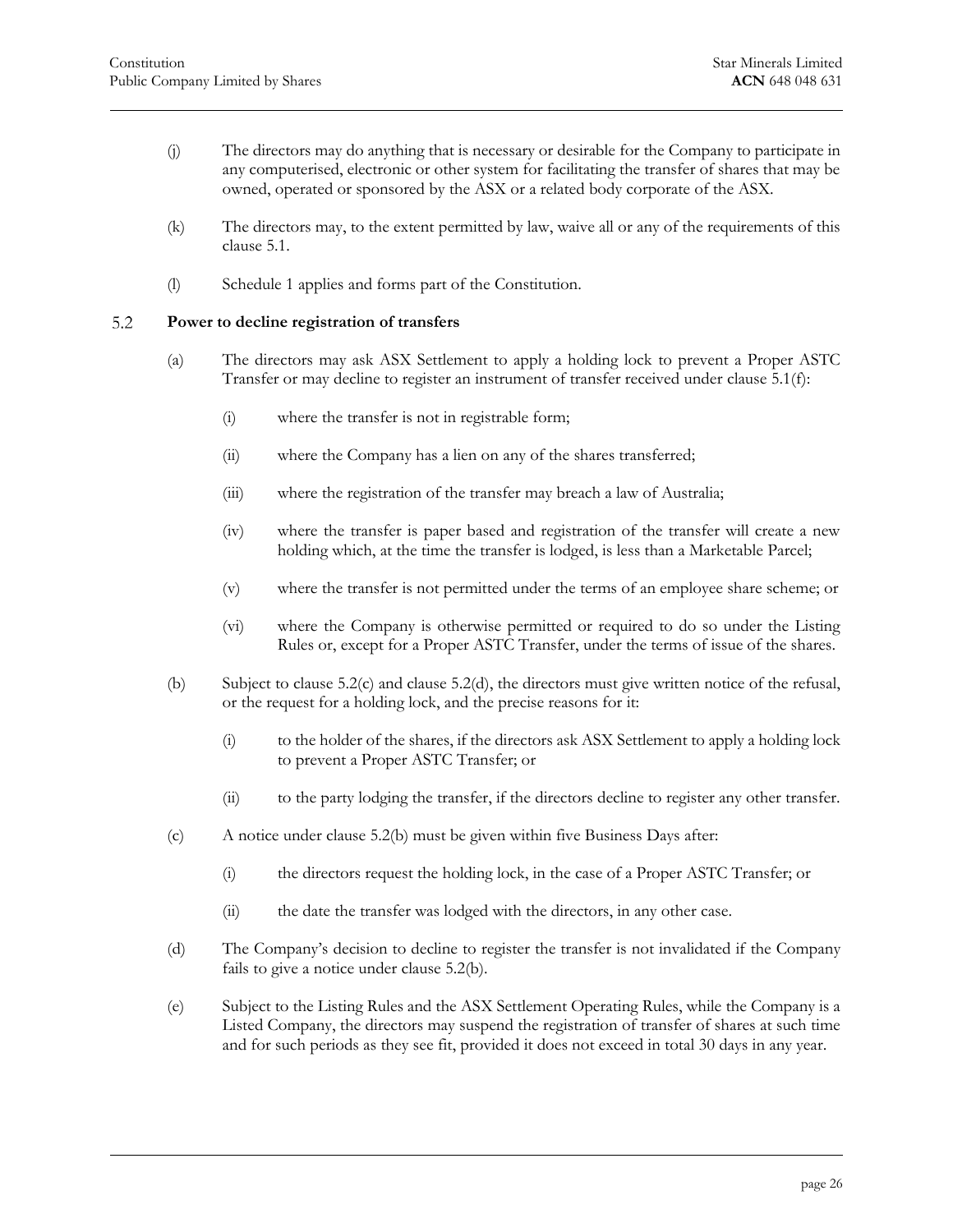- (f) The Company must refuse to acknowledge any disposal (including registering a transfer) of Restricted Securities during the escrow period applicable to those securities, except as permitted by the Listing Rules or the ASX.
- <span id="page-27-0"></span>(g) The directors may delegate their authority under this [clause 5.2](#page-26-0) to any person.

#### <span id="page-27-1"></span> $5.3$ **Transmission of shares**

- (a) In the case of the death of a member, the only persons the Company will recognise as having any title to the member's shares or any benefits accruing in respect of those shares are:
	- (i) the legal personal representative of the deceased member, where the deceased member was a sole holder; and
	- (ii) the survivor or survivors, where the deceased was a joint holder.
- (b) Nothing in [clause 5.3\(a\)](#page-27-1) releases the estate of a deceased member from any liability in respect of a share, whether that share was held by the deceased solely or jointly with other persons.
- <span id="page-27-3"></span><span id="page-27-2"></span>(c) A person who becomes entitled to a share as a result of a Transmission Event may elect:
	- (i) to be registered as the holder of the share by signing and serving on the Company a notice in writing stating that election; or
	- (ii) to have some other person nominated by that person registered as the transferee of the share by executing or otherwise effecting a transfer of the share to that other person,

after producing any evidence the directors require to prove that person's entitlement to the share, including the certificate for the share in the case of a Certificated Holding.

- (d) The provisions of this Constitution relating to:
	- (i) the right to transfer shares; and
	- (ii) the registration of transfers of shares,

apply, so far as they are capable of application and with any necessary changes, to any transfer under clause  $5.3(c)$ (ii) as if the relevant Transmission Event had not occurred and the transfer were executed or effected by the registered holder of the share.

- (e) If two or more persons become jointly entitled to a share under a Transmission Event, on registration as the holders of the share, those persons are taken to hold the share as joint tenants subject to [clause 3.5.](#page-13-0)
- (f) Despit[e clause 5.3\(a\)](#page-27-1) the directors may register a transfer of shares signed by a member before a Transmission Event even though the Company has notice of the Transmission Event.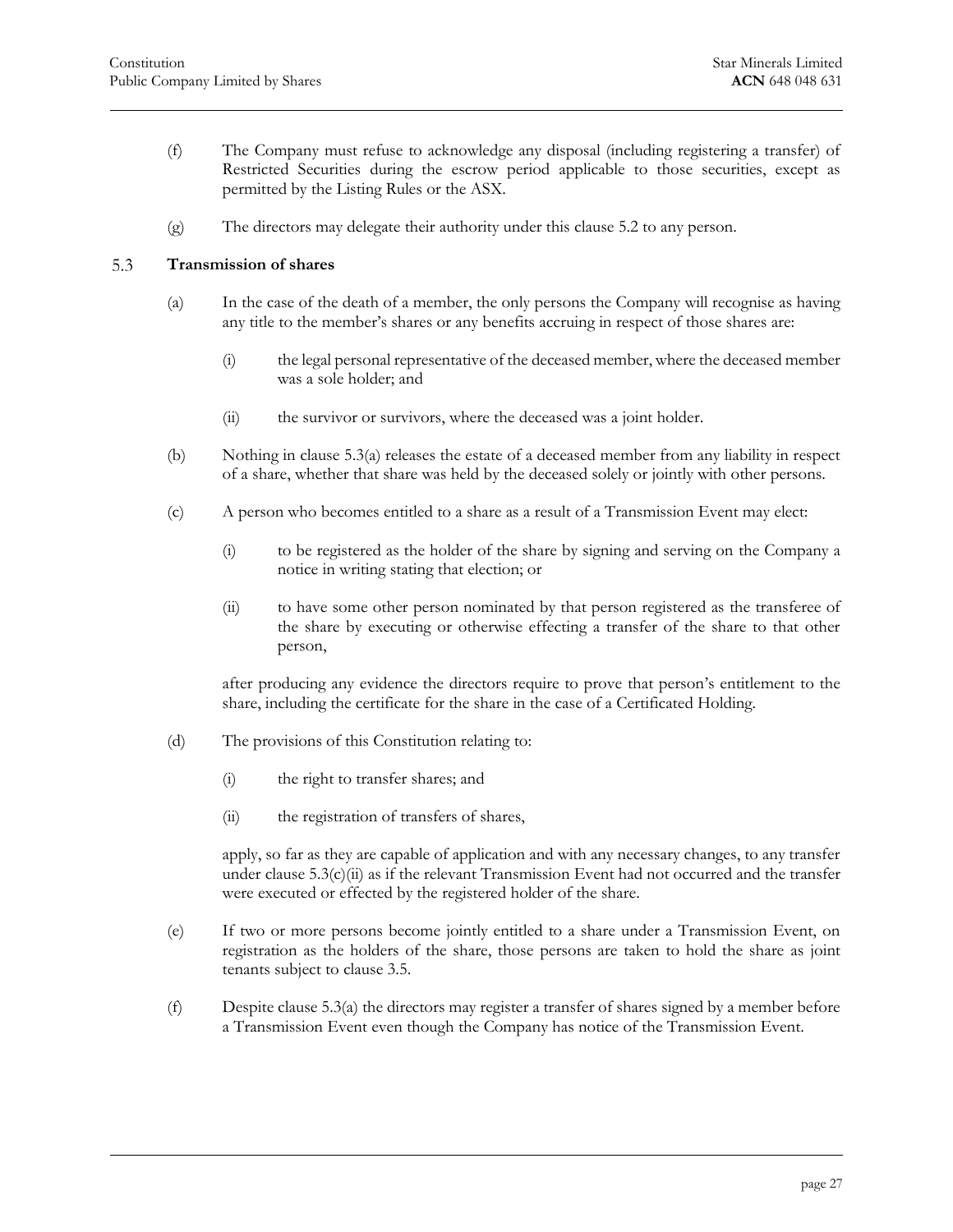# <span id="page-28-0"></span>**6. General Meetings**

#### <span id="page-28-1"></span>6.1 **Convening of general meetings**

- (a) A general meeting may be convened by:
	- (i) a director, while the Company is a Listed Company;
	- (ii) the directors by ordinary resolution of the board;
	- (iii) members or the court in accordance with sections 249E, 249F and 249G of the Corporations Act; or
- (b) The directors must call a general meeting if requested by the prescribed number of members in accordance with section 249D of the Corporations Act.
- <span id="page-28-5"></span>(c) Subject to [clause 6.1\(d\),](#page-28-3) the directors may postpone, cancel or change the venue for a general meeting by giving notice not later than 5 Business Days before the time at which the general meeting was to be held:
	- (i) to each person who is at the date of the notice:
		- (A) a member;
		- (B) a director; or
		- (C) an auditor of the Company; and
	- (ii) while the Company is a Listed Company, to the ASX.
- <span id="page-28-3"></span>(d) A notice postponing or changing the venue for a general meeting must specify the date, time and place of the general meeting.
- (e) A general meeting convened under section 249D of the Corporations Act:
	- (i) may not be postponed beyond the date by which section 249D requires it to be held; and
	- (ii) may not be cancelled without the consent of the member or members who requested it.

#### <span id="page-28-4"></span><span id="page-28-2"></span>6.2 **Notice of general meetings**

- (a) Subject to this Constitution and to the rights or restrictions attached to any shares or class of shares, notice of a general meeting must be given within the time limits prescribed by the Corporations Act and in the manner authorised by [clause 14.1](#page-64-4) to each person who is at the date of the notice:
	- (i) a member;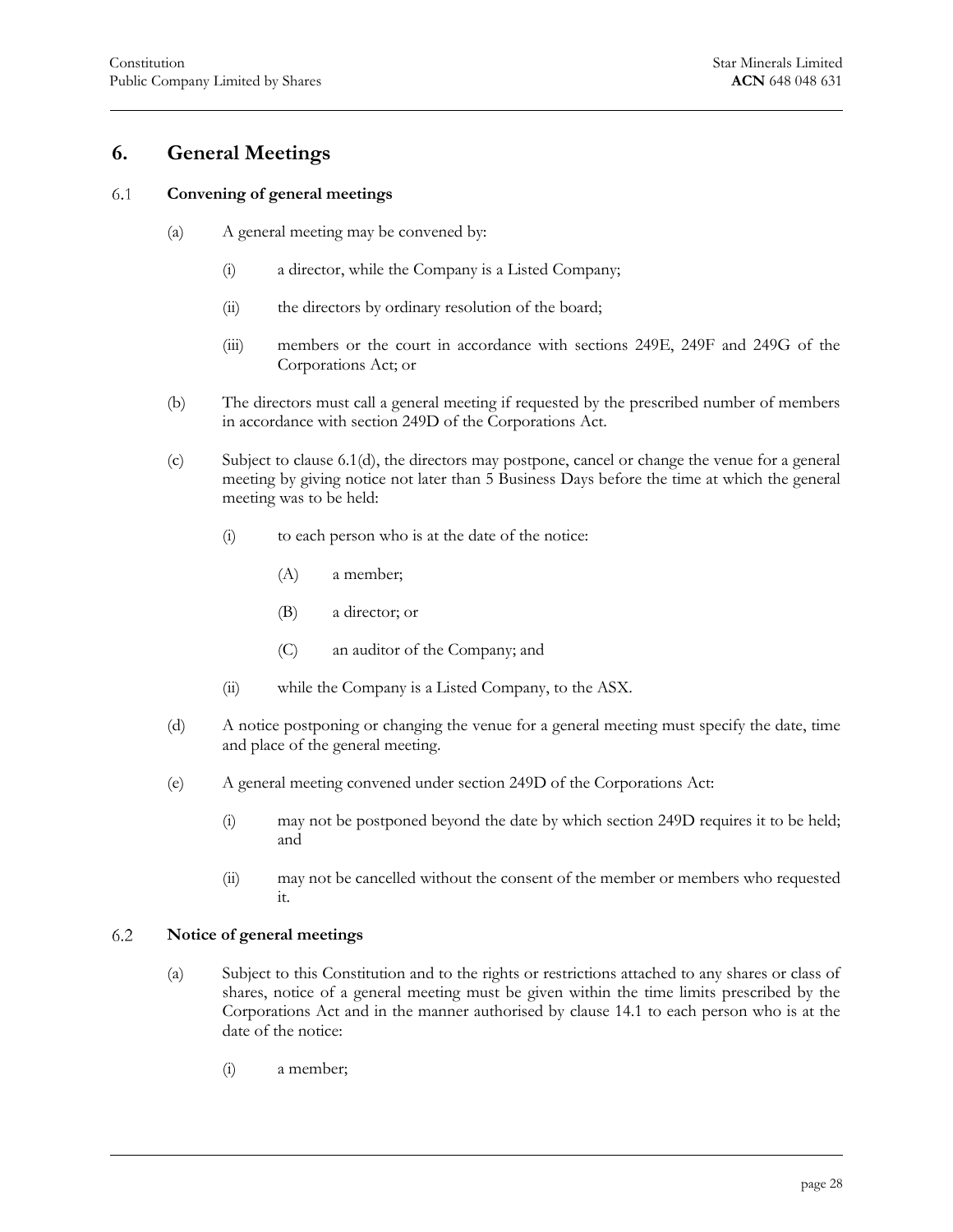- <span id="page-29-2"></span>(ii) entitled under this Constitution either to be registered as the holder, or to the transfer of, any shares and who has satisfied the Directors of that person's right to be registered as the holder of, or the transferee of, the shares
- (iii) a director; or
- (iv) an auditor of the Company,

and, while the Company is a Listed Company, notice must be given to the ASX within the time limits prescribed by the Listing Rules.

- (b) A notice of a general meeting must:
	- (i) specify the date, time and place of the meeting;
	- (ii) if the meeting is to be held in two or more places in accordance with [clause 6.5\(b\),](#page-31-2) specify the technology that will be used to facilitate the meeting;
	- (iii) specify the general nature of the business to be transacted at the meeting and any other matters required under the Corporations Act or the Listing Rules; and
	- (iv) be accompanied by a proxy form that will:
		- (A) enable the member to vote for or against, or abstain from, each resolution to be put to the meeting; and
		- (B) allow for the insertion by the member of the name of the person or persons to be appointed as proxy and may also provide that, in such circumstances and on such conditions specified in the form as are not inconsistent with this Constitution, the chairperson of the relevant meeting (or another person specified in the proxy form) is appointed as proxy.
- <span id="page-29-1"></span>(c) It is not necessary for a notice of an annual general meeting to state that the business to be transacted at the meeting includes the consideration of the annual financial report and the reports of the directors and auditor, the election of directors or the appointment or fixing of the remuneration of the auditor of the Company.
- (d) While the Company is a Listed Company, a notice of annual general meeting must also include a statement that a resolution will be put to the meeting that the Company's remuneration report be adopted by the members.
- <span id="page-29-0"></span>(e) A person may waive notice of any general meeting by notice in writing to the Company.
- (f) The non-receipt of notice of a general meeting or proxy form by, or a failure to give notice of a general meeting or a proxy form to, any person entitled to receive notice of a general meeting under this [clause 6.2](#page-28-2) does not invalidate any act, matter or thing done, or resolution passed, at the general meeting if:
	- (i) the non-receipt or failure occurred by accident or error;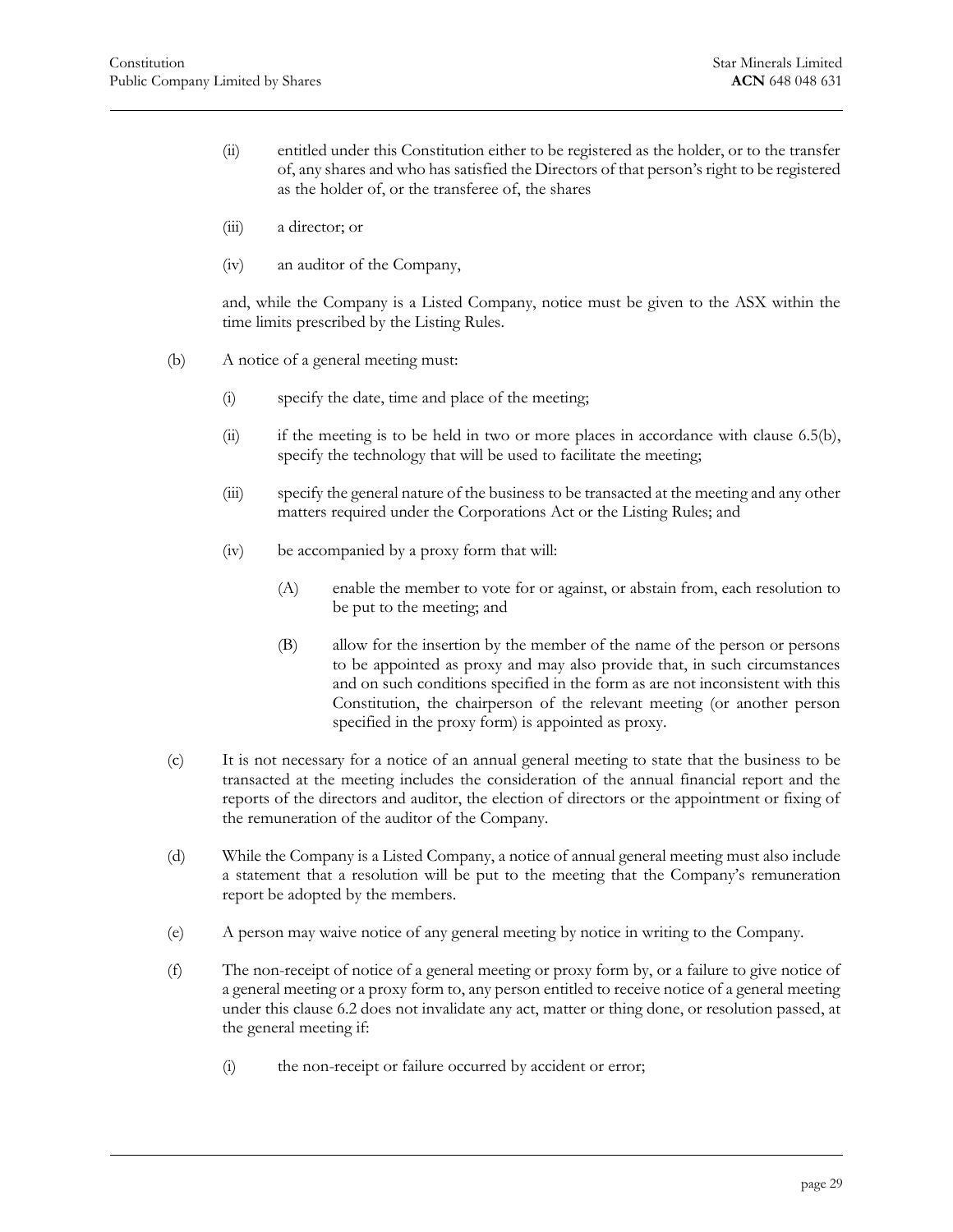- (ii) before or after the meeting, the person waives notice of that meeting under [clause](#page-29-0)  [6.2\(e\);](#page-29-0) or
- (iii) before or after the meeting, the person notifies the Company of the person's agreement to that act, matter, thing or resolution by notice in writing to the Company.
- (g) A person's attendance at a general meeting:
	- (i) waives any objection that person may have to a failure to give notice, or the giving of a defective notice, of the meeting unless the person at the beginning of the meeting objects to the holding of the meeting; and
	- (ii) waives any objection that person may have to the consideration of a particular matter at the meeting that is not within the business referred to in the notice of the meeting or in [clause 6.2\(c\),](#page-29-1) unless the person objects to considering the matter when it is presented.

#### <span id="page-30-0"></span>6.3 **Admission to and safety at general meetings**

The chair of a general meeting may take any action he or she considers appropriate for the safety of persons attending the meeting and the orderly conduct of the meeting, and may refuse admission to a person, or require that person to leave and to remain out of the meeting, if that person:

- (a) behaves or threatens to behave in a dangerous, offensive or disruptive manner;
- (b) is in possession of:
	- (i) any article that the chair considers to be dangerous, offensive or liable to cause disruption, including a placard or banner;
	- (ii) a device capable of recording sound or images.
- (c) refuses to produce on reasonable request, or to permit reasonable examination of, any article, or the contents of any article in the person's possession; or
- (d) is not:
	- (i) a member, or a proxy, attorney or Representative of a member;
	- (ii) a director;
	- (iii) an auditor of the Company;
	- (iv) a person referred to in clause  $6.2(a)(ii)$ ; or
	- (v) a person whom the chair or the directors have requested to attend the meeting.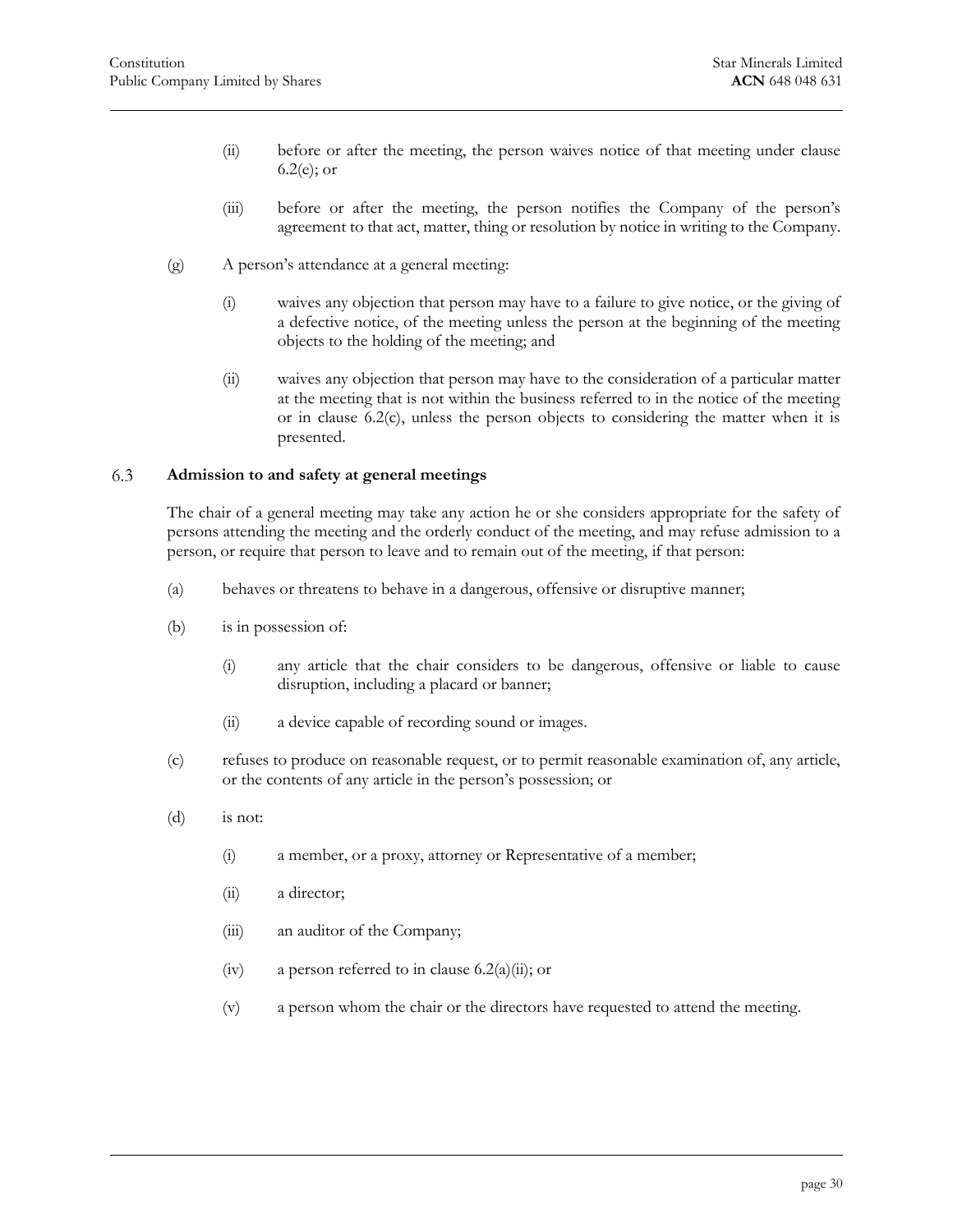#### 6.4 **Quorum at general meetings**

- <span id="page-31-0"></span>(a) Business must not be transacted at any general meeting, except the election of a chair and the adjournment of the meeting, unless a quorum of members is present and remains present throughout the meeting.
- (b) A quorum consists of:
	- (i) if the number of members entitled to vote is two or more, two of those members; or
	- (ii) if only one member is entitled to vote, that member,

present at the meeting.

- (c) A member is taken to be present at a general meeting if the member:
	- (i) is present in person;
	- (ii) is present by proxy, attorney or Representative; or
	- (iii) except in any clause that specifies a quorum or in any other clause prescribed by the directors, a member has duly lodged a valid Direct Vote in relation to the general meeting under [clause 6.11.](#page-38-0)
- (d) If a quorum is not present within 30 minutes after the time appointed for a general meeting:
	- (i) where the meeting was convened by, or at the request of, a member or members, the meeting must be dissolved; or
	- (ii) in any other case:
		- (A) the meeting stands adjourned to the day, and at the time and place, as the directors determine or, if a determination is not made by the directors, to the same day in the next week at the same time and place; and
		- (B) if, at the adjourned meeting, a quorum is not present within 30 minutes after the time appointed for the meeting, the meeting must be dissolved.

#### <span id="page-31-3"></span><span id="page-31-1"></span>6.5 **Chair of general meetings**

- (a) The chair of directors must preside as chair at each general meeting if present within 15 minutes after the time appointed for the meeting and willing to act.
- <span id="page-31-2"></span>(b) The directors present at a general meeting may elect a person present to chair the meeting if:
	- (i) a chair of directors has not been appointed;
	- (ii) the chair of directors is not present within 15 minutes after the time appointed for the meeting; or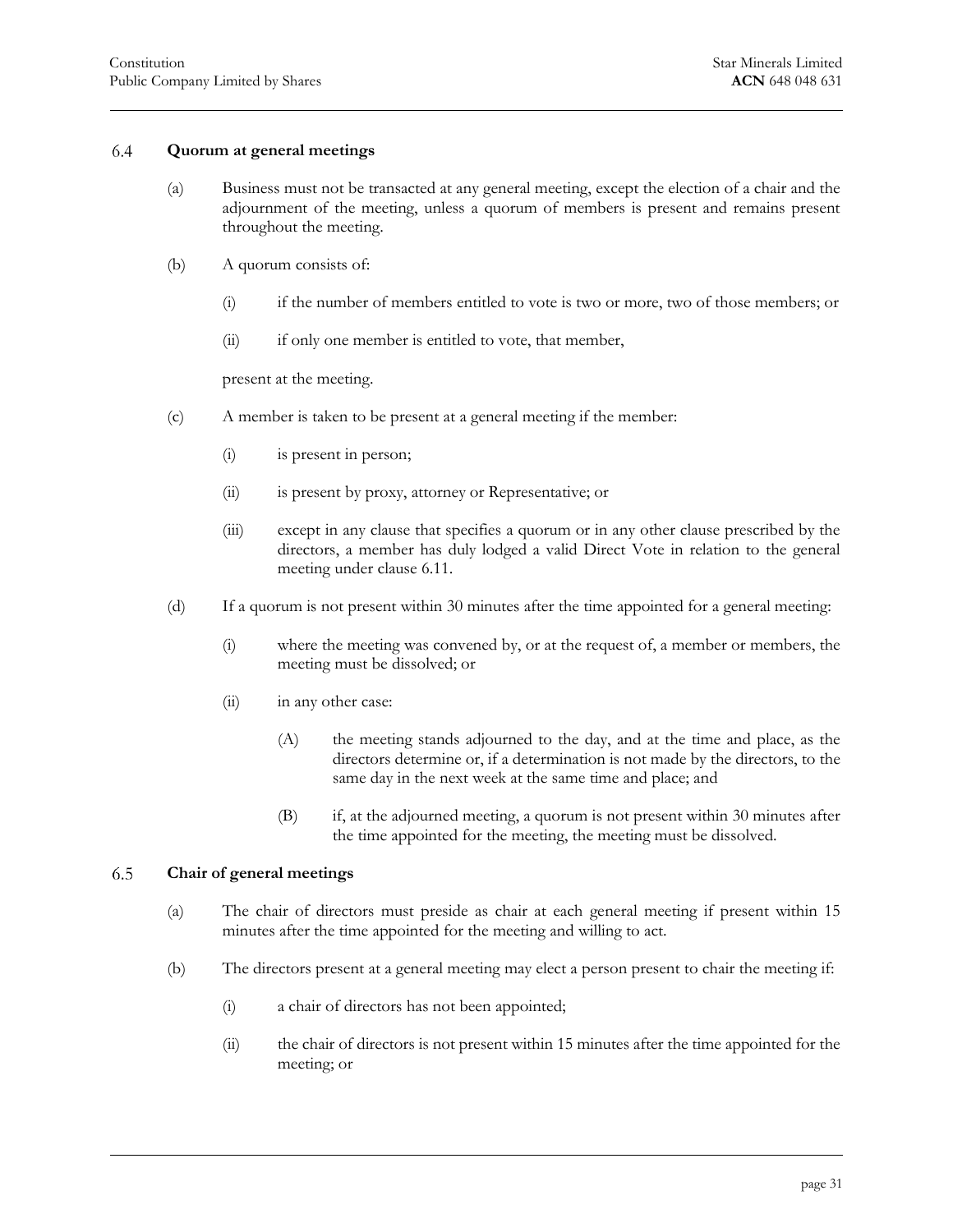- (iii) the chair of directors is present within that time but is not willing to act as chair of the meeting.
- <span id="page-32-2"></span>(c) Subject to clause  $6.5(a)$  and clause  $6.5(b)$ , if at a general meeting:
	- (i) a chair has not been previously elected by the directors; or
	- (ii) a previously elected chair is not available or is not willing to act as a chair of the meeting (or part of the meeting),

the members present must elect as chair of the meeting another person who is present and willing to act.

(d) The chair of a general meeting may, for any item of business or discrete part of the meeting, vacate the chair in favour of another person nominated by him or her (**Acting Chair**). Where an instrument of proxy appoints the chairman as proxy for part of the proceedings for which an Acting Chair has been nominated, the instrument of proxy is taken to be in favour of the Acting Chair for the relevant part of the proceedings.

#### <span id="page-32-1"></span><span id="page-32-0"></span>6.6 **Use of technology at general meetings**

- (a) Subject to the Corporations Act, a general meeting may be convened at two or more venues, provided that the form of technology used provides the members participating at each venue the reasonable ability to participate in the meeting at the same time.
- (b) Where a general meeting is held at two or more venues using any form of technology:
	- (i) a member participating in the meeting is taken to be present in person at the meeting;
	- (ii) the provisions of this Constitution relating to general meetings apply, so far as they can and with any necessary changes, to general meetings held using that technology; and
	- (iii) the meeting is to be taken to be held at the place determined by the chair provided that at least one of the members present at the meeting was at the place for the duration of the general meeting.
- (c) If the technology used in [clause 6.6\(a\)](#page-32-1) encounters a technical difficulty, whether before or during the general meeting, which results in a member not being able to participate in any part of the meeting, the chair may, subject to the Corporations Act and [clause 6.3:](#page-30-0)
	- (i) allow the meeting to continue; or
	- (ii) adjourn the meeting either for a reasonable period of time as may be required to fix the technology or to such other date, time and location as the chair of the meeting considers appropriate.
- (d) To avoid doubt, where the chair has allowed the general meeting to continue in accordance with clause  $6.5(c)(i)$ , any resolution passed at that meeting is valid.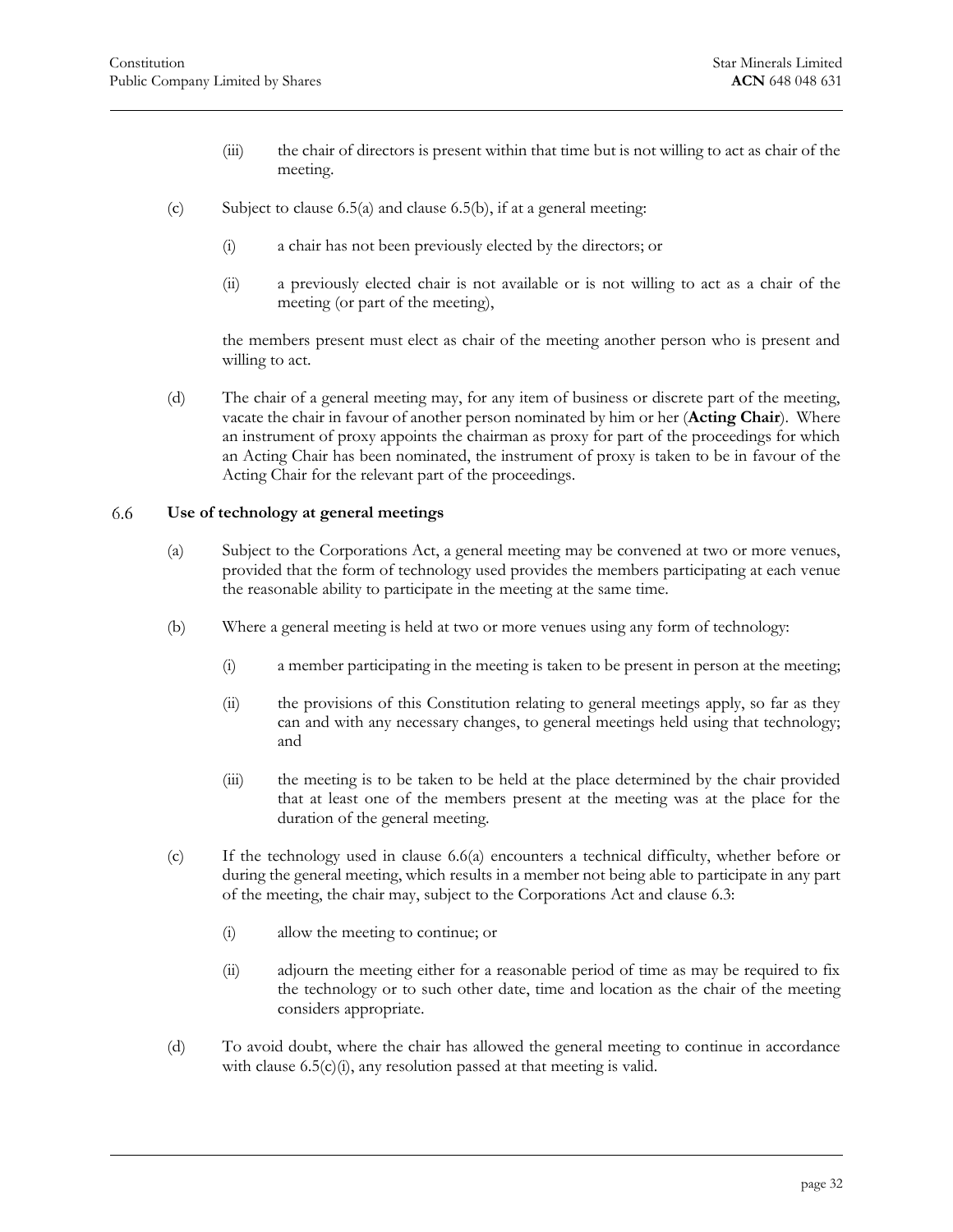#### <span id="page-33-1"></span>6.7 **Conduct and adjournment of general meetings**

- <span id="page-33-0"></span>(a) The chair of a general meeting is responsible for the general conduct and procedure of the meeting and may require the members to adopt any procedures that are, in their opinion, necessary or desirable for proper and orderly:
	- (i) discussion and debate at the general meeting, including limiting the time that a person may speak on a motion or other item of business;
	- (ii) casting and recording of votes at the general meeting, including the appointment of persons to scrutinise the voting.
- <span id="page-33-2"></span>(b) Subject to sections 250S and 250T of the Corporations Act, the chair of a general meeting may at any time he or she considers it necessary or desirable for the proper and orderly conduct of the meeting:
	- (i) terminate debate or discussion on any business, question, motion or resolution being considered by the meeting and require the business, question, motion or resolution to be put to a vote of the members present; or
	- (ii) allow debate or discussion on any business, question, motion or resolution being considered by the meeting to continue.
- <span id="page-33-3"></span>(c) Subject to sections 250S and 250T of the Corporations Act, the chair of a general meeting may:
	- (i) refuse to allow debate or discussion on any business, question, motion or resolution that is not within the business referred to in the notice of meeting or [clause 6.2\(c\);](#page-29-1) and
	- (ii) refuse to allow any amendment to be moved to a resolution of which notice has been given under [clause 6.2\(a\).](#page-28-4)
- (d) A decision by a chair under [clause 6.7\(a\),](#page-33-1) [clause 6.7\(b\)](#page-33-2) or [clause 6.7\(c\)](#page-33-3) is final.
- <span id="page-33-4"></span>(e) The chair of a general meeting may at any time during the course of the meeting adjourn the meeting or any business, motion, question or resolution being considered or remaining to be considered by the meeting either to a later time at the same meeting or to an adjourned meeting.
- (f) If the chair exercises their right under [clause 6.7\(e\),](#page-33-4) it is in the chair's sole discretion whether to seek the approval of the members present to the adjournment.
- (g) If the chair does seek the members' approval, the chair must adjourn the meeting if the members present with a majority of votes agree or direct that the chair must do so.
- (h) Business must not be transacted at any adjourned meeting other than the business left unfinished at the meeting from which the adjournment took place.
- (i) Where a meeting is adjourned under this [clause 6.7,](#page-33-0) notice of the adjourned meeting must be given to the ASX, but, except as provided by [clause 6.7\(j\),](#page-34-1) need not be given to any other person.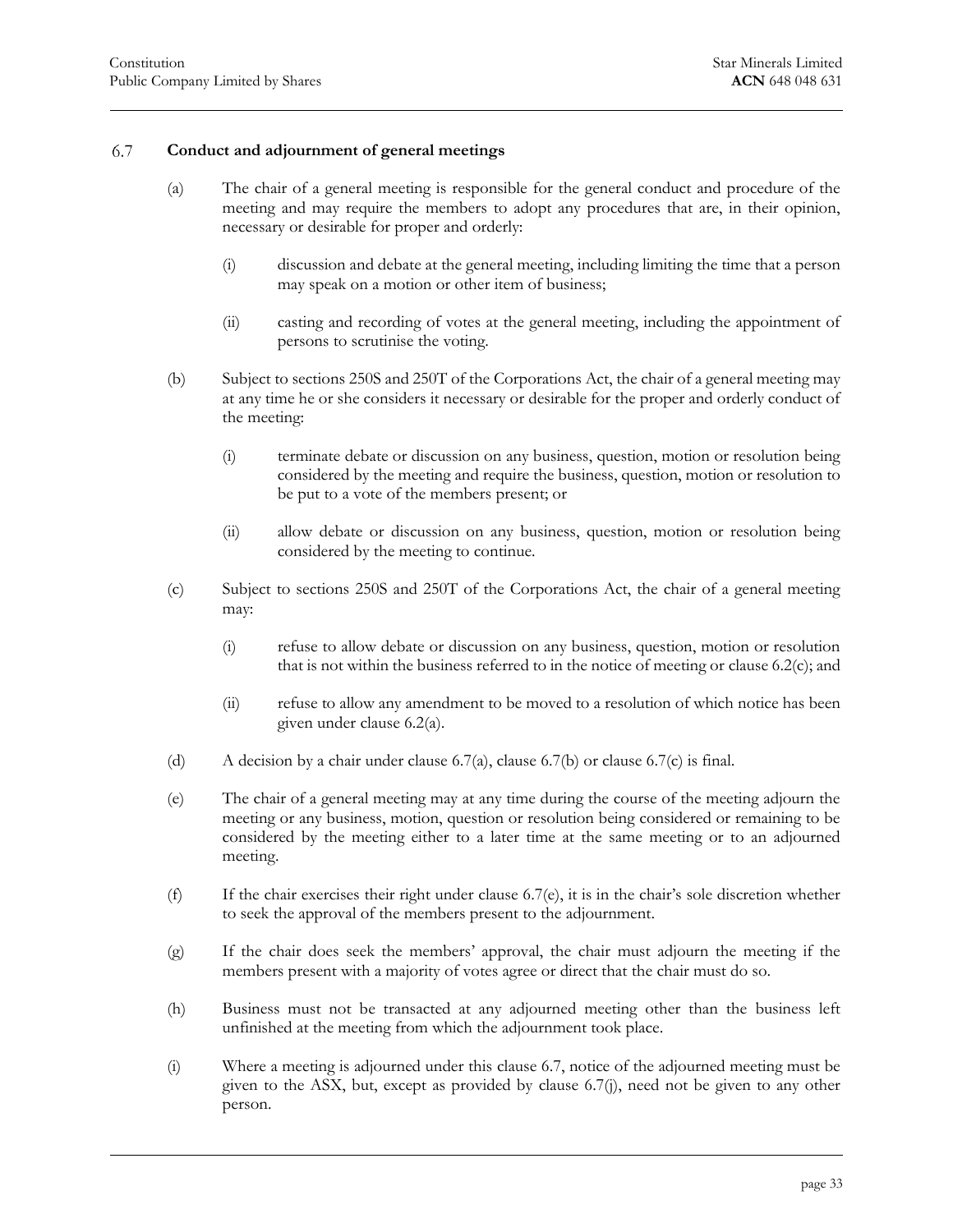- <span id="page-34-1"></span>(j) Where a meeting is adjourned for 30 days or more, notice of the adjourned meeting must be given to each person entitled to receive notice of a meeting under [clause 6.2\(a\).](#page-28-4)
- (k) A general meeting convened under section 249D of the Corporations Act may not be postponed beyond the date by which section 249D requires it to be held and may not be cancelled without the consent of the member or members who requested it.
- (l) Any question arising at a general meeting relating to the order of business, procedure or conduct of the meeting must be referred to the chair of the meeting, whose decision is final. A motion of dissent from a ruling by the chair will not be accepted.

#### <span id="page-34-0"></span>6.8 **Decisions at general meetings**

- (a) Except where the Corporations Act, the Listing Rules or this Constitution requires a question or matter to be passed as a special resolution, questions and matters arising at a general meeting are to be decided by a majority of votes cast by the members present and entitled to vote at the meeting. A decision made in this way is for all purposes a determination of the members.
- (b) In the case of an equal number of votes on any proposed resolution:
	- (i) the chair of the meeting does not have a second or casting vote other than in their capacity as a member; and
	- (ii) the proposed resolution is taken as having been unsuccessful.
- (c) A resolution put to the vote of a general meeting must be decided on a show of hands of the members present and entitled to vote unless:
	- (i) before a vote by show of hands is taken;
	- (ii) before the result of the show of hands is declared; or
	- (iii) immediately after the result of the show of hands is declared,

a poll is demanded by:

- (iv) the chair of the meeting;
- (v) at least five members present and entitled to vote on the relevant resolution; or
- (vi) by a member or members:
	- (A) present and entitled to vote on the relevant resolution; and
	- (B) taken together representing at least 5% of the votes that may be cast by all members present and entitled to vote on the resolution.
- (d) A demand for a poll does not prevent the meeting from continuing in order to consider or transact any business other than the question on which the poll is demanded.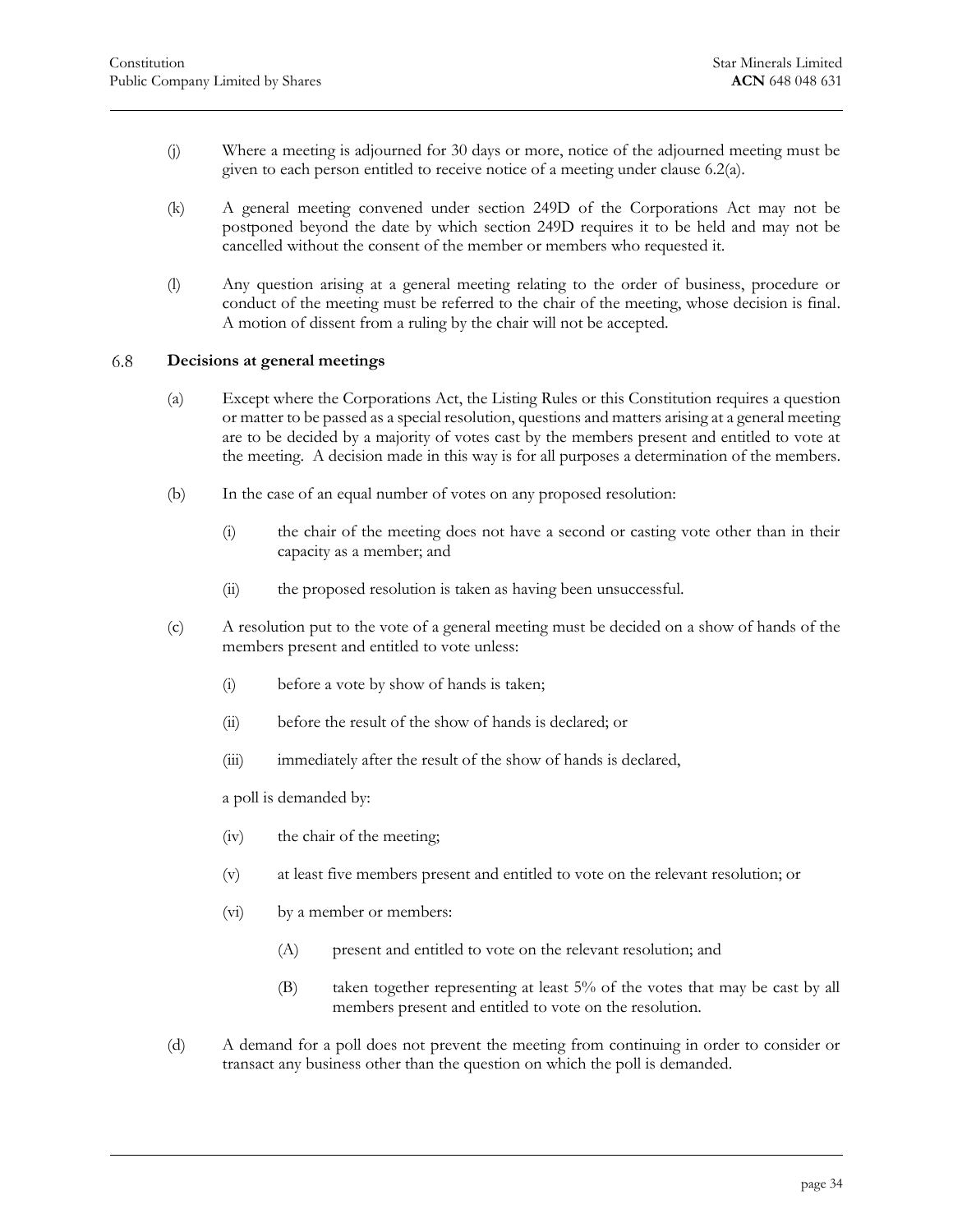- (e) Unless a poll is duly demanded, a declaration by the chair of a general meeting that a resolution has on a show of hands been carried or carried unanimously, or carried by a particular majority, or lost, and an entry to that effect in the book containing the minutes of the proceedings of the Company, is conclusive evidence of the fact. Neither the chairman nor the minutes need state, and it is not necessary to prove, the number or proportion of the votes recorded in favour of or against the resolution.
- (f) If a poll is duly demanded at a general meeting, it will be taken when and in the manner the chair of the meeting directs, and the result of the poll will be a resolution of the meeting at which the poll was demanded.
- (g) A poll cannot be demanded at a general meeting to decide the election of the chair of the meeting.
- <span id="page-35-0"></span>(h) A demand for a poll may be withdrawn at any time before the poll is taken.

#### 6.9 **Voting rights**

- (a) Subject to this Constitution and to any rights or restrictions attached to any shares or class of shares, at a general meeting:
	- (i) on a show of hands, every member present has one vote;
	- (ii) on a poll every member present has:
		- (A) one vote for each fully paid share held by the member and in respect of which the member is entitled to vote; and
		- (B) a fraction of a vote for each partly paid share held by the member and in respect of which the member is entitled to vote, equivalent to the proportion that the amount paid (not credited) on the share bears to the total amounts paid and payable (excluding amounts credited) on the share, and ignoring any amount paid on a share in advance of a call.
- (b) Where a person present at a general meeting represents more than one member, whether personally or by proxy, attorney or Representative, the following rules apply to a vote taken on a show of hands:
	- (i) the person is entitled to one vote only despite the number of members the person represents; and
	- (ii) the person's vote will be taken as having been cast for all the members the person represents.
- (c) A joint holder may vote at any meeting in person or by proxy, attorney or Representative as if that person was the sole holder. If more than one joint holder tenders a vote, only the vote of the holder whose name appears first in the register of members counts.
- (d) The parent or guardian of a member who is an infant may vote at a general meeting by producing to the chair evidence of the relationship or of the appointment as a guardian, as the chair or the directors may reasonably require. The chair must accept any vote tendered by a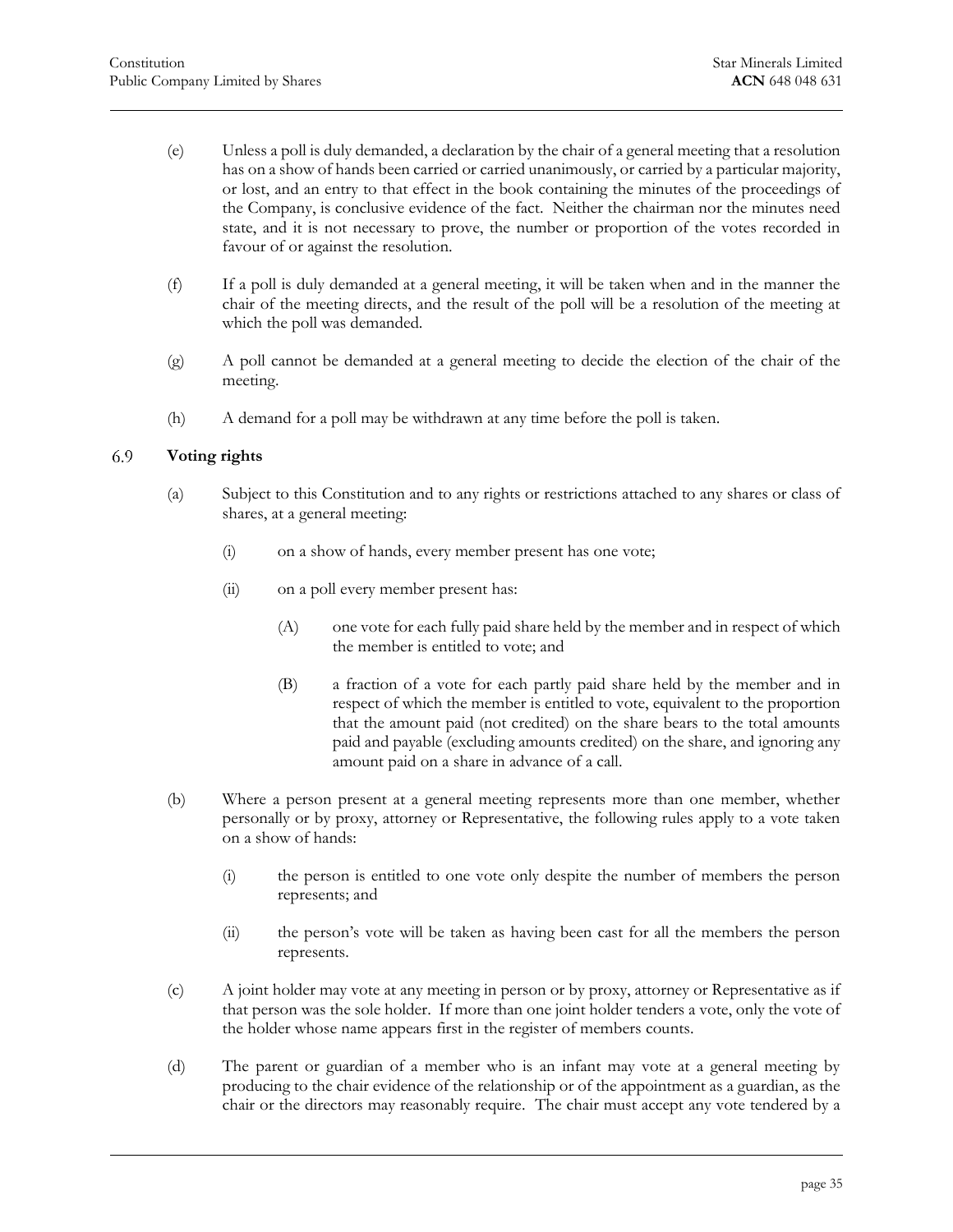parent or guardian of an infant member to the exclusion of the vote of the actual infant member.

- (e) A person entitled to a share as a result of a Transmission Event may vote at a general meeting in respect of that share as if that person were the registered holder of the share if, at least 48 hours before the meeting (or such shorter time as the directors determine), the directors have:
	- (i) admitted that person's right to vote at that meeting in respect of the share; or
	- (ii) been satisfied of that person's right to be registered as the holder of, or to transfer, the share under [clause 5.3\(c\),](#page-27-3)

and the chair must accept any vote tendered by that person to the exclusion of the vote of the registered holder of the share.

- (f) Where a member holds any partly paid share on which any call or other amount due and payable to the Company has not been paid at the time of the meeting:
	- (i) that member is only entitled to be present and to vote at a general meeting if the member holds other shares on which a call or other amounts are not due and payable at the time of the meeting; and
	- (ii) if a poll is demanded, that member is not entitled to vote in respect of the partly paid share, but may vote in respect of any other shares held on which a call or other amount is not then due and payable.
- <span id="page-36-1"></span>(g) Any objection or challenge to the qualification of a person to vote at a general meeting:
	- (i) must be raised at that meeting, either before or immediately after the result of the motion on which the challenged vote is tendered; and
	- (ii) must be referred to the chair of the meeting, whose decision is final.
- (h) A a vote that is allowed by the chair under clause  $6.9(g)$  is valid for all purposes.
- <span id="page-36-0"></span>(i) The chair may decide any difficulty or dispute that arises as to the number of votes that may be cast by or on behalf of any member and the decision of the chair is final.

#### 6.10 **Representation at general meetings**

- (a) Subject to this Constitution, each member entitled to vote at a meeting of members may vote:
	- (i) in person or, where a member is a body corporate, by its Representative;
	- (ii) by proxy or, if the member is entitled to cast two or more votes at the meeting, by not more than two proxies; or
	- (iii) by not more than two attorneys.
- (b) A proxy, attorney or Representative may be a member of the Company but does not have to be a member.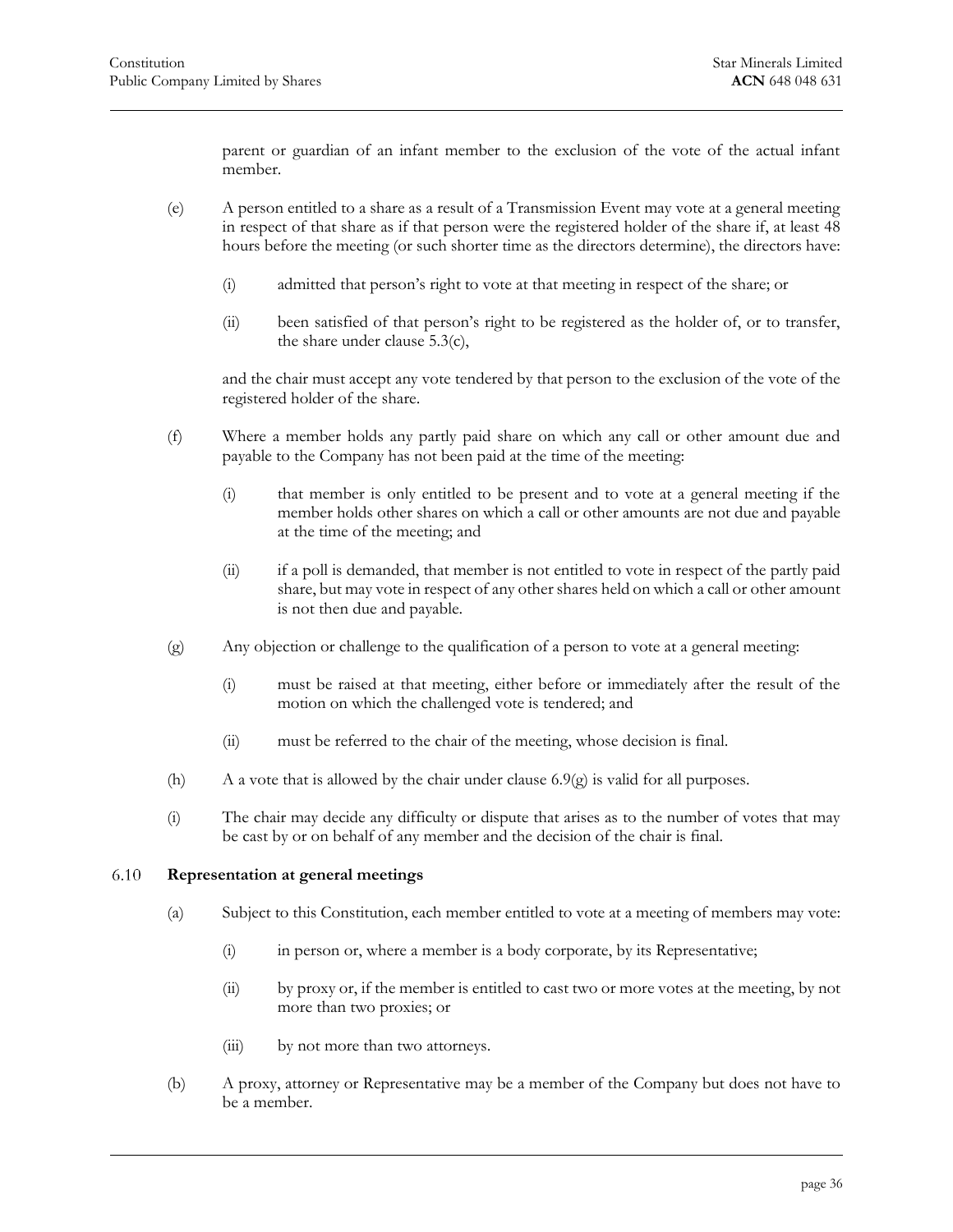- (c) A proxy, attorney or Representative may be appointed by a member for all general meetings, or for any number of general meetings, or for a particular general meeting.
- (d) Unless otherwise provided in the Corporations Act or in the appointment, an appointment of a proxy, attorney or Representative confers authority on that person:
	- (i) to agree to a meeting being convened by shorter notice than is required by the Corporations Act or by this Constitution;
	- (ii) to speak to any proposed resolution on which the proxy, attorney or Representative may vote;
	- (iii) to demand or join in demanding a poll on any resolution on which the proxy, attorney or Representative may vote;
	- (iv) even though the appointment may refer to a specific meeting to be held at a specified time or venue, where the meeting is rescheduled or adjourned to another time or changed to another venue, to attend and vote at the re-scheduled or adjourned meeting or at the new venue; and
	- (v) even though the appointment may refer to specific resolutions and may direct the proxy, attorney or Representative how to vote on those resolutions, to do any act specified in [clause 6.10\(e\).](#page-37-0)
- <span id="page-37-1"></span><span id="page-37-0"></span>(e) The acts referred to in clause  $6.10(d)(v)$  are:
	- (i) to vote on any amendment moved to the proposed resolutions and on any motion that the proposed resolutions not be put to the meeting, or any similar motion;
	- (ii) to vote on any procedural motion, including any motion to elect the chair, to vacate the chair or to adjourn the meeting; and
	- (iii) to act generally at the meeting.
- (f) The chair of a meeting may require any person purporting to act as a proxy, attorney or Representative to establish to the satisfaction of the chair that the person has been validly appointed as a proxy, attorney or Representative and is the person named in the relevant instrument of appointment, failing which the person may be excluded from attending or voting at the meeting.
- (g) Where a member appoints two proxies or attorneys to vote at the same general meeting and the authority of one is not conditional on the other failing to attend or vote, the following rules apply:
	- (i) where the appointment does not specify the proportion or number of the member's votes that each proxy or attorney may exercise, each proxy or attorney may exercise half of the member's votes;
	- (ii) on a show of hands, neither proxy or attorney may vote;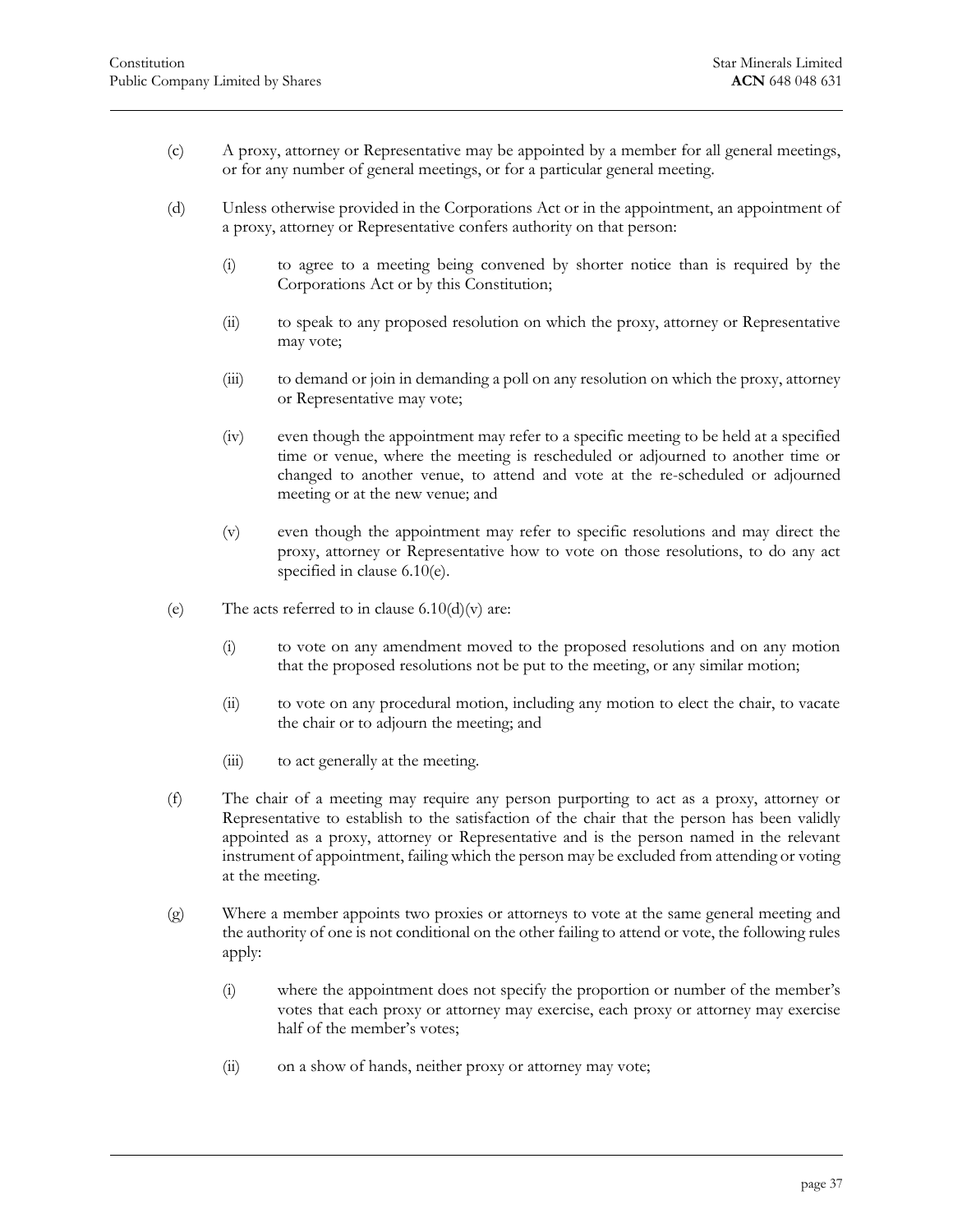- (iii) on a poll, each proxy or attorney may only exercise the voting rights the proxy or attorney represents; and
- (iv) if both appointments cannot be validly exercised at the meeting, the later appointment revokes the earlier appointment of a proxy or attorney.
- (h) An instrument appointing a Representative, proxy or attorney may direct the manner in which the Representative, proxy or attorney is to vote in respect of a particular resolution. If so, the Representative, proxy or attorney must not vote on the proposed resolution except as directed in the instrument.
- <span id="page-38-2"></span>(i) A Representative, proxy or attorney may not vote at a general meeting or adjourned meeting unless the instrument appointing the Representative, proxy or attorney, and the original or a certified copy of the power of attorney or other authority (if any) under which the instrument is signed, are received:
	- (i) at the Company's registered office or at the place, fax number or electronic address specified for that purpose in the notice convening the meeting; and
	- (ii) by the time specified in the notice of meeting.
- (j) Unless the Company has received written notice of the matter by the time and at the place or in the manner set out in [clause 6.10\(i\),](#page-38-2) a vote cast by a Representative, proxy or attorney is valid even if, before the Representative, proxy or attorney votes:
	- (i) a Transmission Event occurs in relation to the appointer;
	- (ii) the member revokes the Representative's, proxy's or attorney's appointment;
	- (iii) the member revokes the authority under which any third party appointed the Representative, proxy or attorney; or
	- (iv) the member transfers the shares in respect of which the Representative, proxy or attorney was appointed.
- <span id="page-38-0"></span>(k) The authority of a Representative, proxy or attorney to speak and vote for a member at a general meeting is suspended while the member is present at the meeting.

#### <span id="page-38-3"></span>6.11 **Direct voting**

- (a) Despite anything to the contrary in this Constitution, the board may decide that a member who is entitled to attend and vote on a resolution at a general meeting may cast their votes by sending them to the Company before the meeting by physical means, electronic means or both. A vote cast in accordance with any such determination is referred to in this Constitution as a Direct Vote.
- <span id="page-38-1"></span>(b) The board may make regulations, rules and procedures (consistent with the provisions of this [clause 6.11,](#page-38-0) the Corporations Act and the Corporations Regulations) for the casting of Direct Votes, including regulations for:
	- (i) the form, method and manner of voting by Direct Votes; and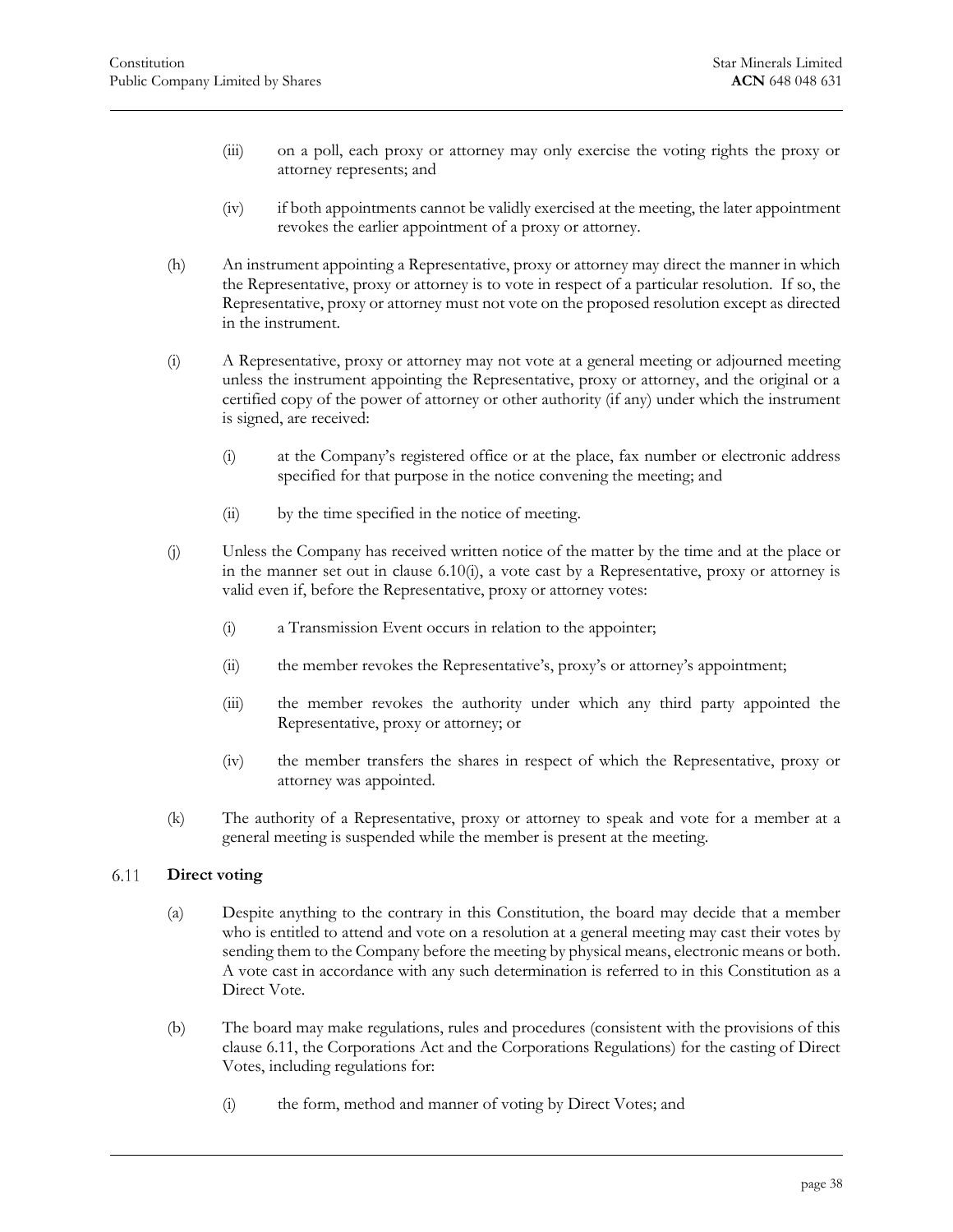- (ii) when Direct Votes must be received by the Company to be valid and effective.
- <span id="page-39-2"></span>(c) Direct Votes will not be counted if a resolution is decided on a show of hands.
- (d) Direct Votes will be counted if a resolution is decided on a poll, as follows:
	- (i) subject to [clause 6.11\(e\),](#page-39-0) [clause 6.11\(f\)](#page-39-1) and [clause 6.11\(h\),](#page-40-2) votes cast by Direct Vote by a member entitled to vote on the resolution will be counted as if the member had cast the votes in the poll at the meeting;
	- (ii) a Direct Vote received by the Company on a resolution that is amended is taken to be a Direct Vote on that resolution as amended, unless the chairman of the meeting determines that this is not appropriate; and
	- (iii) receipt of a Direct Vote from a member has the effect of revoking (or, in the case of a standing appointment, suspending) the appointment of a proxy, attorney or Representative made by the member under an instrument received by the Company before the Direct Vote was received.
- <span id="page-39-0"></span>(e) A Direct Vote received by the Company:
	- (i) may be withdrawn by the member by notice in writing received by the Company before the time appointed for the commencement of the meeting (or in the case of any adjournment, the resumption of the meeting and, in the case of any postponement the new time for the meeting); and
	- (ii) is automatically withdrawn if:
		- (A) the member attends the meeting in person and registers to vote at the meeting (including by Representative);
		- (B) the Company receives from the member a further Direct Vote or Direct Votes (in which case the most recent Direct Vote is, subject to this [clause](#page-38-0)  [6.11,](#page-38-0) counted in lieu of the prior Direct Vote); or
		- (C) the Company receives, after the member's Direct Vote is received, an instrument under which a Representative, proxy or attorney is appointed to act for the member at the meeting in accordance with [clause 6.10.](#page-36-0)
- <span id="page-39-1"></span>(f) A Direct Vote withdrawn under [clause 6.11\(e\)](#page-39-0) is not counted.
- (g) A Direct Vote received by the Company is valid even if, before the meeting:
	- (i) a Transmission Event occurs to the member; or
	- (ii) the member, where the Direct Vote is cast on behalf of the member by an attorney, revokes the appointment of the attorney or the authority under which the appointment was made by a third party,

unless the Company has received written notice of the matter before the commencement or resumption of the meeting.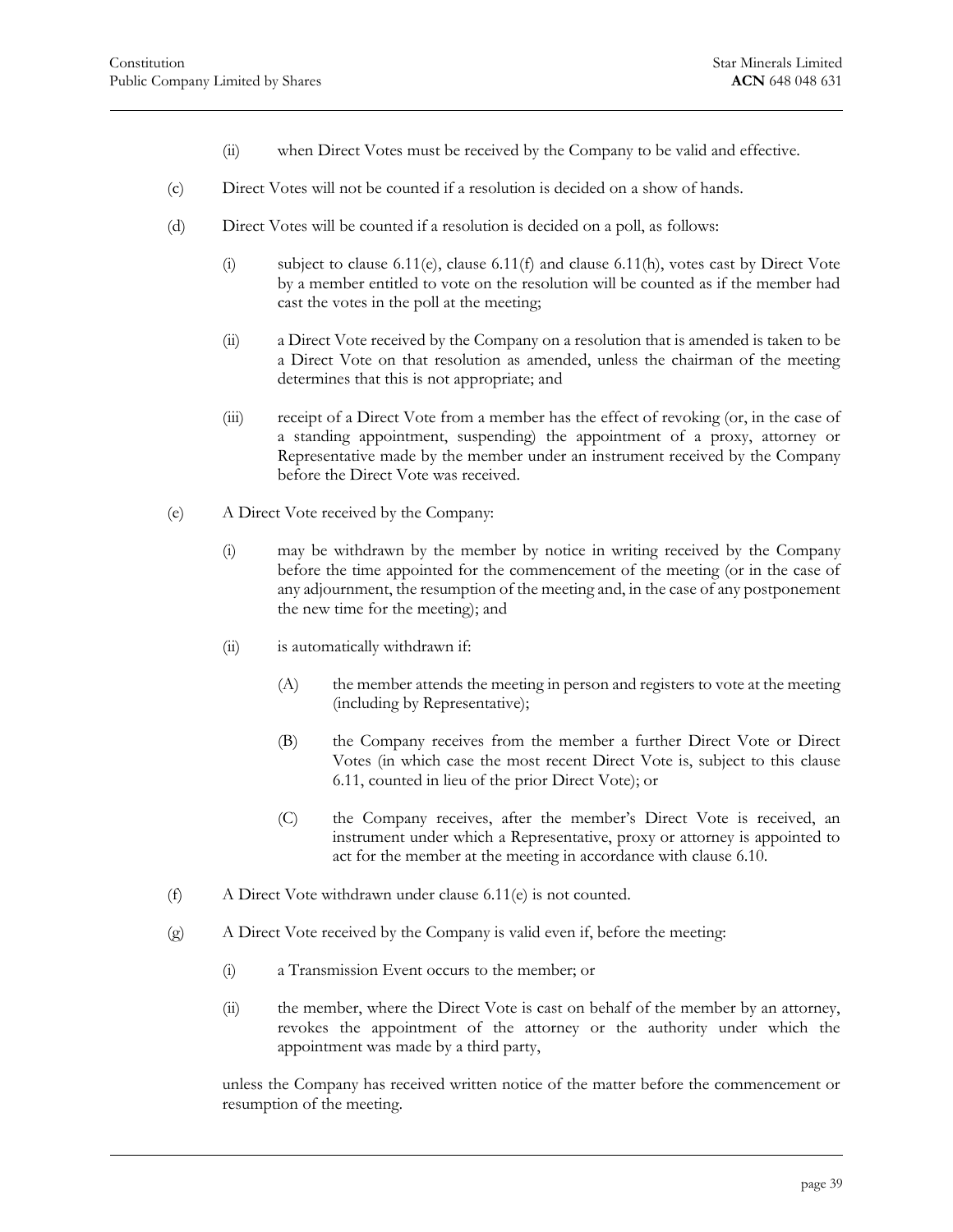- <span id="page-40-2"></span>(h) If the Board has made a determination under [clause 6](#page-38-3).11(a) to allow voting by Direct Vote at any meeting, the notice of meeting must inform [members](#page-38-3) of their rights to vote by Direct Vote and of any relevant matters specified in regulations made unde[r clause 6.11\(b\).](#page-38-1)
- (i) If a member has sent a Direct Vote for a meeting to be held on a specified date and the meeting is postponed under [clause 6.1\(c\)](#page-28-5) to a later date:
	- (i) the voting instruction is effective for the postponed meeting; and
	- (ii) the later date is substituted for and applies to the exclusion of the original meeting date in the voting instruction,

unless the Company receives notice in writing to the contrary by the time specified in regulations made under [clause 6.11\(b\)\(ii\).](#page-39-2)

# <span id="page-40-0"></span>**7. Directors**

#### <span id="page-40-4"></span><span id="page-40-1"></span> $7.1$ **Appointment and removal of directors**

- (a) At all times, the Company must have:
	- (i) at least three directors; and
	- (ii) subject to [clause 7.1\(f\),](#page-40-3) not more than 10 directors.
- (b) The directors in office on the date that this Constitution was adopted by the Company continue in office but on the terms and conditions set out in this Constitution.
- (c) Subject t[o clause 7.1\(a\)](#page-40-4) an[d clause 7.1\(f\),](#page-40-3) the members may by resolution appoint any individual to be a director, either as an addition to the existing directors or as otherwise provided in this Constitution.
- <span id="page-40-6"></span>(d) Subject to [clause 7.1\(a\),](#page-40-4) the directors may appoint any natural person to be a director, either as an addition to the existing directors or to fill a casual vacancy (including any casual vacancy arising where a director is removed from office under [clause 7.1\(f\)](#page-40-3) and a person is not appointed in place of that director under clause  $7.1(f)(ii)$ .
- <span id="page-40-8"></span>(e) A director, other than the managing director (or, if there is more than one managing director, the first of them to be appointed), appointed under [clause 7.1\(d\)](#page-40-6) must retire from office at the next annual general meeting following the appointment of the director, in accordance with the process set out in [clause 7.3.](#page-42-0)
- <span id="page-40-7"></span><span id="page-40-5"></span><span id="page-40-3"></span>(f) The Company in general meeting may:
	- (i) by resolution in accordance with section 203D of the Corporations Act remove a director from office; and
	- (ii) subject to [clause 7.1\(h\),](#page-41-1) fill the office vacated by a director who is removed under clause  $7.1(f)(i)$  by electing another person to that office.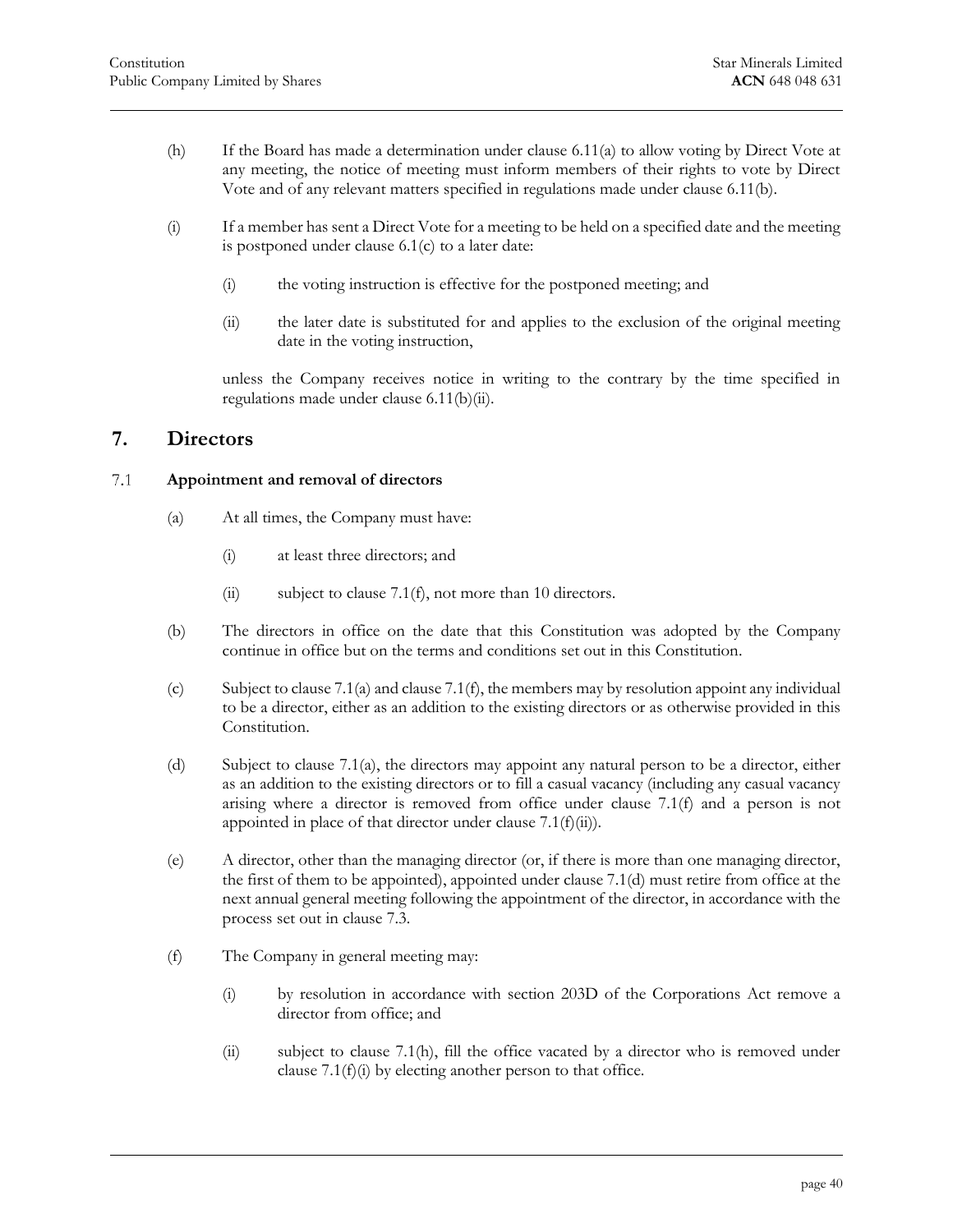- (g) A person elected as a director under [clause](#page-42-0)  $7.1(f)(ii)$  must retire under clause  $7.1(e)$  or clause [7.3](#page-42-0) (as the case may be) on the same day [that the](#page-40-5) director in whose plac[e he or](#page-40-8) she was appointed would have had to retire under [clause 7.1\(e\)](#page-40-8) or [clause 7.3](#page-42-0) if that director had not been removed from office under [clause 7.1\(f\)\(i\).](#page-40-7)
- <span id="page-41-1"></span>(h) A person may be elected to the office of a director at a general meeting only by one of the following ways:
	- (i) that person is a director retiring from office under [clause 7.1\(e\)](#page-40-8) or [clause 7.3](#page-42-0) and standing for re-election at that meeting;
	- (ii) that person has been nominated by the directors for election at that meeting;
	- (iii) that person is a member who nominates themselves under clause  $7.1(i)$ ; or
	- $(iv)$  that person is nominated by a member under [clause 7.1\(j\).](#page-41-3)
- <span id="page-41-2"></span>(i) A member may nominate themselves as a candidate for election as a director at a general meeting, by signing a notice of nomination and serving it on the Company unde[r clause 7.1\(k\).](#page-41-4)
- <span id="page-41-3"></span>(j) A member may nominate another person as a candidate for election at a general meeting, whether or not that person is a member, by serving on the Company unde[r clause 7.1\(k\):](#page-41-4)
	- (i) a notice of nomination signed by the member; and
	- (ii) a consent to the nomination signed by that person.
- <span id="page-41-4"></span>(k) A nomination unde[r clause 7.1\(i\)](#page-41-2) or [clause 7.1\(j\)](#page-41-3) must be served on the Company:
	- (i) at least 35 Business Days before the general meeting, unless it is a general meeting requisitioned by members;
	- (ii) at least 30 Business Days before the general meeting, in the case of a general meeting that is requisitioned by members; or
	- (iii) in either case, a shorter period before the meeting which the directors in their discretion may approve.

#### <span id="page-41-0"></span> $7.2$ **Vacation of office**

In addition to the circumstances prescribed by the Corporations Act, this Constitution or by the terms of a director's appointment, the office of a director automatically becomes vacant if the director:

- (a) becomes of unsound mind or a person who is, or whose estate is, liable to be dealt with in any way under the law relating to mental health;
- (b) becomes bankrupt or insolvent or makes any arrangement or composition with their creditors generally;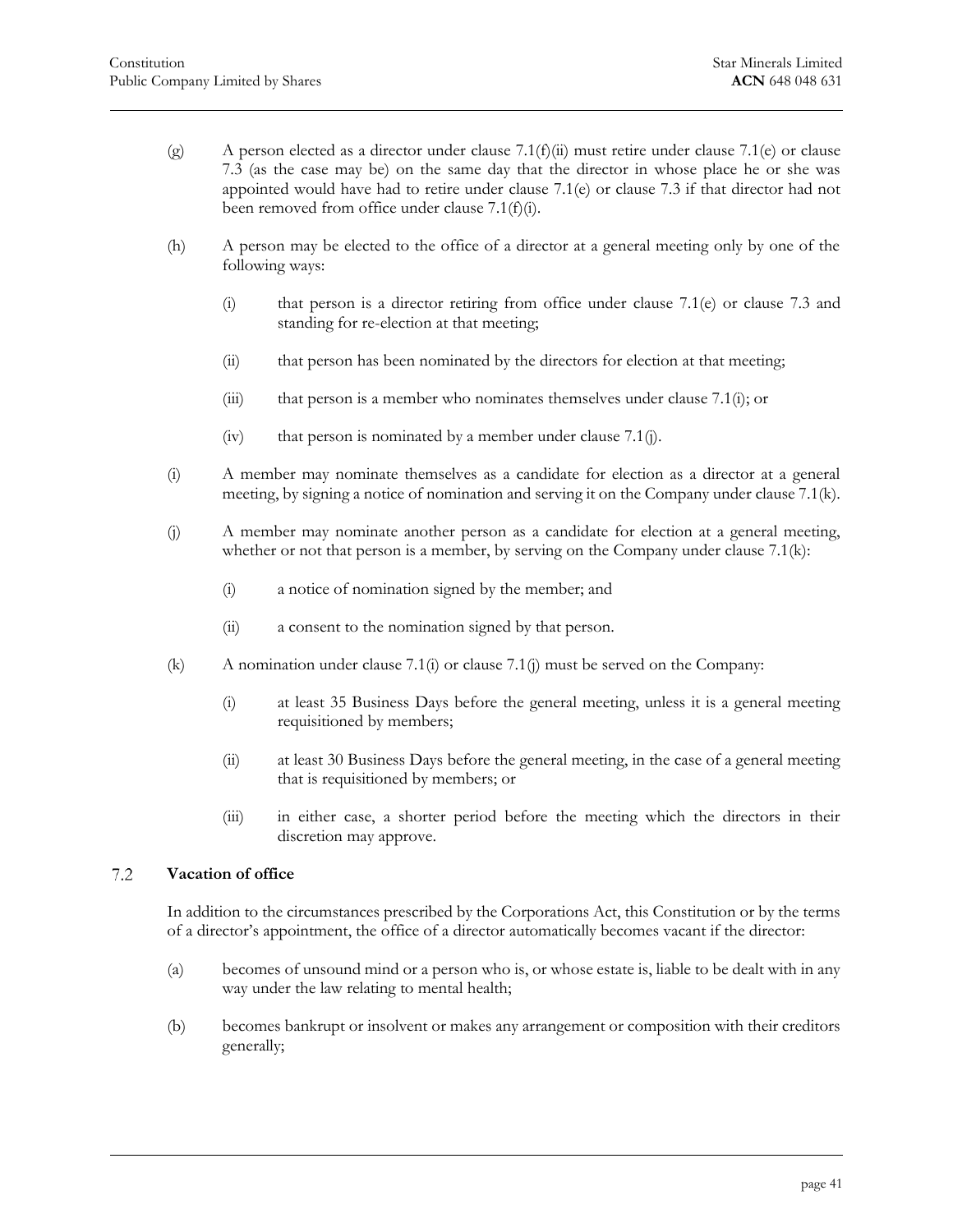- (c) is convicted of an indictable offence and the directors do not within one month of that conviction resolve to confirm the director's appointment or election (as the case may be) to the office of director;
- (d) fails to attend meetings of the directors for more than three consecutive months without leave of absence from the directors and a majority of the other directors have resolved that their office is vacated;
- (e) is disqualified from holding office as a director of the Company on the grounds of not being "fit and proper" within the meaning of any Australian legislation or any regulatory requirement or standard made in accordance with such legislation applicable to the Company; or
- <span id="page-42-0"></span>(f) resigns by notice to the Company.

#### <span id="page-42-2"></span>7.3 **Election of directors**

- (a) An election of directors must be held at the annual general meeting each year. Any director who, if he or she does not retire, will at the conclusion of the meeting have been in office for three or more years or for three or more annual general meetings since he or she was last elected to office, must retire from office as director.
- (b) Clause [7.3\(a\)](#page-42-2) does not apply to any director who is required to retire at that meeting under [clause 7.1\(e\)](#page-40-8) and the managing director or, if there is more than one managing director, the first of them to be appointed.
- (c) If none of the directors are required to retire under [clause 7.1\(e\)](#page-40-8) or clause [7.3\(a\):](#page-42-2)
	- (i) at least one director, excluding the managing director (or if there is more than one managing director, the first of them to be appointed), must retire from office as a director;
	- (ii) the director or directors who must retire is the director who has, or are the directors who have, been longest in office since their last election;
	- (iii) where two or more directors were last elected on the same day, the director or directors to retire must be determined by agreement among themselves or, in the absence of agreement, by lot.
- <span id="page-42-1"></span>(d) A director who is required to retire at an annual general meeting in accordance with this [clause](#page-42-0)  [7.3](#page-42-0) retains office until the conclusion of the meeting.

#### <span id="page-42-4"></span> $7.4$ **Remuneration of directors**

- (a) The directors may determine the entitlement of each director to remuneration out of the Company's funds, but if the Company in general meeting has fixed a limit on the amount of remuneration payable to the non-executive directors, the aggregate remuneration of those nonexecutive directors must not in any financial year exceed that limit.
- <span id="page-42-3"></span>(b) The remuneration of directors may be:
	- (i) a stated salary for attendance at each meeting of directors;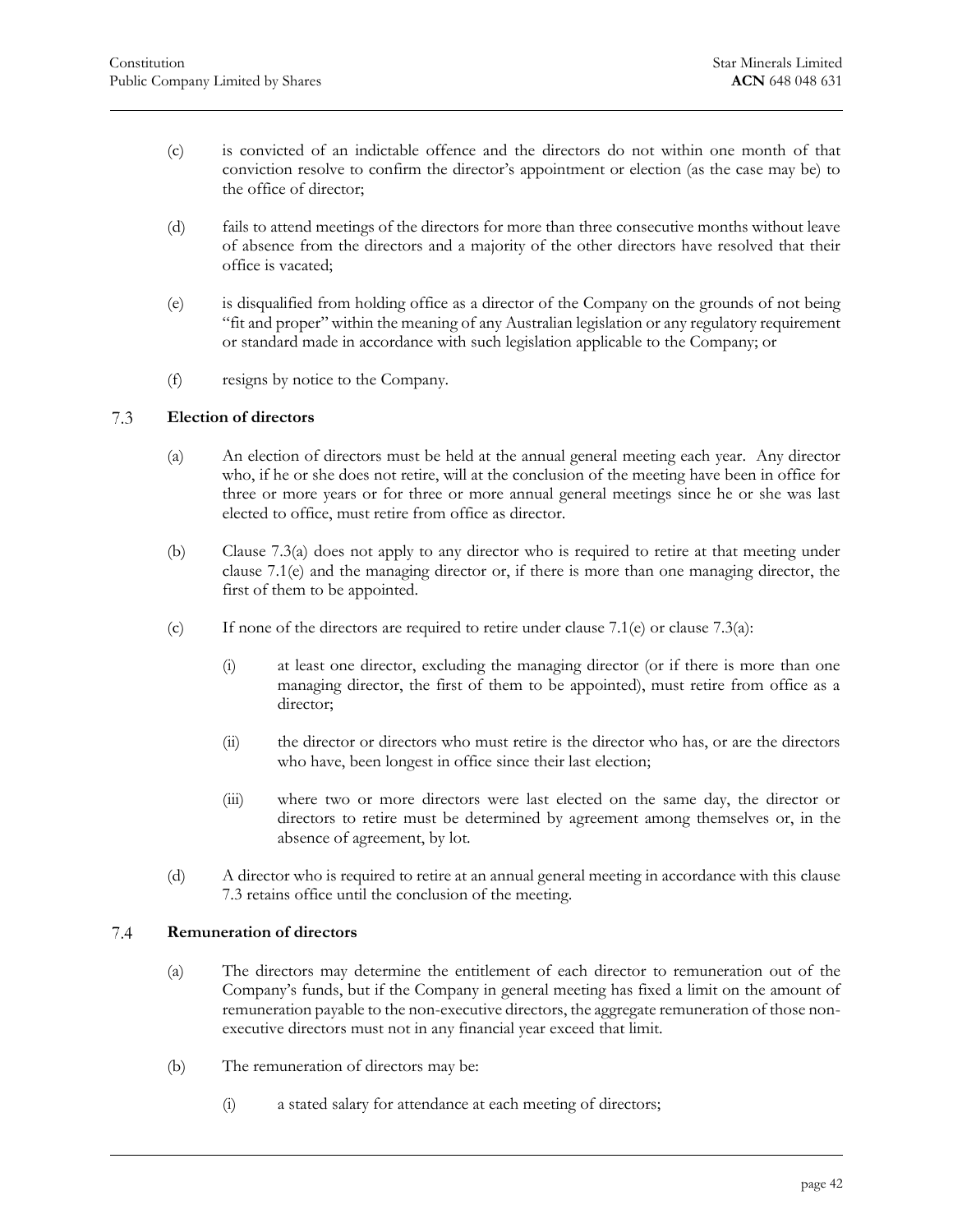- <span id="page-43-1"></span><span id="page-43-0"></span>(ii) a fixed sum for attendance at each meeting of directors;
- (iii) both of [clause 7.4\(b\)\(i\)](#page-42-3) and [clause 7.4\(b\)\(ii\);](#page-43-0) or
- (iv) a share of a fixed sum determined by the Company in general meeting to be the remuneration payable to all directors that is to be divided between the directors in the proportions agreed between them or, failing agreement, equally,

and if it is a stated salary under clause  $7.4(b)(i)$  or clause  $7.4(b)(iii)$  or a share of a fixed sum under clause  $7.4(b)(ii)$  or clause  $7.4(b)(iii)$ , will be taken to accrue from day to day.

- (c) The remuneration payable by the Company to a non-executive director must not include a commission on, or percentage of, profits or operating revenue.
- <span id="page-43-3"></span>(d) In addition to their remuneration under [clause 7.4\(a\),](#page-42-4) the directors are entitled to be paid or reimbursed, out of the Company's funds, for all travelling and other expenses that they properly incur in the exercise of their powers and performance of their duties in relation to:
	- (i) attending and returning from general meetings of the Company;
	- (ii) meetings of the directors or of committees of the directors; or
	- (iii) the business or affairs of the Company generally.
- <span id="page-43-2"></span>(e) If a director renders or is called on to perform extra services or to make any special exertions in connection with the affairs of the Company, the directors may arrange for a special remuneration to be paid to that director, either in addition to or in substitution for that director's remuneration under [clause 7.4\(a\).](#page-42-4)
- (f) Nothing in [clause 7.4\(a\)](#page-42-4) restricts the remuneration to which a director may be entitled as an officer of the Company or of a Related Body Corporate of the Company in a capacity other than director, which may be either in addition to or in substitution for that director's remuneration under [clause 7.4\(a\).](#page-42-4)
- $(g)$  For the purposes of [clause 7.4\(a\),](#page-42-4) the maximum amount (if any) fixed by the Company as remuneration payable to non-executive directors does not include any amount paid by the Company or a Related Body Corporate of the Company:
	- (i) to a superannuation, retirement or pension fund for a director so that the Company is not liable to pay the superannuation guarantee charge or similar statutory charge;
	- (ii) for any insurance premium paid or agreed to be paid for a director under [clause 13.4;](#page-64-0) or
	- (iii) to an executive director of the Company as remuneration.
- (h) The directors may, subject to the Listing Rule and the Corporations Act:
	- (i) at any time after a director dies or otherwise ceases to hold office as a director, pay to the director or a legal personal representative, spouse, relative or dependant of the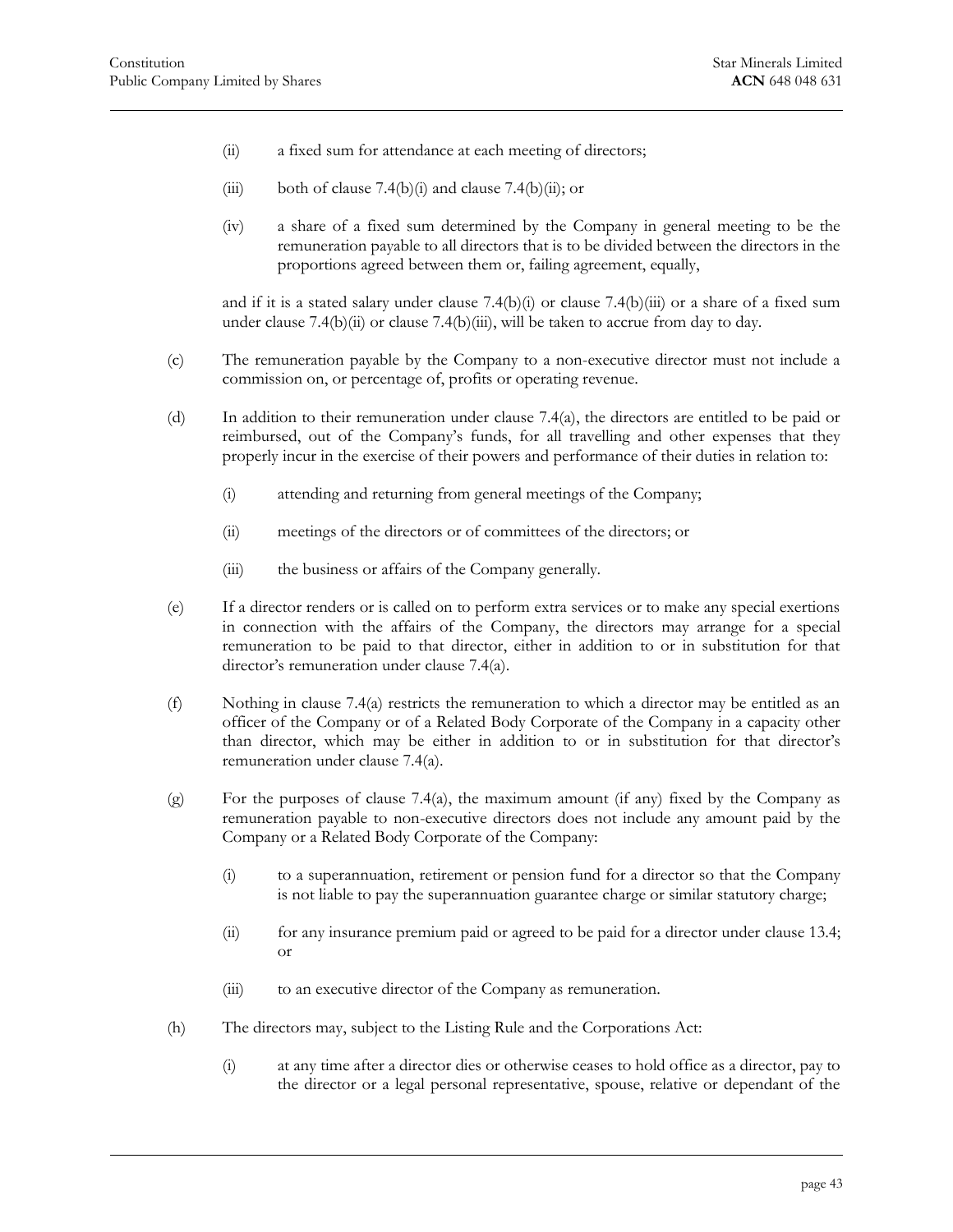director, in addition to the remuneration of that director unde[r clause 7.4\(a\),](#page-42-4) a pension or lump sum payment for past services rendered by that director; and

- (ii) cause the Company to enter into a contract with the director, or a legal personal representative, spouse, relative or dependant of the director, for the purpose of providing for or giving effect to that payment.
- <span id="page-44-2"></span>(i) Subject to the Listing Rules and the Corporations Act, the Company may pay a former director a retirement benefit in recognition of past services of an amount determined by the directors. The directors may make arrangement with any director with respect to the payment of retirement benefits in accordance with this [clause 7.4\(i\).](#page-44-2) A retirement benefit paid under this [clause 7.4\(i\)](#page-44-2) is not remuneration to which [clause 7.4\(a\)](#page-42-4) applies.
- (j) The directors may establish or support, or assist in the establishment or support of, funds and trusts to provide pension, retirement, superannuation or similar payments or benefits to or in respect of the directors or former directors.

#### <span id="page-44-0"></span>7.5 **Director need not be a member**

- (a) A director is not required to hold any shares in the Company to qualify for appointment.
- <span id="page-44-1"></span>(b) a director who is not a member of the Company is nevertheless entitled to attend and speak at general meetings and at meetings of the holders of a class of shares.

#### 7.6 **Interested directors**

- (a) A director may:
	- (i) hold any other office or role (except that of an auditor) with the Company or a Related Body Corporate of the Company in conjunction with their directorship; and
	- (ii) be remunerated for other work performed for the Company or a Related Body Corporate of the Company,

on terms as the directors decide in their discretion.

- (b) A director must disclose an interest in any contract or arrangement with the Company in accordance with the Corporations Act.
- (c) A director of the Company may be a director or other officer of:
	- (i) a Related Body Corporate of the Company;
	- (ii) a body corporate promoted by the Company; or
	- (iii) a body corporate in which the Company is interested, as shareholder or otherwise,

or be otherwise interested in any of those bodies corporate. A director does not have to account to the Company for any remuneration or other benefits received by the director as a director or officer of that body corporate or from having an interest in that body corporate,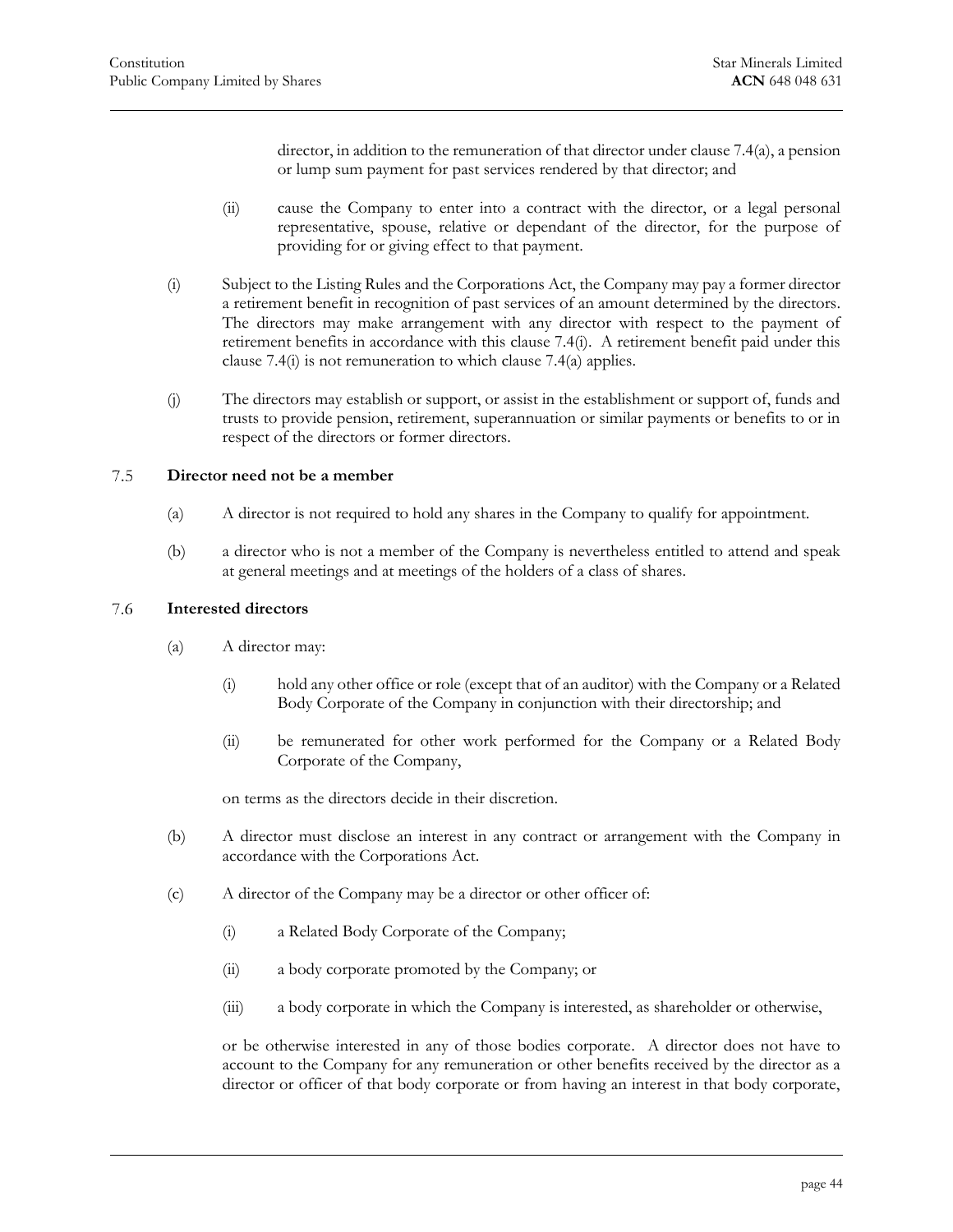provided that the director discloses the interest giving rise to those benefits in accordance with the Corporations Act.

- (d) The directors may exercise the voting rights conferred by shares in any body corporate held or owned by the Company as the directors decide in their discretion. This includes voting in favour of any resolution appointing a director as a director or other officer of that body corporate, or voting for the payment of remuneration to the directors or other officers of that body corporate. A director may, if permitted by law, vote in favour of the exercise of those voting rights even if he or she is, or may be about to be appointed, a director or other officer of that other body corporate.
- (e) A director is not disqualified merely because of being a director from contracting with the Company in any respect including, without limitation:
	- (i) selling any property to, or purchasing any property from, the Company;
	- (ii) lending any money to, or borrowing any money from, the Company with or without interest and with or without security;
	- (iii) guaranteeing the repayment of any money borrowed by the Company for a commission or profit;
	- (iv) underwriting or guaranteeing the subscription for securities in the Company or in a Related Body Corporate of the Company or any other body corporate promoted by the Company or in which the Company may be interested as a shareholder or otherwise, for a commission or profit; or
	- (v) being employed by the Company or acting in any professional capacity, other than auditor, on behalf of the Company.
- (f) A contract made by a director with the Company, or a contract or arrangement entered into by or on behalf of the Company in which any director may be in any way interested, is not avoided or rendered voidable merely because the director holds office as a director or because of the fiduciary obligations arising out of that office.
- (g) A director contracting with the Company or being interested in any arrangement involving the Company is not liable to account to the Company for any profit realised by or under a contract or arrangement of that kind merely because the director holds office as a director or because of the fiduciary obligations arising out of that office provided that the director complies with any disclosure requirements applicable to the director under [clause 7.6\(j\).](#page-46-1)
- <span id="page-45-0"></span>(h) Subject to [clause 7.6\(i\),](#page-46-2) a director who is in any way interested in a contract or arrangement or proposed contract or arrangement with the Company may, despite that interest:
	- (i) be counted in determining whether or not a quorum is present at any meeting of directors considering that contract or arrangement or proposed contract or arrangement;
	- (ii) vote in respect of the contract or arrangement or proposed contract or arrangement or any matter arising out of those things; and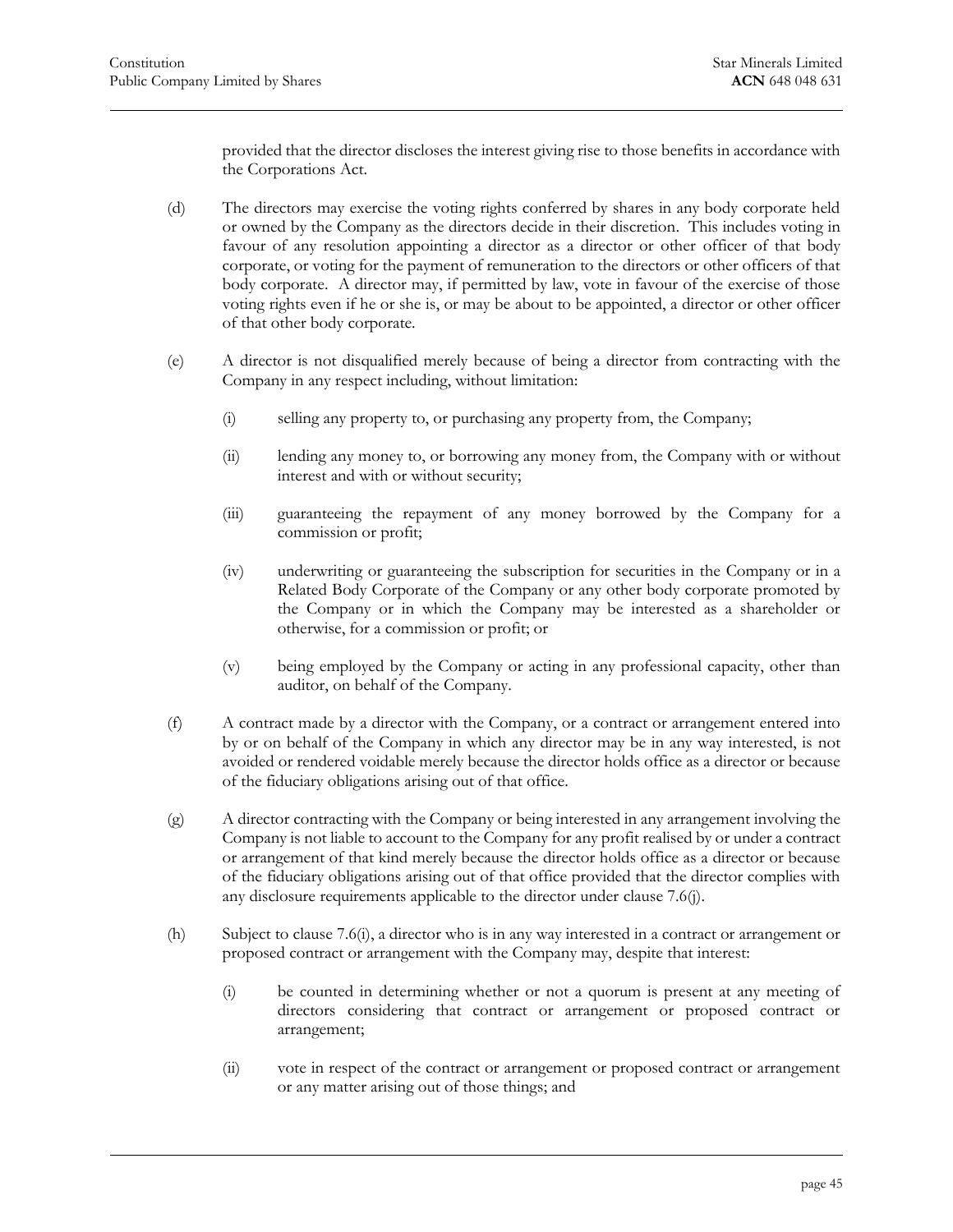- <span id="page-46-2"></span>(iii) sign or countersign any document relating to that contract or arrangement or proposed contract or arrangement.
- (i) [Clause 7.6\(h\)](#page-45-0) does not apply if, and to the extent that, it would be contrary to the Corporations Act or the ASX Listing Rules.
- <span id="page-46-1"></span>(j) The directors may make regulations requiring the disclosure of interests that a director, and any person deemed by the directors to be related to or associated with the director, may have in any matter concerning the Company or a Related Body Corporate of the Company. Any regulations made under this clause 6.5 (j) bind all directors and apply in addition to any obligations imposed on the directors by the Corporations Act to disclose interests to the Company.
- <span id="page-46-0"></span>(k) An act, transaction, agreement, instrument, resolution or other thing is not invalid or voidable only because a person fails to comply with any regulations made under [clause 7.6\(j\).](#page-46-1)

#### <span id="page-46-3"></span>7.7 **Powers and duties of directors**

- (a) The directors are responsible for managing the business of the Company and may exercise to the exclusion of the Company in general meeting all the powers of the Company that are not required, by the Corporations Act, this Constitution or, while the Company is a Listed Company, the Listing Rules, to be exercised by the Company in general meeting.
- (b) Without limiting the generality of [clause 7.7\(a\),](#page-46-3) the directors may exercise all the powers of the Company to borrow or otherwise raise money, to charge any property or business of the Company or all or any of its uncalled capital and to issue debentures, give any indemnities or guarantees, or give any other security for a debt, liability or obligation of the Company or of any other person.
- (c) The directors may determine how cheques, promissory notes, bankers' drafts, bills of exchange and other negotiable instruments must be signed, drawn, accepted, endorsed or otherwise executed, as the case may be, by or on behalf of the Company.
- (d) The directors may pay out of the Company's funds all expenses of the promotion, formation and registration of the Company and the vesting in it of the assets acquired by it.
- (e) The directors may:
	- (i) appoint or employ any person to be an officer, agent or attorney of the Company for the purposes, for the period and on the conditions as they think appropriate;
	- (ii) resolve to delegate any of their powers to an officer, agent or attorney and the officer, agent or attorney must exercise the powers delegated in accordance with any directions of the directors;
	- (iii) authorise an officer, agent or attorney to delegate all or any of the powers, discretions and duties vested in the officer, agent or attorney; and
	- (iv) subject to any contract between the Company and the relevant officer, agent or attorney, remove or dismiss any officer, agent or attorney of the Company at any time, with or without cause.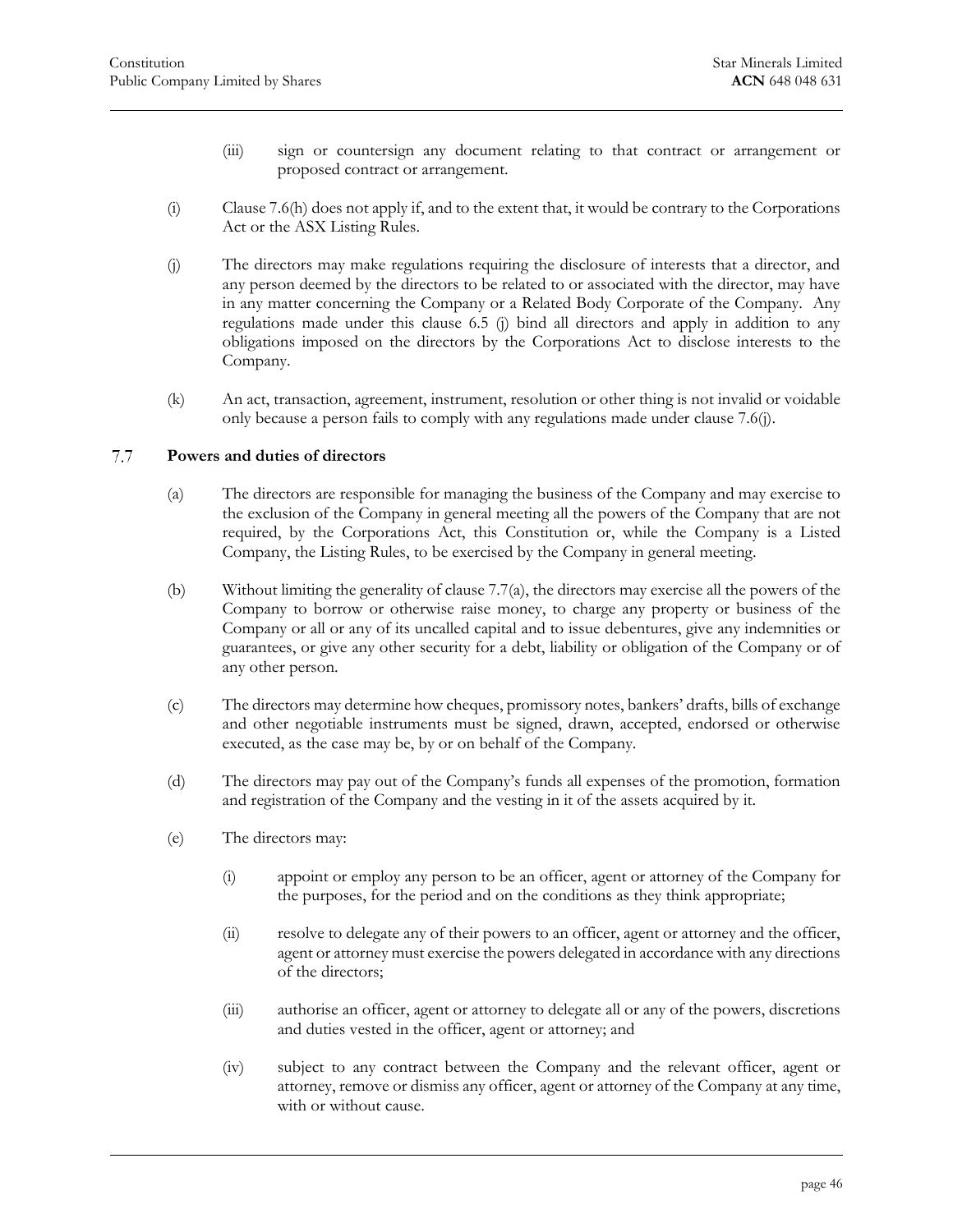<span id="page-47-0"></span>(f) A power of attorney may contain provisions for the protection and convenience of the attorney or persons dealing with the attorney as the directors think appropriate.

#### 7.8 **Convening of meetings of directors**

- (a) A director may convene a meeting of the directors at any time.
- (b) A secretary must, if requested by a director, convene a meeting of the directors.
- <span id="page-47-1"></span>(c) The directors may regulate their meetings as they decide in their discretion.

#### 7.9 **Notice of meetings of directors**

- (a) Subject to this Constitution, notice of a meeting of directors must be given to each person who is at the time of giving the notice:
	- (i) a director, other than a director on leave of absence approved by the directors; or
	- (ii) an alternate director appointed under [clause 7.15](#page-50-2) by a director on leave of absence approved by the directors.
- (b) A notice of a meeting of directors:
	- (i) must specify the date, time and place of the meeting;
	- (ii) if the meeting is to be held in two or more places in accordance with [clause 7.12\(c\),](#page-49-1) the technology that will be used to facilitate this;
	- (iii) need not state the nature of the business to be transacted at the meeting;
	- (iv) may be given in person or by post, or, subject to the Corporations Act, by any form of technology and need not be in writing; and
	- (v) will be taken to have been given to an alternate director if it is given to the director who appointed that alternate director.
- <span id="page-47-2"></span>(c) A director or alternate director may waive notice of a meeting of directors by notifying the Company to that effect in person, by post or by a form of technology.
- (d) The non-receipt of notice of a meeting of directors by, or a failure to give notice of a meeting of directors to, a director or alternate director does not invalidate any act, matter or thing done or resolution passed at the meeting if:
	- (i) the non-receipt or failure occurred by accident or error;
	- (ii) before or after the meeting, the director or alternate director waives notice of that meeting under [clause 7.9\(c\);](#page-47-2)
	- (iii) before or after the meeting, the director or alternate director notifies the Company of their agreement to that act, matter, thing or resolution by notice to the Company (which need not be in writing); or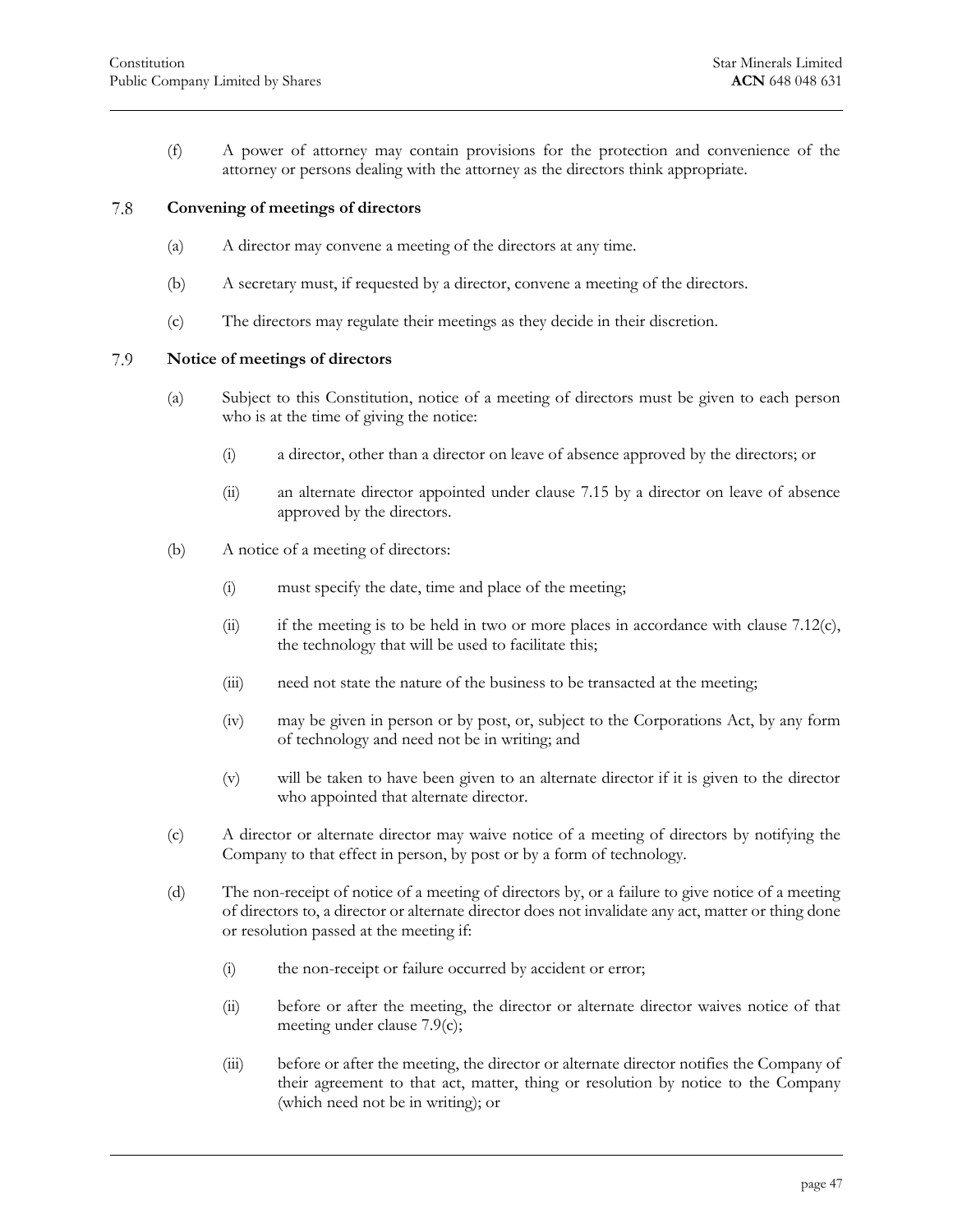- (iv) the director or alternate director attended the meeting.
- (e) If a person attends a meeting of directors, that person waives any objection that person and:
	- (i) if the person is a director, an alternate director appointed by that person; or
	- (ii) if the person is an alternate director, the director who appointed that person as alternate director,

may have to a failure to give notice of the meeting.

#### <span id="page-48-0"></span>7.10 **Quorum at meetings of directors**

- (a) Business must not be transacted at a meeting of directors unless a quorum of directors is present at the time the business is dealt with.
- (b) A quorum consists of:
	- (i) if the directors have fixed a number for the quorum, that number of directors; and
	- (ii) in any other case, two directors.
- (c) If there is a vacancy in the office of a director, the remaining director or directors may act but, if the number of remaining directors is not sufficient to constitute a quorum at a meeting of directors, the remaining director or directors may act only:
	- (i) in an emergency;
	- (ii) to increase the number of directors to a number sufficient to constitute a quorum; or
	- (iii) to convene a general meeting of the Company.

#### <span id="page-48-1"></span>7.11 **Chair and deputy chair of directors**

- (a) The directors may elect one of the directors to the office of chair of directors and may determine the period for which that director is to be chair of directors.
- (b) The directors may elect one of the directors to the office of deputy chair of directors and may determine the period for which that director is to be deputy chair of directors.
- (c) The office of chair of directors may be treated as an extra service or special exertion performed by the director holding that office for the purposes of [clause 7.4\(e\)](#page-43-2) if:
	- (i) the directors resolve to do so; and
	- (ii) the limit fixed by the Company for remuneration of non-executive directors under [clause 7.4\(a\)](#page-42-4) will not be exceeded.
- <span id="page-48-2"></span>(d) The chair of directors must preside as chair at each meeting of directors, if present within 10 minutes after the time appointed for the holding of the meeting and willing to act.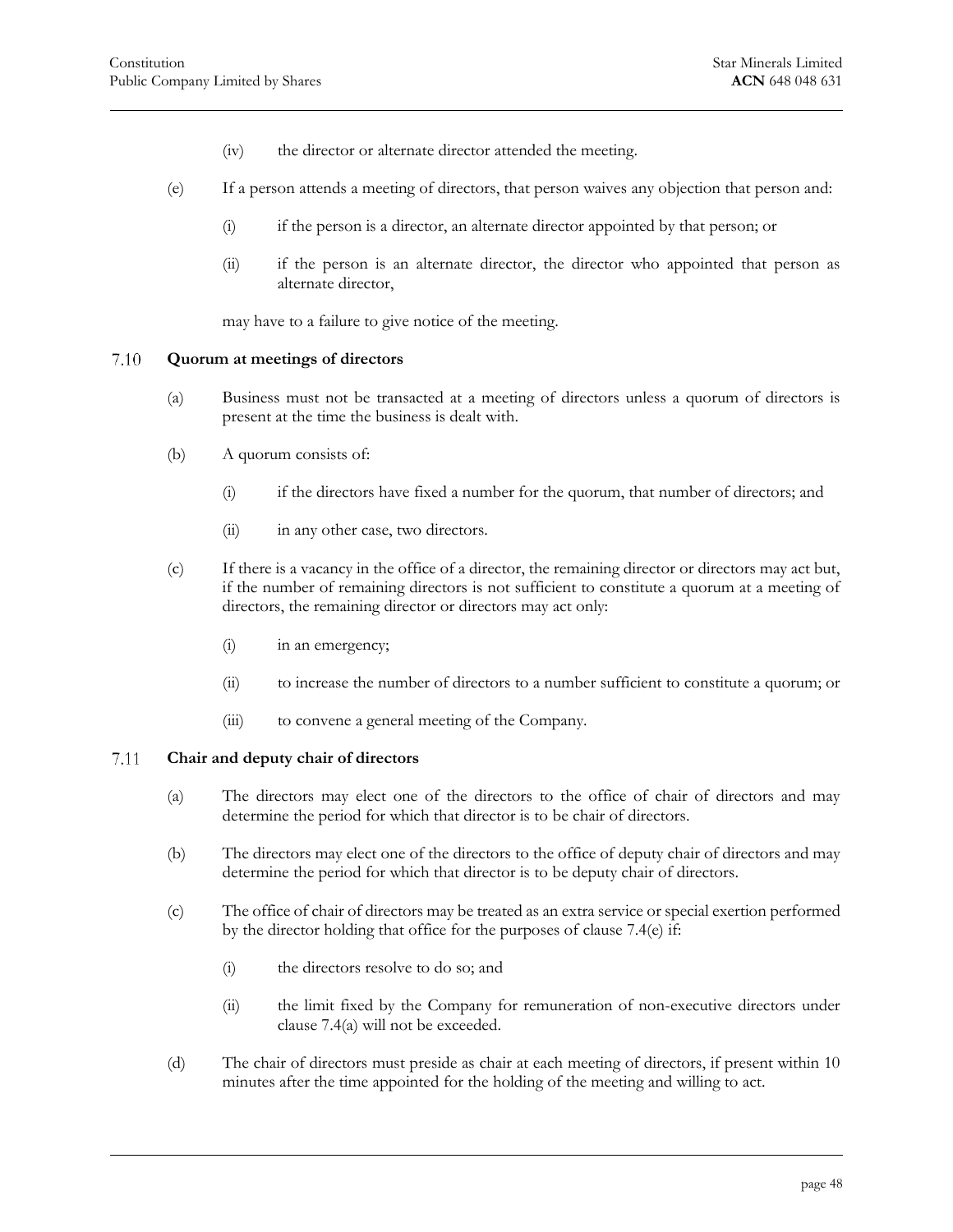- <span id="page-49-2"></span>(e) If at a meeting of directors:
	- (i) a chair of directors has not been appointed;
	- (ii) the chair of directors is not present within 10 minutes after the time appointed for the holding of the meeting; or
	- (iii) the chair of directors is present within that time but is not willing to act as chair of the meeting or of part of the meeting,

then if the directors have elected a deputy chair of directors, the deputy chair of directors must (if present within 10 minutes after the time appointed for the holding of the meeting and willing to act) preside as the chair of the meeting or part of it.

- (f) Subject to clause  $7.11(d)$  and clause  $7.11(e)$ , if at a meeting of directors:
	- (i) a deputy chair of directors has not been appointed;
	- (ii) the deputy chair of directors is not present within 10 minutes after the time appointed for the holding of the meeting or of part of the meeting; or
	- (iii) the deputy chair of directors is present within that time but is not willing to act as chair of the meeting or part of the meeting,

the directors present must elect one of themselves to be chair of the meeting or part of the meeting.

#### <span id="page-49-0"></span>7.12 **Use of technology**

- (a) Subject to the Corporations Act, a meeting of directors may be convened at two or more venues, provided that the form of technology used provides the directors participating at each venue the reasonable ability to participate in the meeting at the same time.
- (b) A meeting of directors may be held using any technology consented to by all the participating directors.
- <span id="page-49-1"></span>(c) Where a meeting of directors is held at two or more venues using any form of technology:
	- (i) a director participating in the meeting is taken to be present in person at the meeting;
	- (ii) the provisions of this Constitution relating to meetings of directors apply, so far as they can and with any necessary changes, to meetings of directors held using that technology; and
	- (iii) the meeting is taken to be held at the place determined by the chair provided that at least one of the directors present at the meeting was at the place for the duration of the meeting.
- (d) If the technology used for the purposes of this clause 6.11encounters a technical difficulty, whether before or during the meeting, which results in one or more directors not being able to participate in the meeting, the chair may, subject to the Corporations Act and [clause 7.10:](#page-48-0)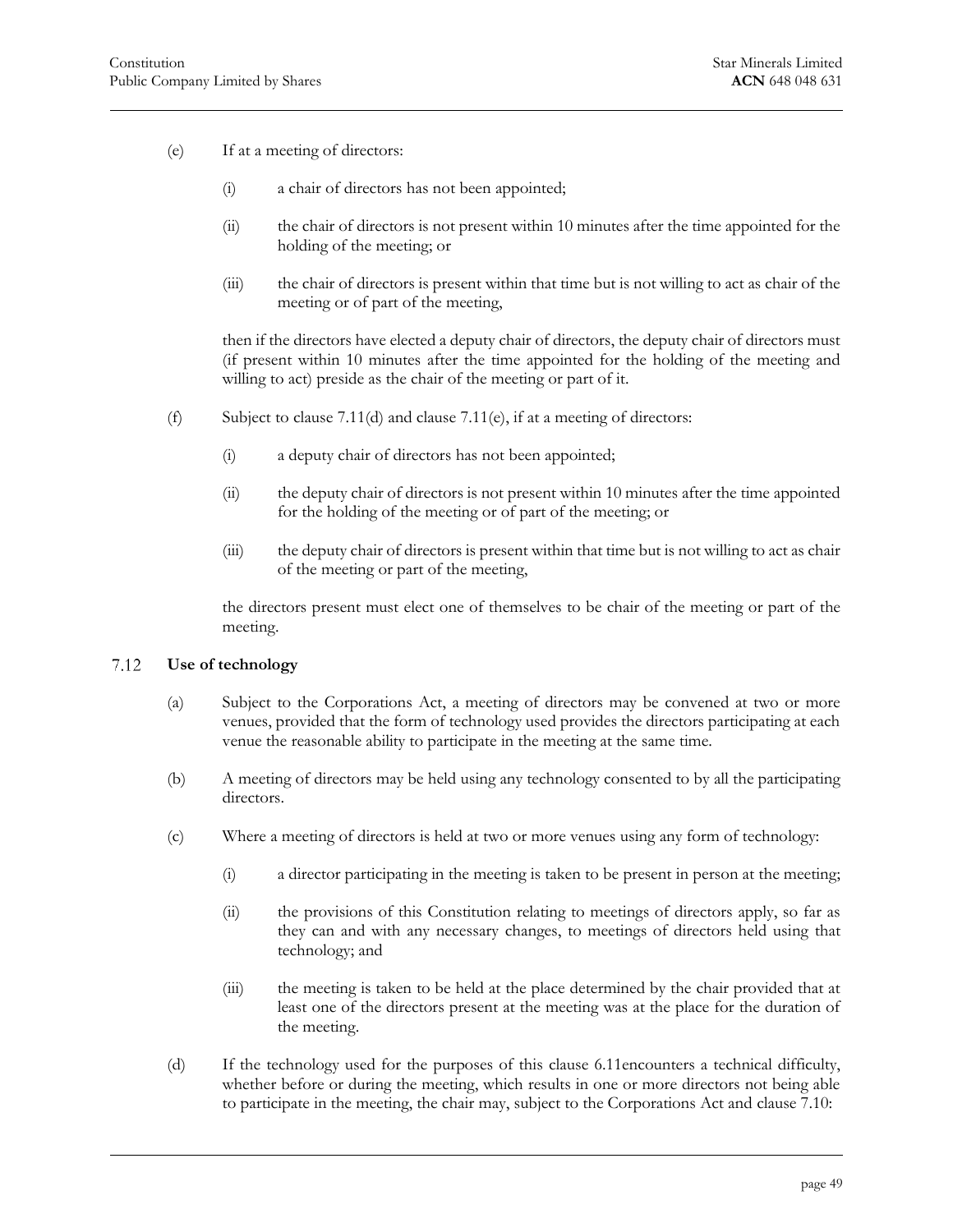- <span id="page-50-3"></span>(i) allow the meeting to continue; or
- (ii) adjourn the meeting either for a reasonable period of time as may be required to fix the technology or to such other date, time and location as the chair of the meeting considers appropriate.
- <span id="page-50-0"></span>(e) To avoid doubt, where the chair has allowed the meeting to continue in accordance wit[h clause](#page-50-3)  [7.12\(d\)\(i\),](#page-50-3) any resolution passed at that meeting is valid.

#### 7.13 **Decisions of directors**

- (a) A meeting of directors at which a quorum is present is competent to exercise all or any of the authorities, powers and discretions vested in or exercisable by the directors under this Constitution.
- (b) Questions arising at a meeting of directors are to be decided by a majority of votes cast by the directors present and entitled to vote on the matter. A decision made in this way is for all purposes a determination of the directors.
- (c) Subject to [clause 7.13\(d\),](#page-50-4) in the case of an equal amount of votes on a proposed resolution, the chair of the meeting has a casting vote in addition to any vote the chair has in their capacity as a director.
- <span id="page-50-4"></span>(d) Where only two directors are present or qualified to vote at a meeting of directors and there is an equal amount of votes upon any proposed resolution:
	- (i) the chair of the meeting does not have a second or casting vote; and
	- (ii) the proposed resolution is to be taken as having been lost.

#### <span id="page-50-1"></span>7.14 **Written resolutions**

The directors may pass a resolution without a directors' meeting being held if a document containing a statement to that effect is assented to by all of the directors other than:

- (a) a director on leave of absence approved by the directors;
- (b) a director who disqualifies himself or herself from considering the resolution in question on the grounds that he or she is not entitled at law to do so or has a conflict of interest; and
- (c) a director who the directors reasonably believe is not entitled to vote on the resolution in question,

<span id="page-50-2"></span>and the directors who assent to the resolution would have constituted a quorum at a meeting held to consider that resolution.

#### 7.15 **Alternate directors**

(a) A director may, with the approval of the directors, appoint a person to be that director's alternate director for a period determined by that director in their discretion.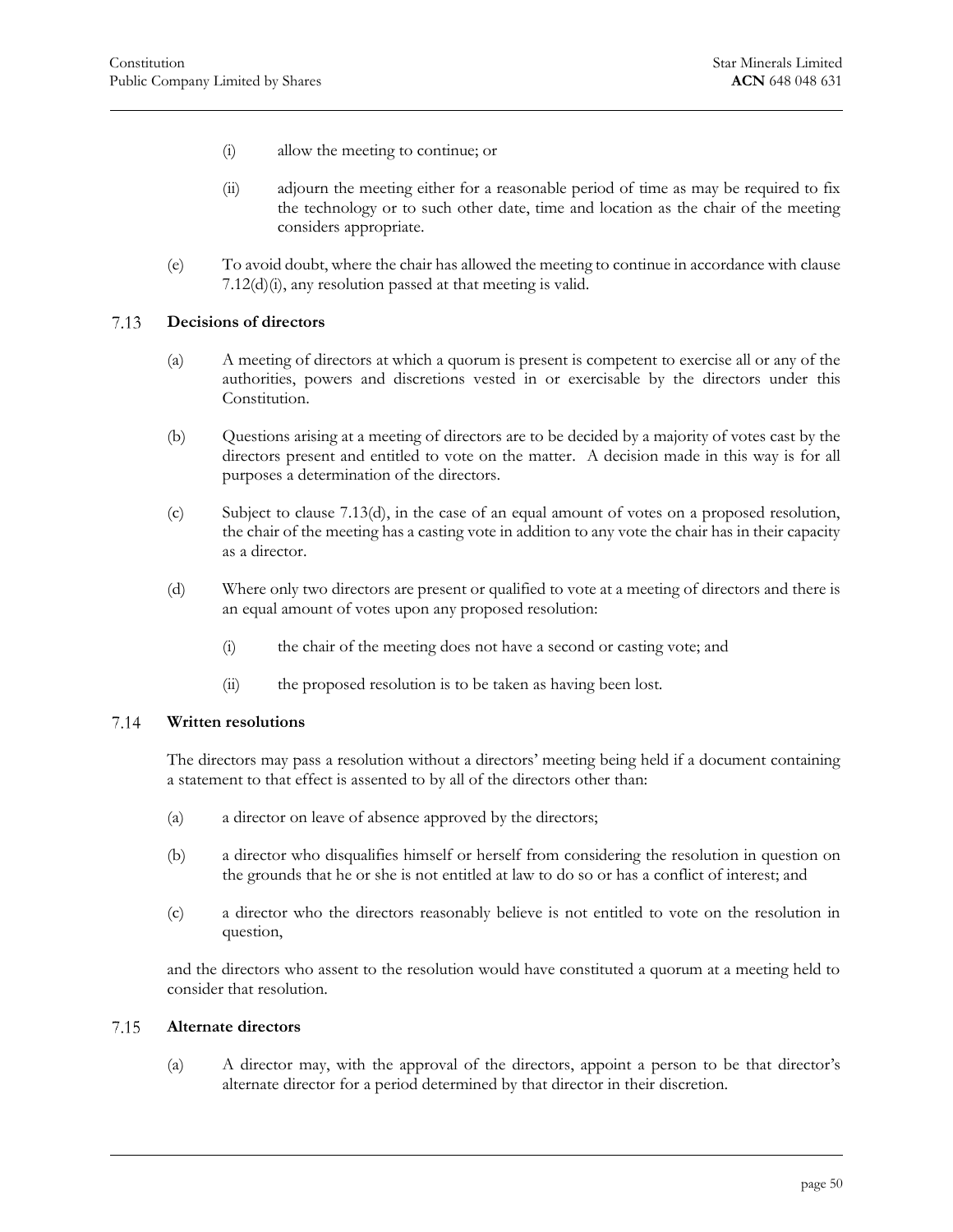- (b) An alternate director may be a member or a director of the Company but need not be a member or a director.
- (c) One person may act as alternate director to more than one director.
- (d) An alternate director is entitled, if the appointing director does not attend a meeting of directors, to attend and vote in place of and on behalf of the appointing director.
- (e) An alternate director is entitled to a separate vote for each director the alternate director represents, in addition to any vote the alternate director may have as a director in their own right.
- (f) In the absence of the appointing director, an alternate director may exercise any powers that the appointing director may exercise and the exercise of that power by the alternate director is taken to be the exercise of the power by the appointing director.
- (g) The office of an alternate director is vacated if and when the appointing director vacates office as a director.
- (h) The appointment of an alternate director may be terminated at any time by the appointing director, even though the period of the appointment of the alternate director has not yet expired.
- (i) An appointment, or the termination of an appointment, of an alternate director must be in writing signed by the director who makes or made the appointment and does not take effect unless and until the Company has received notice in writing of the appointment or termination.
- (j) An alternate director is not to be taken into account in determining the minimum or maximum number of directors allowed under this Constitution or the rotation of directors under [clause](#page-42-0)  [7.3.](#page-42-0)
- (k) In determining whether a quorum is present at a meeting of directors:
	- (i) where a director has appointed an alternate director, that alternate director is counted if the appointing director is not present;
	- (ii) where a person is present as director and an alternate director for another director, that person is counted separately provided that there is at least one other director or alternate director present; and
	- (iii) where a person is present as an alternate director for more than one director, that person is counted separately for each appointment provided that there is at least one other director or alternate director present.
- (l) An alternate director is not, unless the directors otherwise determine (without prejudice to the right to reimbursement for expenses under [7.4\(d\)\)](#page-43-3) entitled to be paid any remuneration as a director, and any remuneration (not including reimbursement for expenses) paid to the alternate director is to be deducted from the remuneration of the appointing director.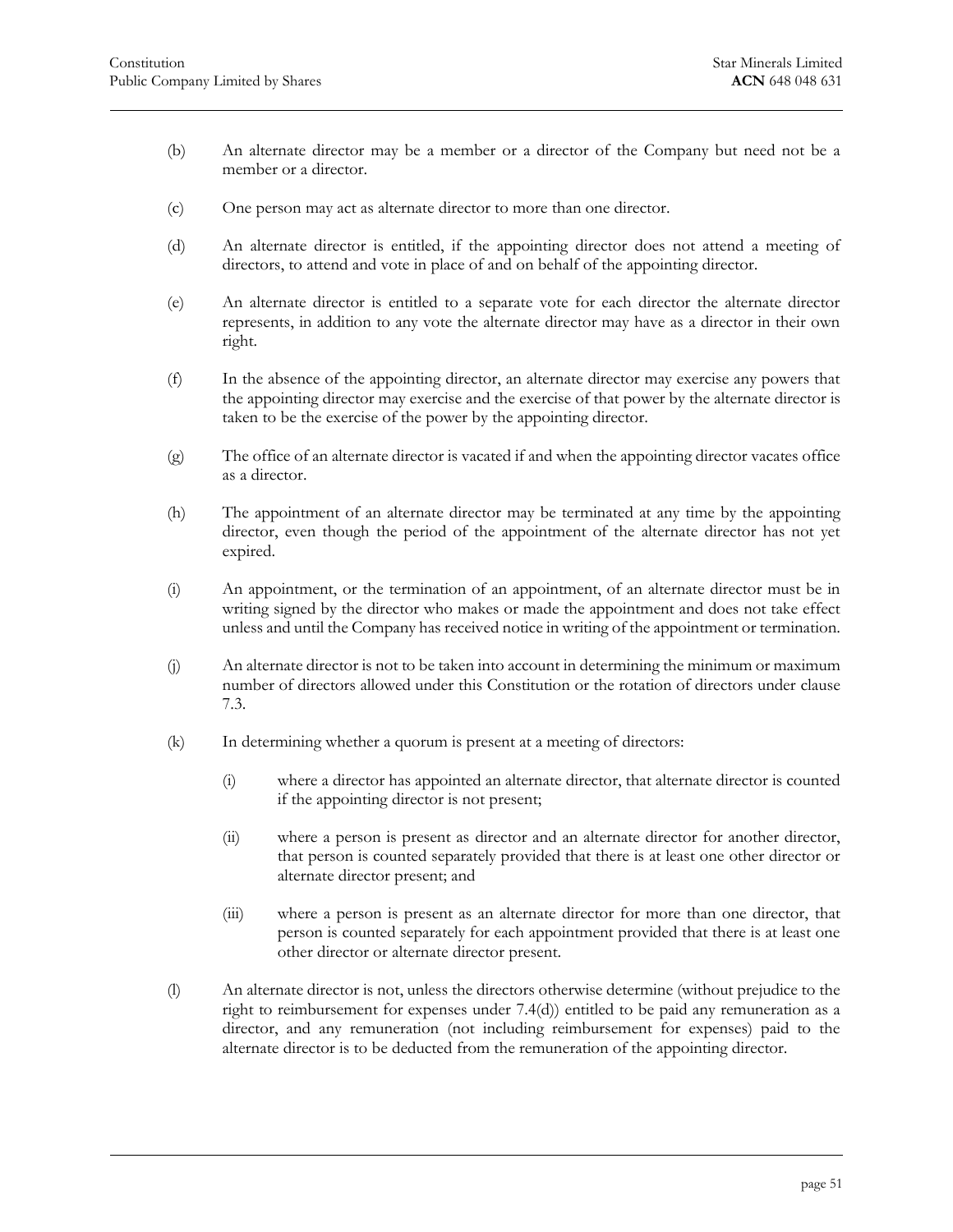(m) An alternate director, while acting as a director, is responsible to the Company for their own acts and defaults and is not to be taken to be the agent of the director by whom he or she was appointed.

#### <span id="page-52-0"></span>**Delegation to committees of directors** 7.16

- (a) The directors may resolve to delegate any of their powers to one or more committees consisting of such number of directors as they decide in their discretion and may also resolve to revoke that delegation.
- (b) A committee to which any powers have been so delegated must exercise those delegated powers in accordance with any directions or conditions imposed by the directors acting as a board.
- (c) The provisions of this Constitution applying to meetings and resolutions of directors apply, so far as they can and with the changes as are necessary, to meetings and resolutions of a committee of directors.
- (d) Membership of a committee of directors may be treated as an extra service or special exertion performed by the members of the committee for the purposes of [clause 7.4\(e\)](#page-43-2) if:
	- (i) the directors resolve to do so; and
	- (ii) the total amount fixed by the Company for remuneration of non-executive directors under [clause 7.4\(a\)](#page-42-4) will not be exceeded.

#### <span id="page-52-3"></span><span id="page-52-1"></span>7.17 **Delegation to individual directors**

- (a) The directors may resolve to delegate any of their powers to an individual director and may also resolve to revoke that delegation.
- (b) An individual director to whom any powers have been delegated under [clause 7.17\(a\)](#page-52-3) must exercise those delegated powers in accordance with any directions or conditions imposed by the directors acting as a board.
- (c) Acceptance of such a delegation may be treated as an extra service or special exertion performed by the delegate for the purposes of [clause 7.4\(e\)](#page-43-2) if:
	- (i) the directors resolve to do so; and
	- (ii) the total amount fixed by the Company for remuneration of non-executive directors under [clause 7.4\(a\)](#page-42-4) will not be exceeded.

#### <span id="page-52-2"></span>7.18 **Validity of acts**

An act done by a person acting as a director, or by a meeting of directors or of a committee of directors that is attended by a person acting as a director, is not invalidated merely because of:

- (a) a defect in the appointment of the person as a director;
- (b) the person being disqualified to be a director or having vacated office; or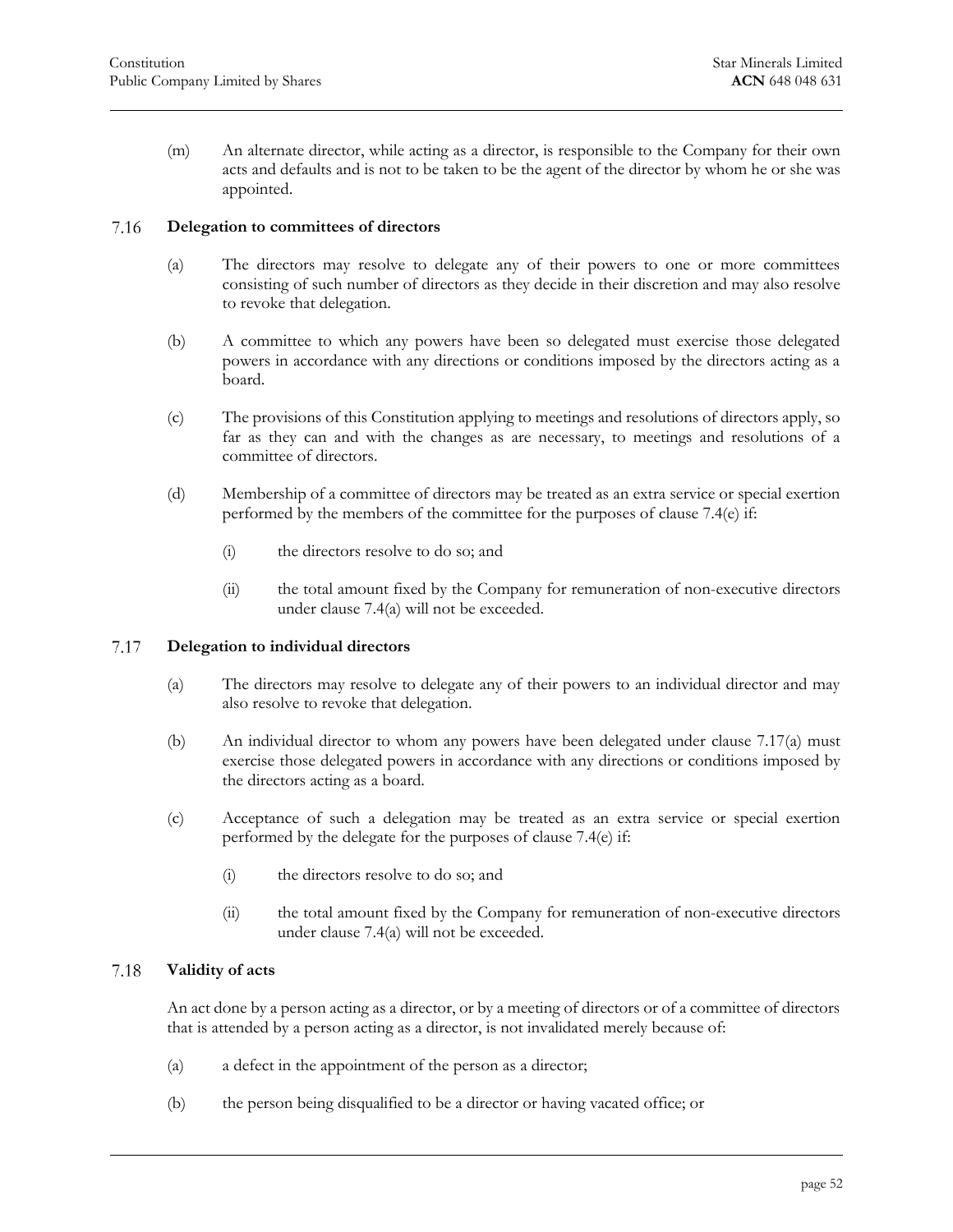(c) the person not being entitled to vote,

<span id="page-53-0"></span>if that circumstance was not known by the person or the directors or committee, as the case may be, at the time when the act was done.

### **8. Executive Officers**

#### <span id="page-53-1"></span>8.1 **Managing directors**

- (a) The directors may appoint one or more of the directors to the office of managing director.
- <span id="page-53-2"></span>(b) Unless the directors decide otherwise, a managing director's appointment as managing director automatically terminates if the managing director ceases to be a director.

#### 8.2 **Deputy managing directors**

- (a) The directors may appoint one or more of the directors to the office of deputy managing director.
- (b) A deputy managing director's appointment as deputy managing director automatically terminates if the deputy managing director ceases to be a director.
- (c) A director who is also:
	- (i) an officer in a capacity other than a director, managing director or deputy managing director; or
	- (ii) an employee,

of the Company or of a Related Body Corporate of the Company is referred to as an "**executive director**" for the purposes of this Constitution.

- (d) The directors may confer on an executive director any other title as they decide in their discretion.
- (e) Unless the directors decide otherwise, the terms on which an executive director is appointed will provide that the executive director's appointment:
	- (i) as a director automatically terminates if the executive director ceases to be an officer of the Company or of a Related Body Corporate in a capacity other than director; or
	- (ii) as an officer of the Company or of a Related Body Corporate in a capacity other than director automatically terminates if the executive director ceases to be a director.

#### <span id="page-53-3"></span>8.3 **Company secretaries**

- (a) The directors must appoint at least one secretary and may appoint additional secretaries.
- (b) The directors may appoint one or more assistant secretaries.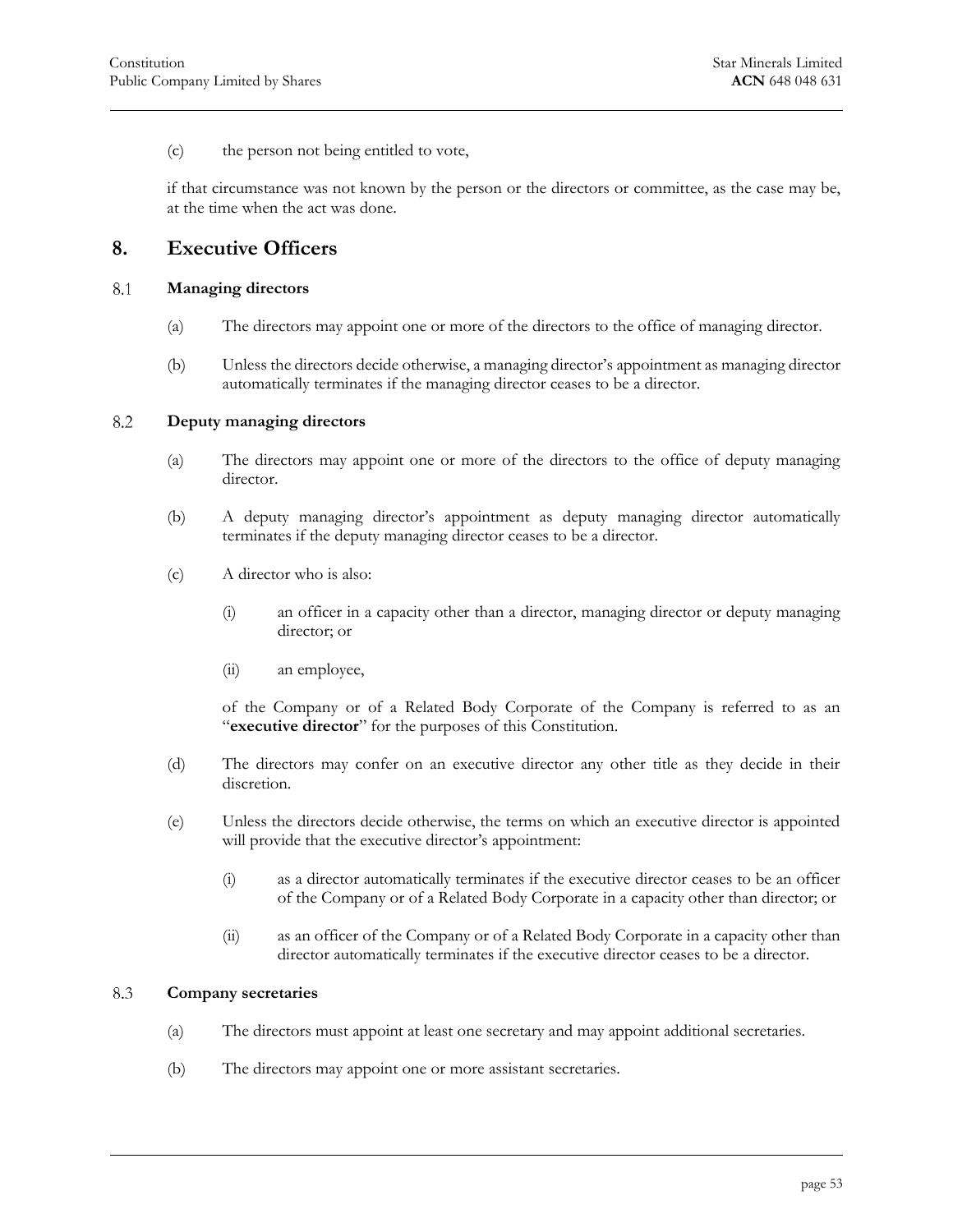#### <span id="page-54-4"></span>8.4 **Provisions applicable to all executive officers**

- <span id="page-54-0"></span>(a) A reference in this [clause 8.4](#page-54-0) to an "**executive officer**" is a reference to a managing director, executive director, company secretary or assistant secretary appointed under this [clause 8.](#page-53-0)
- (b) The appointment of an executive officer may be for the period, for the remuneration and on terms and conditions as the directors decide in their discretion.
- (c) The remuneration payable by the Company to an executive officer who is also a director must not include a commission on operating revenue or a percentage of operating revenue.
- (d) Subject to any contract between the Company and the relevant executive officer, an executive officer of the Company may be removed or dismissed by the directors at any time, with or without cause.
- (e) The directors may:
	- (i) confer on an executive officer the powers, discretions and duties as they decide in their discretion and may resolve to delegate any powers, discretions and duties vested in or exercisable by the directors;
	- (ii) withdraw, suspend or vary any of the powers, discretions and duties conferred on an executive officer; and
	- (iii) authorise the executive officer to delegate all or any of the powers, discretions and duties conferred on the executive officer.
- (f) An executive officer is not required to hold any shares in the Company to qualify for appointment.
- (g) An act done by a person acting as an executive officer is not invalidated merely because of:
	- (i) a defect in the person's appointment as an executive officer; or
	- (ii) the person being disqualified to be an executive officer,

if that person did not know of the defect or disqualification at the time when the act was done.

### <span id="page-54-1"></span>**9. Execution of Documents**

#### <span id="page-54-2"></span>9.1 **Execution under the Corporations Act or other law**

<span id="page-54-3"></span>The Company may execute a document in any way provided for by the Corporations Act or any other applicable law.

#### $9.2$ **Non-autographic signatures**

The directors may resolve (either on a standing basis or in respect of a particular act or matter) that where an instrument or resolution must be signed by an officer of the Company, the signature of that officer may be affixed to a document by mechanical, electronic or other means instead of that officer physically signing the document itself, subject to applicable law.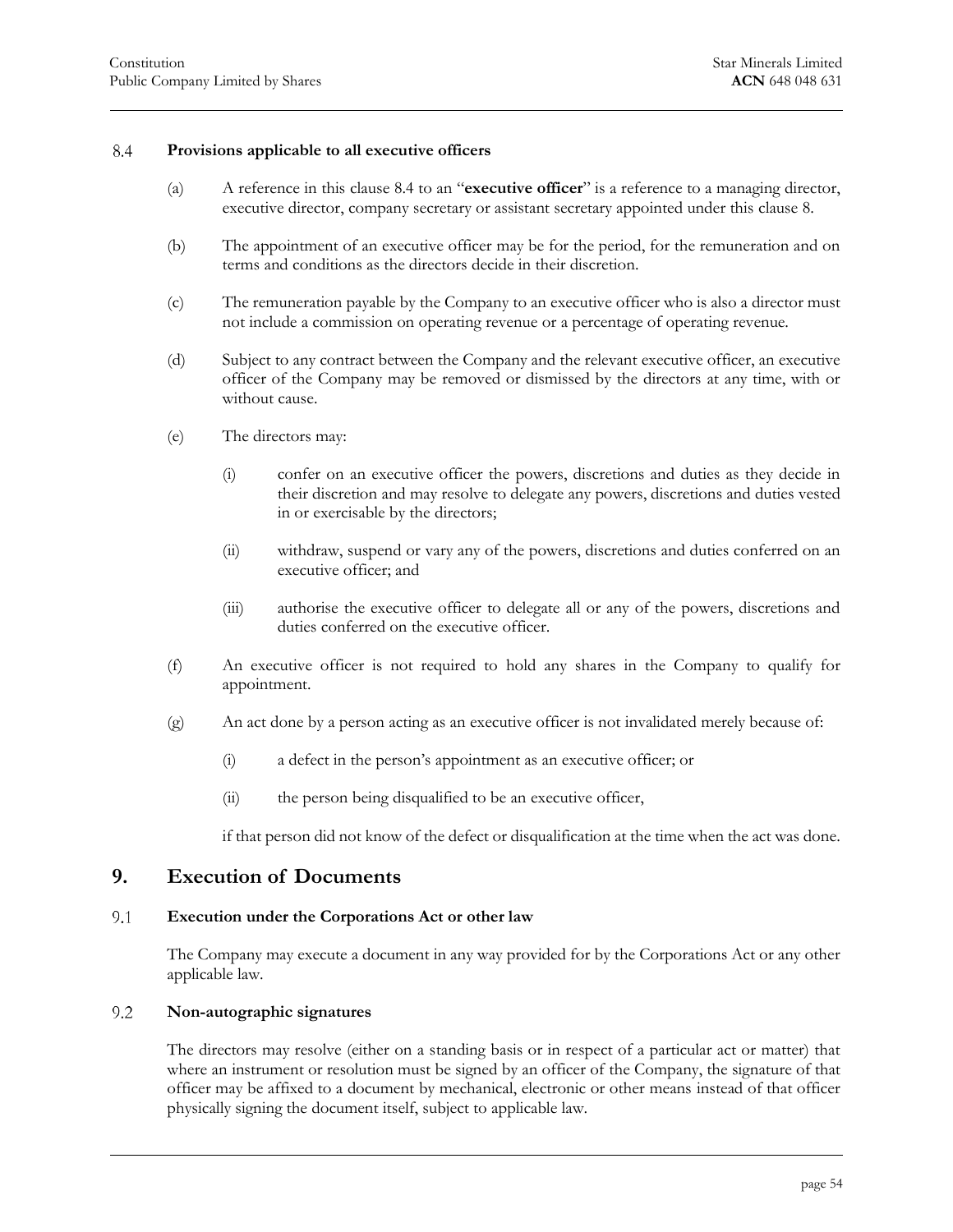#### 9.3 **Adoption and use of common seal**

- <span id="page-55-0"></span>(a) The directors may determine whether or not the Company will adopt (or will retain) a common seal.
- (b) Adoption of a common seal does not limit the ways in which the Company may validly execute documents in accordance with the Corporations Act or any other law.
- (c) If the Company adopts a common seal, the seal must be used only:
	- (i) by the authority of the directors; or
	- (ii) by a delegate of the directors authorised by the directors to use the seal.
- <span id="page-55-1"></span>(d) The directors may decide on other procedures for the use of the common seal.

### **10. Dividends, Other Distributions and Reserves**

#### <span id="page-55-2"></span>10.1 **Ability of directors to declare and pay dividends**

- (a) Subject to the Corporations Act, this Constitution, all applicable law and any rights and restrictions attached to a share or class of shares, the directors may declare and pay any interim, special or final dividends at any time in their discretion.
- (b) The directors may rescind a decision to pay a dividend if they decide, before the payment date, that the Company's financial position no longer justifies the payment.
- (c) The directors may pay any dividend that the terms of issue of a share require the Company to pay, at the required time.
- <span id="page-55-3"></span>(d) Declaration and payment of a dividend by the directors does not require any ratification by the members in general meeting.

#### <span id="page-55-4"></span>10.2 **Determination and apportionment of dividends**

- <span id="page-55-5"></span>(a) Subject to any rights or restrictions attached to a share or class of shares:
	- (i) all dividends in respect of a share must be paid in the proportion that the amount paid (not credited) on the share bears to the total amounts paid and payable (excluding amounts credited) on the share;
	- (ii) all dividends must be apportioned and paid proportionately to the amount paid during any portion or portions of the period in respect of which the dividend is paid;
	- (iii) for the purposes of clause  $10.2(a)(i)$  and clause  $10.2(a)(ii)$ , an amount paid on a share in advance of a call is taken as not having been paid until it becomes payable; and
	- (iv) interest is not payable by the Company in respect of any dividend.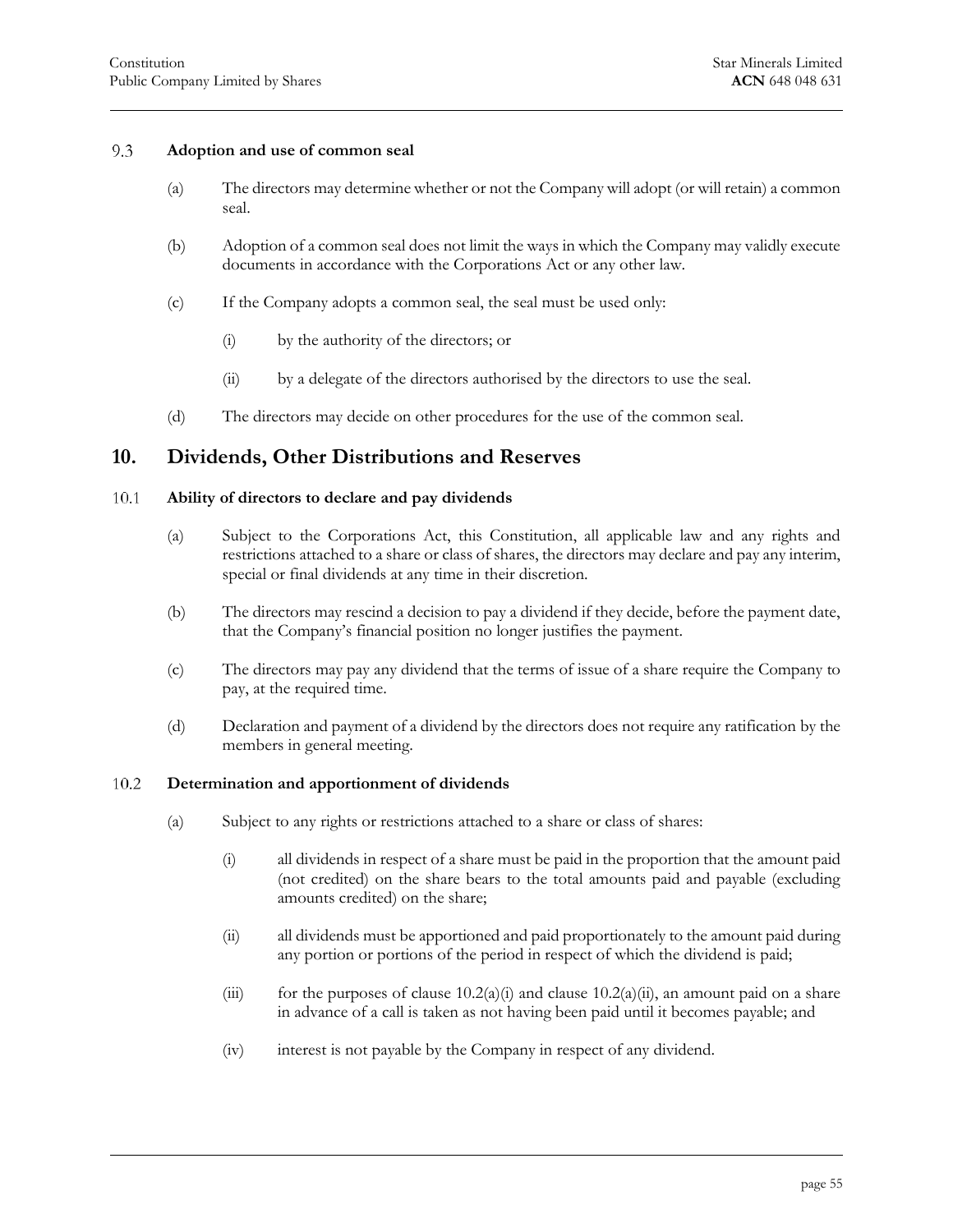#### <span id="page-56-3"></span>10.3 **Timing and entitlement to dividends**

- <span id="page-56-0"></span>(a) Subject to the ASX Settlement Operating Rules, the directors may fix a record date in respect of a dividend, with or without suspending the registration of transfers from that date under [clause 5.2\(e\).](#page-26-4)
- <span id="page-56-4"></span>(b) Subject to the ASX Settlement Operating Rules, a dividend in respect of a share must be paid to the person who is registered, or entitled under clause  $5.1(g)$  to be registered, as the holder of the share:
	- (i) where the directors have fixed a record date in respect of the dividend, on the record date; or
	- (ii) where the directors have not fixed a record date in respect of that dividend, on the date on which the dividend is paid,

and a transfer of a share that is not registered, or left with the Company for registration in accordance with [clause 5.1\(f\),](#page-25-5) on or before that date is not effective, as against the Company, to pass any right to the dividend.

- (c) Where a person is entitled to a share as a result of a Transmission Event, the directors may, but are not obliged to, retain any dividends payable on that share until that person becomes registered as the holder of the share or transfers it.
- (d) When resolving to pay a dividend, the directors may direct payment of the dividend from any available source permitted by law, including:
	- (i) wholly or partly by the distribution of specific assets, including fully paid shares or other securities of the Company or of another body corporate, either generally or to specific members; and
	- (ii) unless prevented by the Listing Rules, to particular members wholly or partly out of any particular fund or reserve or out of profits derived from any particular source, and to the remaining members wholly or partly out of any other particular fund or reserve or out of profits derived from any other particular source.
- (e) Where a person is entitled to a share as a result of a Transmission Event, the directors may, but are not obliged to, retain any dividends payable on that share until that person becomes registered as the holder of the share or transfers it.

#### <span id="page-56-1"></span>10.4 **Deductions from dividends**

The directors may deduct from any dividend payable to, or at the direction of, a member all amounts owed by the member to the Company, including any unpaid calls on partly paid shares, and may apply the amount deducted towards satisfaction of the member's debt to the Company.

#### <span id="page-56-2"></span>10.5 **Remittance of payment**

(a) Any dividend, interest or other money payable in cash in respect of shares may be paid: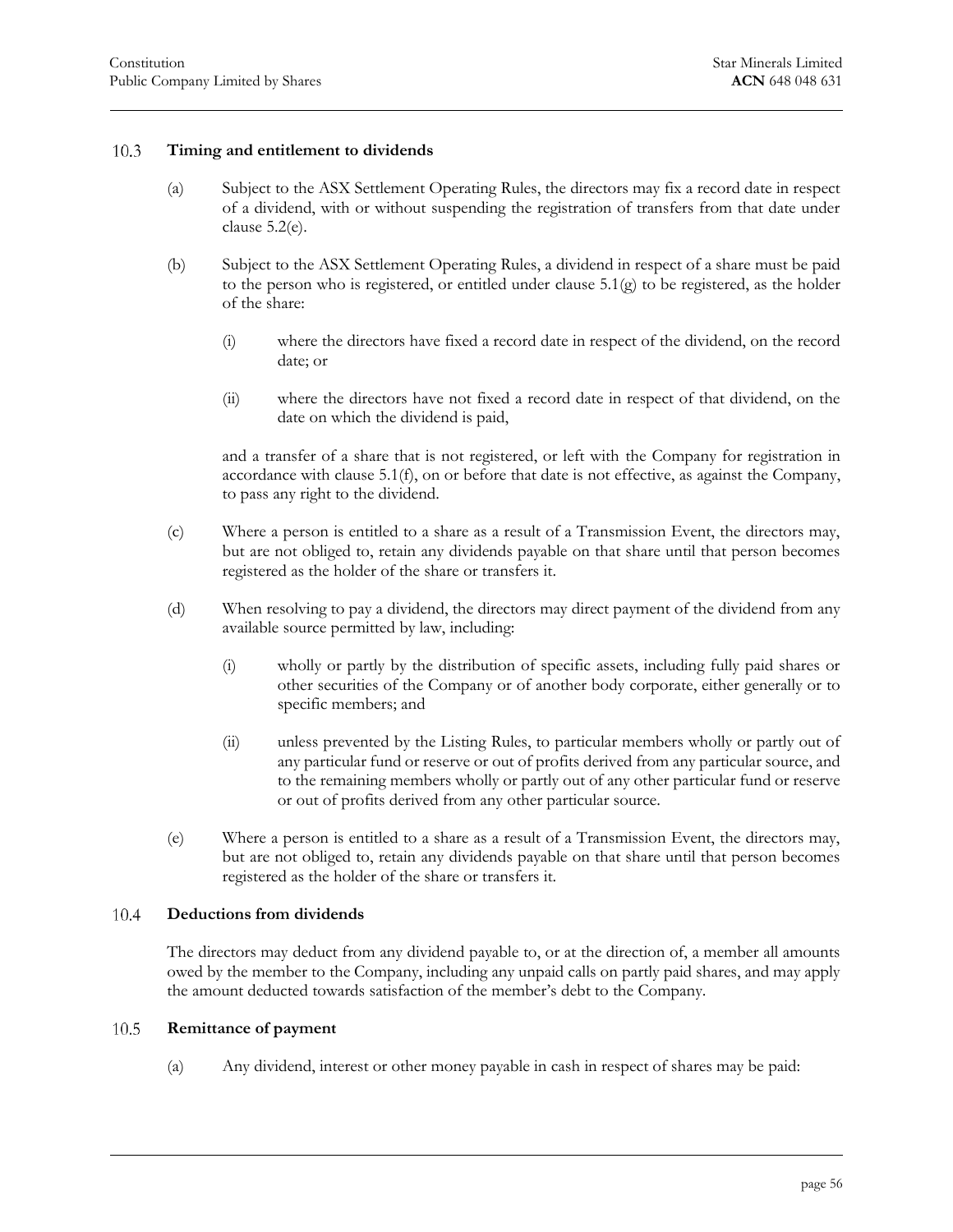- <span id="page-57-1"></span>(i) by cheque and sent by post or courier to the address of the holder as shown in the register of members (or in the case of joint holders, to the address shown in the register of members as the address of the joint holder whose name appears first in the register of members), or to such other address as directed in writing by the holder or joint holders;
- (ii) by electronic funds transfer to an account nominated by and in the name of each member (or in the case of joint holders, to the account nominated by and in the name of the joint holder whose name appears first in the register of members); or
- (iii) in any other manner determined by the directors.
- (b) A cheque sent under clause  $10.5(a)(i)$  may be made payable to bearer or to the order of the member to whom it is sent or any other person the member directs in writing and is sent at the member's risk.

#### <span id="page-57-0"></span>10.6 **Capitalisation of profits**

- (a) Subject to any rights or restrictions attached to any shares or class of shares, the directors may capitalise and distribute among such of the members as would be entitled to receive dividends and in the same proportions, any amount:
	- (i) forming part of the undivided profits of the Company;
	- (ii) representing profits arising from an ascertained accretion to capital or from a revaluation of the assets of the Company;
	- (iii) arising from the realisation of any assets of the Company; or
	- (iv) otherwise available for distribution as a dividend.
- <span id="page-57-4"></span><span id="page-57-3"></span><span id="page-57-2"></span>(b) The directors may resolve that all or any part of the capitalised amount is to be applied:
	- (i) in paying up in full any unissued shares in, or other securities of, the Company, to be issued to members as fully paid;
	- (ii) in paying up any amounts unpaid on shares or other securities held by the members;
	- (iii) partly as specified in [clause 10.6\(b\)\(i\)](#page-57-2) and partly as specified in [clause 10.6\(b\)\(ii\);](#page-57-3) or
	- (iv) in any other way permitted by the Corporations Act.
- (c) Each member:
	- (i) is entitled to benefit from any such capitalisation on the same basis as that member is entitled to dividends; and
	- (ii) must accept any application under [clause 10.6\(b\)](#page-57-4) in full satisfaction of that member's interests in the capitalised amount.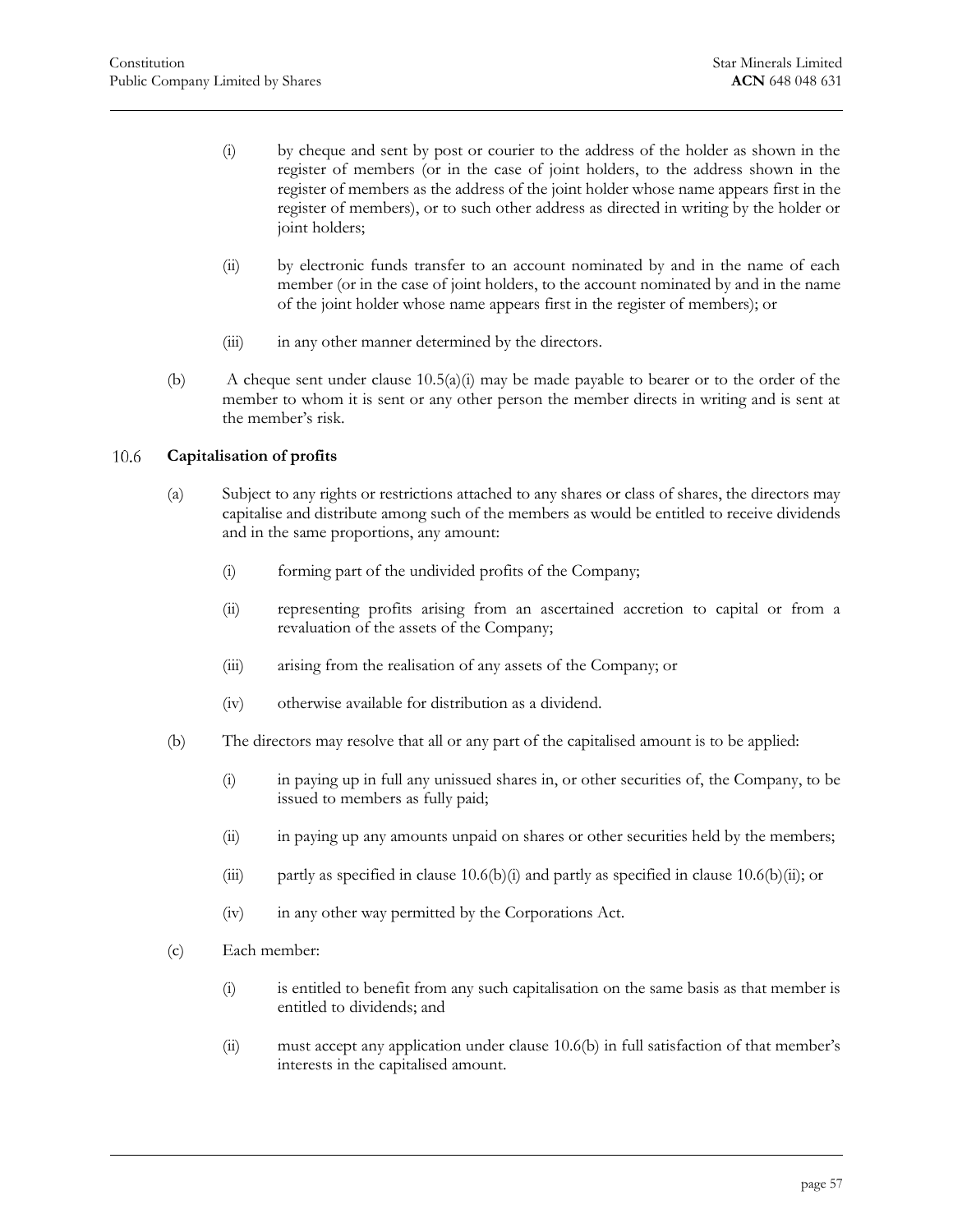(d) [Clause 10.2,](#page-55-3) [clause 1](#page-56-3)0.3(a) and [clause 1](#page-56-4)0.3(b) apply, so far as they can and with any necessary changes, to a capit[alisation](#page-56-3) of an amo[unt unde](#page-56-4)r this [clause 10.6](#page-57-0) as if references in those clauses to a dividend and to the date a dividend is paid were references to a capitalisation of an amount and to the date the directors resolve to capitalise the amount under thi[s clause 10.6](#page-57-0) respectively.

#### <span id="page-58-0"></span>10.7 **Ancillary powers**

- (a) The directors may do any of the following things to give effect to a resolution for the satisfaction of a dividend in the manner set out in clause  $9.3(d)(i)$  or to capitalise any amount under [clause 10.6:](#page-57-0)
	- (i) settle as they think expedient any difficulty that may arise in making the distribution or capitalisation and, in particular, where shares or other securities in the Company are or would otherwise be issuable in fractions:
		- (A) disregarding any fractional share entitlement to any share;
		- (B) making a cash payment in respect of any fractional entitlement;
		- (C) fixing the value for distribution of any specific asset or any part of such asset; or
		- (D) making a cash payment to any member to adjust the value of distributions made to members;
	- (ii) fix the value for distribution of any specific assets;
	- (iii) pay cash or issue shares or other securities to any members in order to adjust the rights of all parties;
	- (iv) vest any specific assets, cash, shares or other securities in a trustee on such trusts for the persons entitled to the dividend or capitalised amount as may seem expedient to the directors; and
	- (v) authorise any person to make, on behalf of all the members entitled to any further shares or other securities as a result of the distribution or capitalisation, an agreement with the Company or another body corporate providing, as appropriate:
		- (A) for the issue to them of such further shares or other securities as fully paid; or
		- (B) for the payment by the Company on their behalf of the amounts or any part of the amounts remaining unpaid on their existing shares or other securities by the application of their respective proportions of the sum resolved to be capitalised,

<span id="page-58-1"></span>and any agreement made under an authority referred to in this clause  $10.7(a)(v)$  is effective and binding on all members concerned.

(b) If the Company distributes to a member shares or other securities in the Company or another body corporate or a trust (whether as a dividend or otherwise and whether or not for value),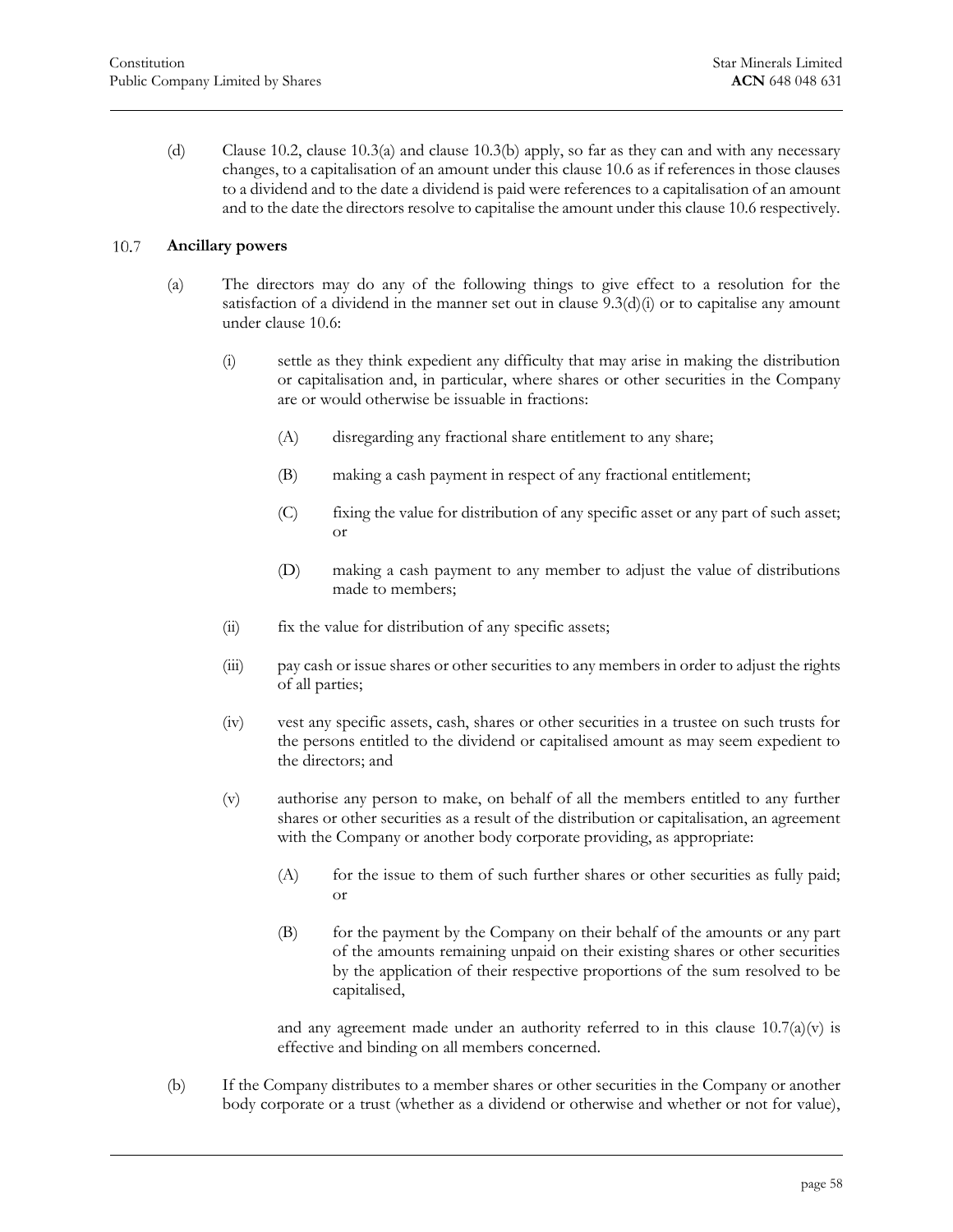the member appoints the Company as their agent to do anything needed to give effect to that distribution, including agreeing to become a member of that other body corporate or trust.

#### <span id="page-59-0"></span>10.8 **Reserves and profits carried forward**

- (a) The directors may:
	- (i) before declaring any dividend, set aside out of the profits of the Company such sums as they think proper as a reserve, to be applied, at the discretion of the directors, for any purpose for which the profits of the Company may be properly applied; and
	- (ii) carry forward so much of the profits remaining as they consider ought not to be distributed as dividends without transferring those profits to a reserve.
- (b) The setting aside of an amount as a reserve does not require the directors to keep the amount separate from other assets of the Company or prevent the amount being used in the business of the Company, invested as the directors think appropriate or subsequently distributed to members.

#### <span id="page-59-1"></span>10.9 **Dividend reinvestment plans**

- (a) The directors may implement a dividend reinvestment plan on the terms they think fit under which the whole or any part of a dividend due to members who participate in the plan on their shares or any class of shares may be applied in subscribing for securities of the Company or of a Related Body Corporate.
- <span id="page-59-2"></span>(b) The directors may amend, suspend or terminate a dividend reinvestment plan implemented by them.

#### **Dividend selection plans** 10.10

- (a) The directors may implement a dividend selection plan on the terms they think fit under which participants may elect in respect of all, or part, of their shareholdings:
	- (i) to receive a dividend from the Company paid wholly or partly out of a particular fund or reserve or out of profits derived from a particular source; or
	- (ii) to forego a dividend from the Company in place of another form of distribution from the Company or another body corporate or a trust.
- <span id="page-59-3"></span>(b) The directors may amend, suspend or terminate any dividend selection plan implemented by them.

#### **Bonus share plans** 10.11

The Directors may:

(a) implement a bonus share plan on such terms as they think fit under which participants may elect to forgo the whole or any part of any dividend due to them on their shares and, in lieu of that dividend, be issued bonus shares in the Company; and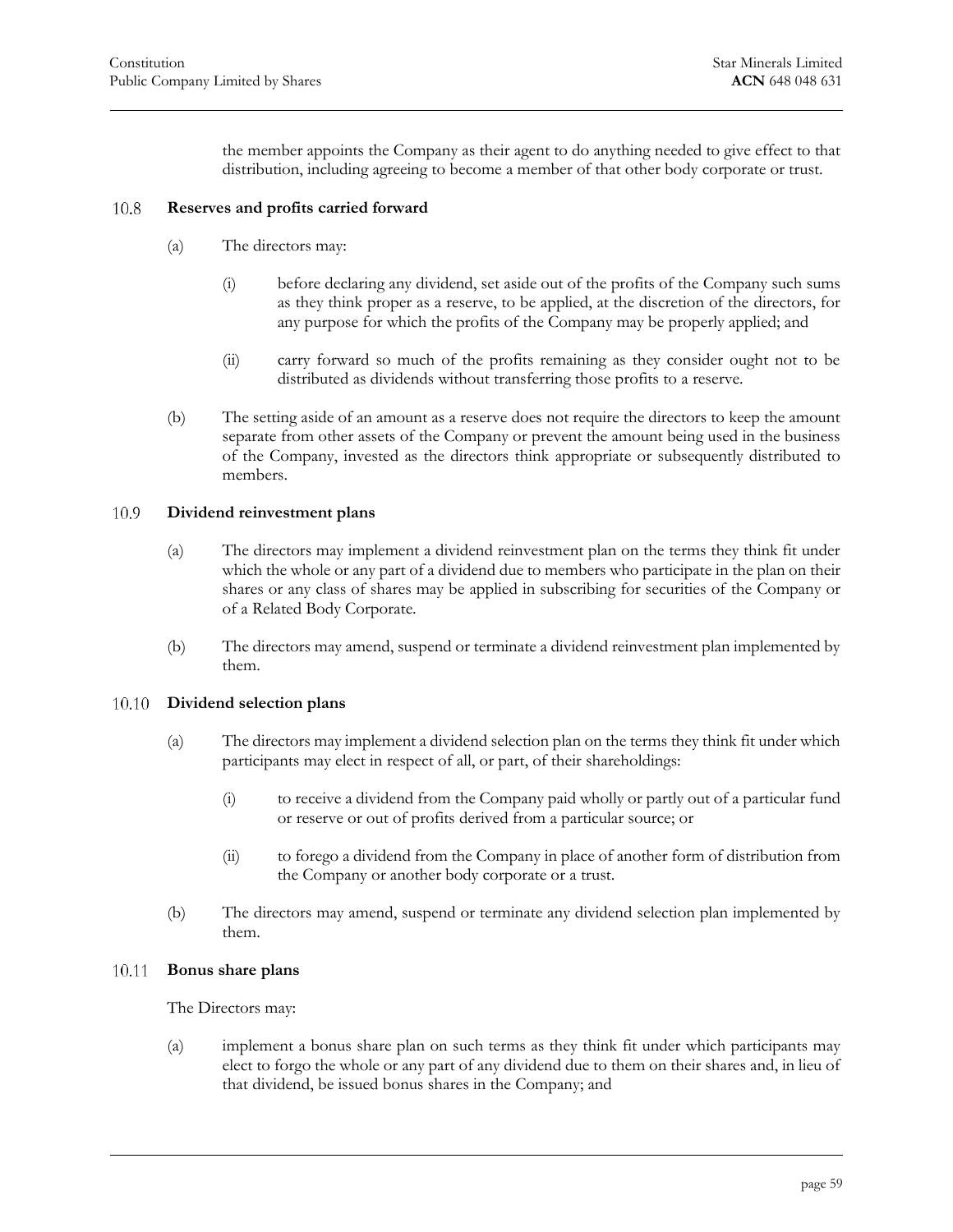<span id="page-60-0"></span>(b) amend, suspend or terminate any bonus share plan so implemented.

#### 10.12 **Capital reductions**

The Company may reduce its share capital by any of the means expressly authorised by the Corporations Act, subject to the provisions of that law and, where applicable, the Listing Rules. The Company may reduce its share capital in any way that is not otherwise authorised by law, including by way of an in specie distribution of the assets of the Company (including any shares, options or other securities in another body corporate), if the reduction:

- (a) is fair and reasonable to the members of the Company as a whole;
- (b) does not materially prejudice the Company's ability to pay its creditors; and
- <span id="page-60-1"></span>(c) is approved by members in accordance with section 256C of the Corporations Act.

#### **Distribution of securities in another body corporate** 10.13

Where the Company, pursuant to a reduction of its share capital in accordance with [clause 10.12,](#page-60-0) distributes shares, options or other securities in another body corporate to members:

- (a) the members of the Company will be deemed to have agreed to become members of that body corporate; and
- (b) each of the members appoints the Company or any of the directors as its agent to execute any transfer or other document required to effect the distribution of shares, options or other securities to that member.

# <span id="page-60-2"></span>**11. Winding Up**

#### <span id="page-60-4"></span><span id="page-60-3"></span>11.1 **Distribution of surplus**

Subject to this Constitution and to the rights or restrictions attached to any shares or class of shares:

- (a) if the Company is wound up and the property of the Company is more than sufficient:
	- (i) to pay all of the debts and liabilities of the Company; and
	- (ii) the costs, charges and expenses of the winding up,

the excess must be divided among the members in proportion to the number of shares held by them, irrespective of the amounts paid or credited as paid on the shares;

- (b) for the purpose of calculating the excess referred to in [clause 11.1\(a\),](#page-60-4) any amount unpaid on a share is to be treated as property of the Company;
- <span id="page-60-5"></span>(c) the amount of the excess that would otherwise be distributed to the holder of a partly paid share under [clause 11.1\(a\)](#page-60-4) must be reduced by the amount unpaid on that share at the date of the distribution; and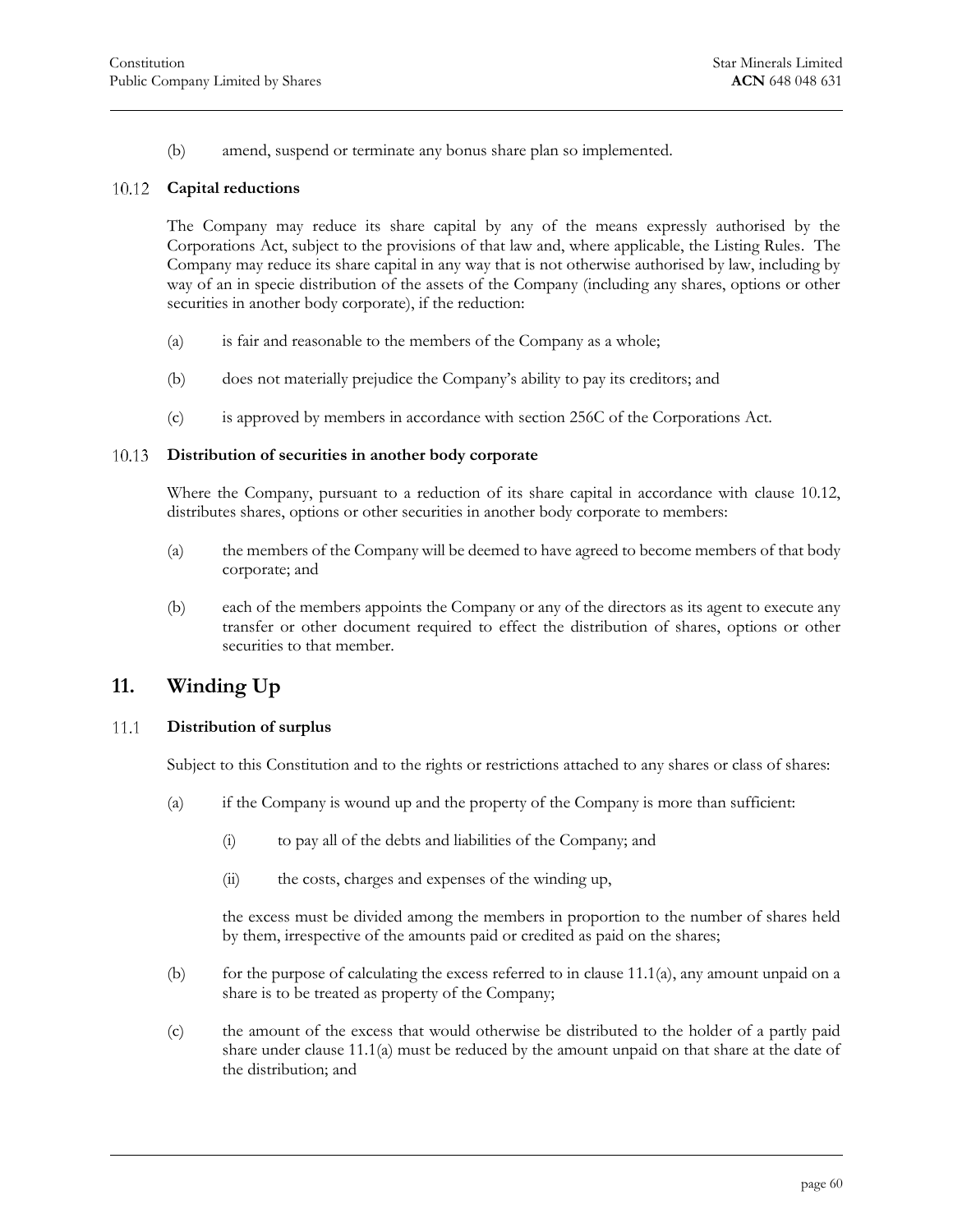(d) if the effect of the reduction under [clause 1](#page-60-5)1.1(c) would be to reduce the distribution to the holder of a partly paid share to a negative [amount,](#page-60-5) the holder must contribute that amount to the Company.

#### <span id="page-61-3"></span><span id="page-61-0"></span>11.2 **Division of property**

- (a) If the Company is wound up, the liquidator may, with the sanction of a special resolution:
	- (i) divide among the members the whole or any part of the property of the Company; and
	- (ii) determine how the division is to be carried out as between the members or different classes of members.
- (b) A division under [clause 11.2\(a\)](#page-61-3) need not accord with the legal rights of the members and, in particular, any class may be given preferential or special rights or may be wholly or partly excluded.
- (c) Where a division under [clause 11.2\(a\)](#page-61-3) does not accord with the legal rights of the members, a member is entitled to dissent and to exercise the same rights as if the special resolution sanctioning that division were a special resolution passed under section 507 of the Corporations Act.
- (d) If any of the property to be divided under [clause 11.2\(a\)](#page-61-3) includes securities with a liability to calls, a person entitled under the division to any of the securities may within ten Business Days after the passing of the special resolution referred to in that clause, direct the liquidator in writing to sell the person's proportion of the securities and to account for the net proceeds. The liquidator must, if practicable, act accordingly.
- (e) Nothing in this [clause 11.2](#page-61-0) adversely affects any right to exercise any statutory or other power that would have existed if this clause were omitted.
- (f) [Clause 10.7](#page-58-0) applies, so far as it can and with necessary changes, to a division by a liquidator under clause  $11.2(a)$  as if references in clause  $10.7$  to the directors were references to the liquidator and references in [clause 10.7](#page-58-0) to a distribution or capitalisation were references to the division.

# <span id="page-61-1"></span>**12. Minutes and Records**

#### <span id="page-61-2"></span>12.1 **Minutes**

The directors must record and keep minutes of:

- (a) all proceedings and resolutions of general meetings;
- (b) proceedings and resolutions of meetings of the directors and of committees of the directors; and
- (c) resolutions passed by directors without a meeting,

within one month after the meeting is held, the resolution is passed or the declaration is made.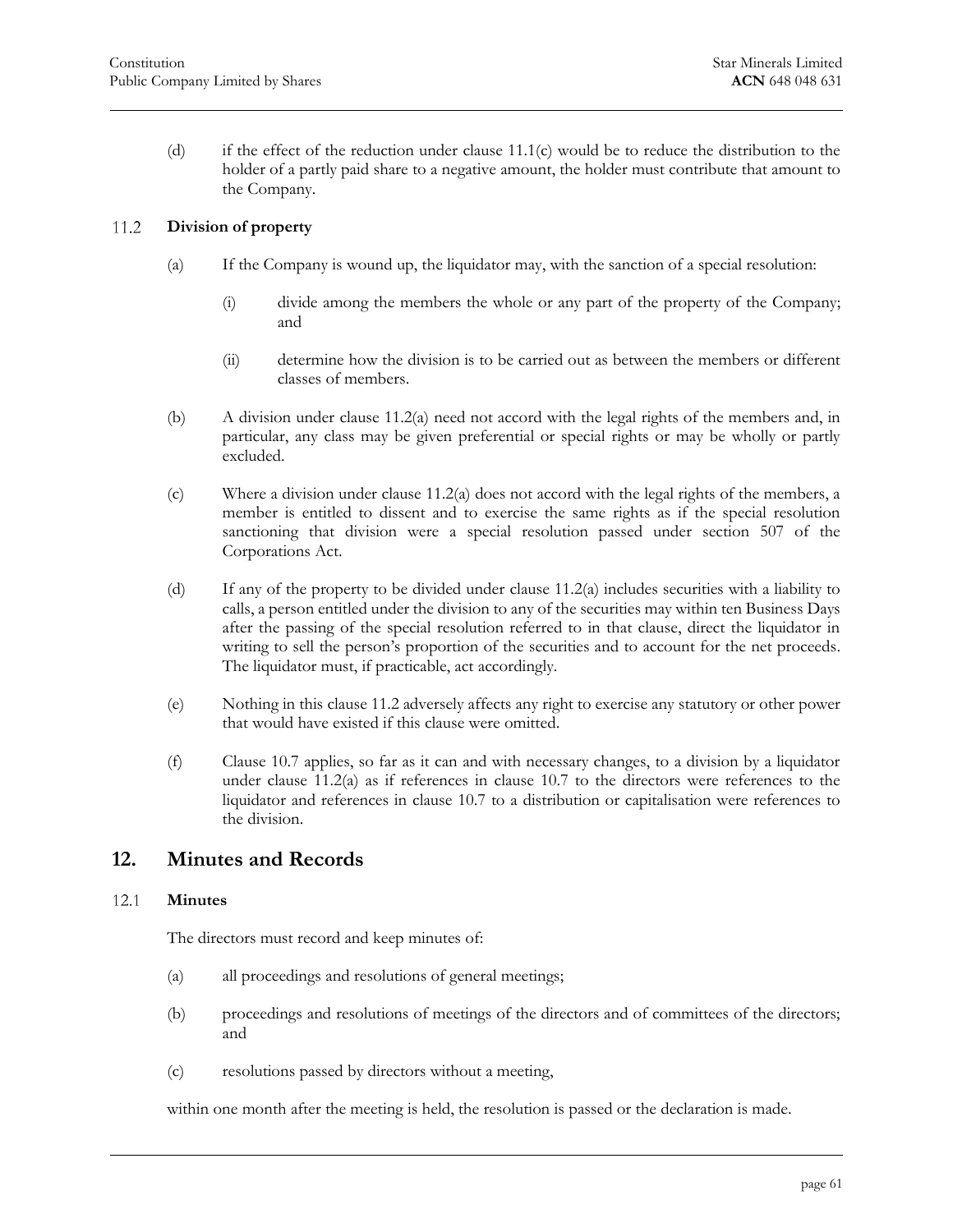#### 12.2 **Proxies**

<span id="page-62-0"></span>The directors must ensure that the Company records in the minutes of a meeting in respect of each resolution in the notice of meeting:

- (a) the total number of proxy votes exercisable by all validly appointed proxies; and
- <span id="page-62-1"></span>(b) how many proxy votes were for, against or abstained from the resolution or allowed the proxy to vote at the proxy's discretion.

#### **Polls** 12.3

If a poll is taken on a resolution, in addition to the information in [clause 12.1](#page-61-2) and [clause 12.2,](#page-62-0) the minutes must also record the total number of votes cast on the poll, and the number of votes for, against and abstaining from that resolution.

#### <span id="page-62-2"></span>12.4 **Signing of minutes**

- (a) Minutes of a meeting must be signed by the chair of the meeting or the chair of the next meeting as soon as practicable after the meeting.
- <span id="page-62-3"></span>(b) Minutes of the passing of a resolution without a meeting or the making of a declaration must be signed by a director within a reasonable time after the resolution is passed.

#### 12.5 **Minutes as evidence**

<span id="page-62-4"></span>A minute that is recorded and signed in accordance with [clause 12.1](#page-61-2) and [clause 12.4](#page-62-2) is evidence of the proceeding, resolution or declaration to which it relates, unless the contrary is proved.

#### <span id="page-62-5"></span>12.6 **Inspection of and access to records**

- (a) Subject to the Corporations Act, the directors may determine whether and to what extent, and at what time and places and under what conditions, the minute books, accounting records and other documents of the Company or any of them will be open to the inspection of members other than directors.
- (b) Each member must provide the Company with such information as is required for the Company to administer all registers required to be kept by the Company in accordance with the Corporations Act. If events occur that would cause any information contained in a register maintained by the Company to be inaccurate, the member must notify the Company in writing of the change within ten Business Days of such change occurring.
- (c) A person other than a director does not have the right to inspect any books, records or documents of the Company except as provided by law or authorised by the directors in accordance wit[h clause 12.6\(a\).](#page-62-5)
- <span id="page-62-6"></span>(d) The Company may enter into contracts with any of its directors agreeing to provide continuing access for a specified period after cessation of office to board papers, books, records and documents of the Company that relate to the period during which the director was a director on such terms and conditions as the directors think appropriate and that are not inconsistent with this [clause 12.6.](#page-62-4)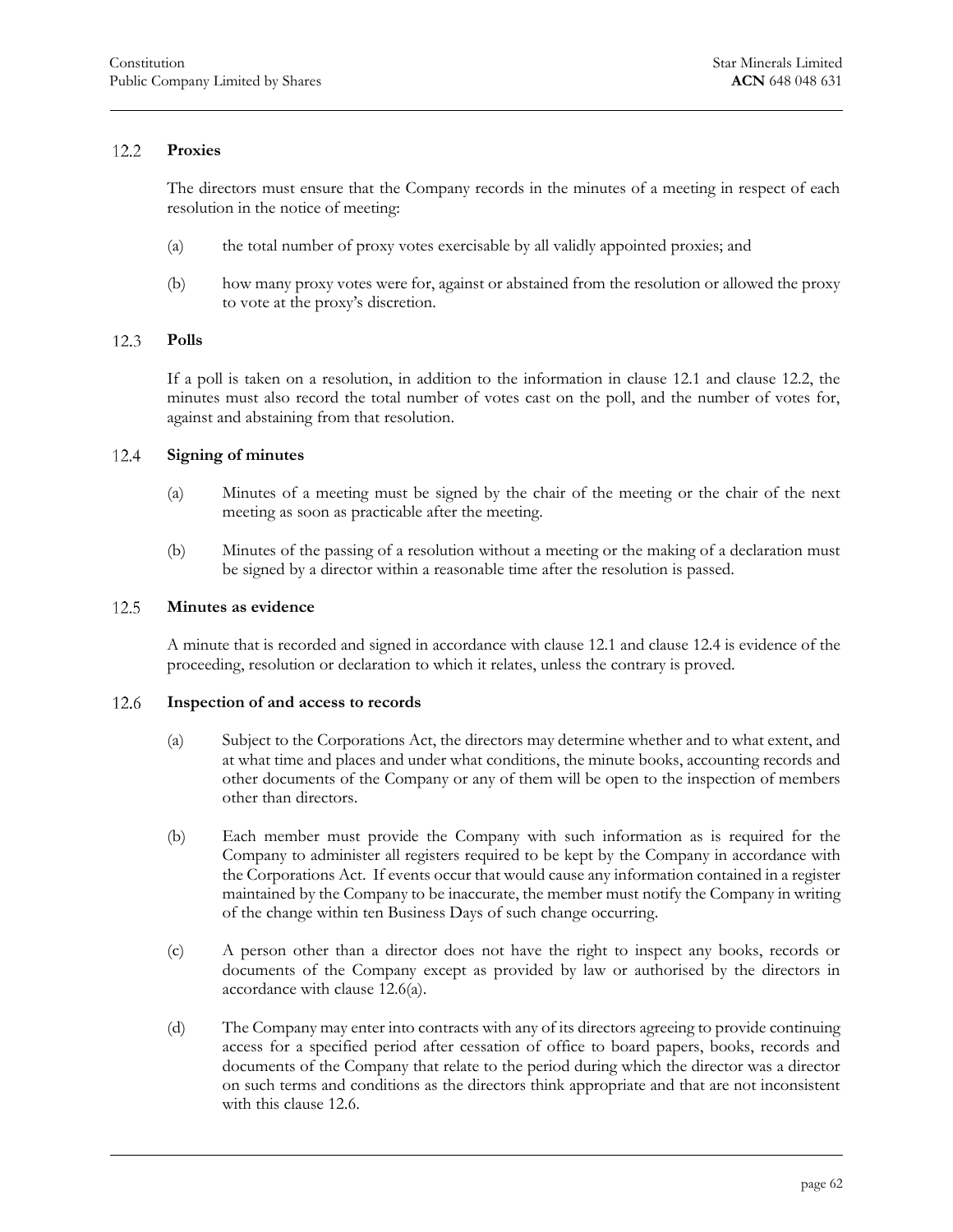- (e) The Company may procure that its Subsidiaries provide similar access to board papers, books, records and documents of the Company as that set out in the other provisions of this [clause](#page-62-4)  [12.6.](#page-62-4)
- <span id="page-63-0"></span>(f) This [clause 12.6](#page-62-4) does not limit any right the directors or former directors otherwise have.

# **13. Indemnity and Insurance**

#### <span id="page-63-1"></span>13.1 **Persons to whom clauses 12.2 and 12.4 apply**

[Clause 13.2](#page-63-2) and [clause 13.4](#page-64-0) apply:

- (a) to each person who is or has been a director, alternate director or executive officer (within the meaning of [clause 8.4\(a\)\)](#page-54-4) of the Company;
- (b) to such other officers or former officers of the Company or of its Related Bodies Corporate as the directors in each case determine; and
- <span id="page-63-2"></span>(c) if the directors so determine, to any auditor or former auditor of the Company or of its Related Bodies Corporate.

#### 13.2 **Indemnity**

The Company must indemnify, to the extent permitted by law, each person to whom this [clause 13.2](#page-63-2) applies for:

- (a) all losses and liabilities incurred by the person in their capacity as an officer or, if the directors so determine, an auditor of the Company or a Related Body Corporate of the Company; and
- (b) liability for negligence or for reasonable legal costs incurred by that person in defending any action or proceedings for a liability incurred as an officer or auditor of the Company or a Related Body Corporate of the Company.

#### <span id="page-63-3"></span>13.3 **Extent of indemnity**

The indemnity in [clause 13.2:](#page-63-2)

- (a) is a continuing obligation and is enforceable by a person to whom [clause 13.2](#page-63-2) applies even though that person may have ceased to be an officer or auditor of the Company or of a Related Body Corporate of the Company;
- (b) applies to losses and liabilities incurred both before and after the date of adoption of this Constitution; and
- (c) operates only to the extent that the loss or liability is not covered by insurance; and
- (d) is enforceable without the person to whom this [clause 13](#page-63-0) applies first having to incur any expense or make any payment.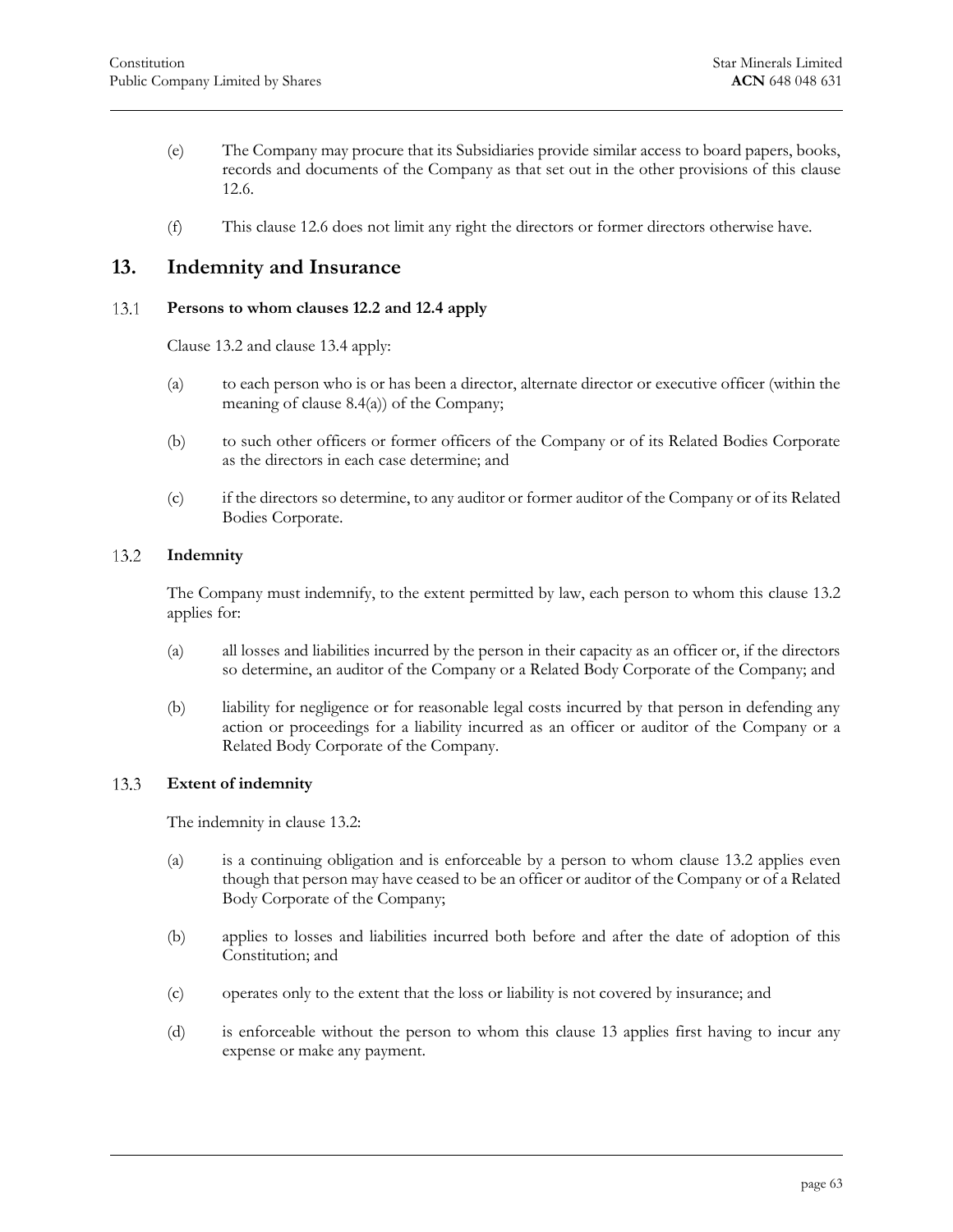#### 13.4 **Insurance**

<span id="page-64-0"></span>The Company may, to the extent permitted by law:

- (a) purchase and maintain insurance; or
- (b) pay or agree to pay a premium for insurance,

for any person to whom this [clause 13.4](#page-64-0) applies against any losses or liability incurred by the person as an officer or auditor of the Company or of a Related Body Corporate of the Company including, but not limited to, a liability for negligence or for reasonable legal costs.

#### <span id="page-64-1"></span>13.5 **Savings**

Nothing in [clause 13.2](#page-63-2) or [clause 13.4:](#page-64-0)

- (a) affects any other right or remedy that a person to whom those clauses apply may have in respect of any loss or liability referred to in those clauses;
- (b) limits the capacity of the Company to indemnify or provide insurance for any person to whom those clauses do not apply; or
- <span id="page-64-2"></span>(c) limits or diminishes the terms of any indemnity conferred or agreement to indemnify entered into before the adoption of this Constitution.

#### <span id="page-64-5"></span>13.6 **Company may enter into deed**

- (a) The Company may enter into a deed with a person referred to in [clause 13.1](#page-63-1) and [clause 13.4](#page-64-0) to give effect to the rights of the person conferred by this [clause 13,](#page-63-0) or the exercise of a discretion under this [clause 13,](#page-63-0) on such terms and conditions as the directors decide in their discretion and subject to the provisions of this [clause 13.](#page-63-0)
- (b) An agreement entered into pursuant to [clause 13.6\(a\)](#page-64-5) may, in accordance with [clause 12.6\(d\),](#page-62-6) include provisions relating to rights of access to the books of the Company conferred by the Corporations Act or otherwise by law.

### <span id="page-64-3"></span>**14. Notices**

#### <span id="page-64-6"></span><span id="page-64-4"></span>14.1 **Notices by the Company to members**

- (a) A notice may be given by the Company to a member in any of the following ways:
	- (i) by personal service;
	- (ii) by sending it by prepaid post (for members residing outside Australia, this must be by air mail or by international courier or in another way that ensures it will be received quickly) to the member's address as shown in the register of members or any alternative address nominated by the member for the purpose;
	- (iii) by sending it by fax or email to the fax number or email address nominated by the member for the purpose; or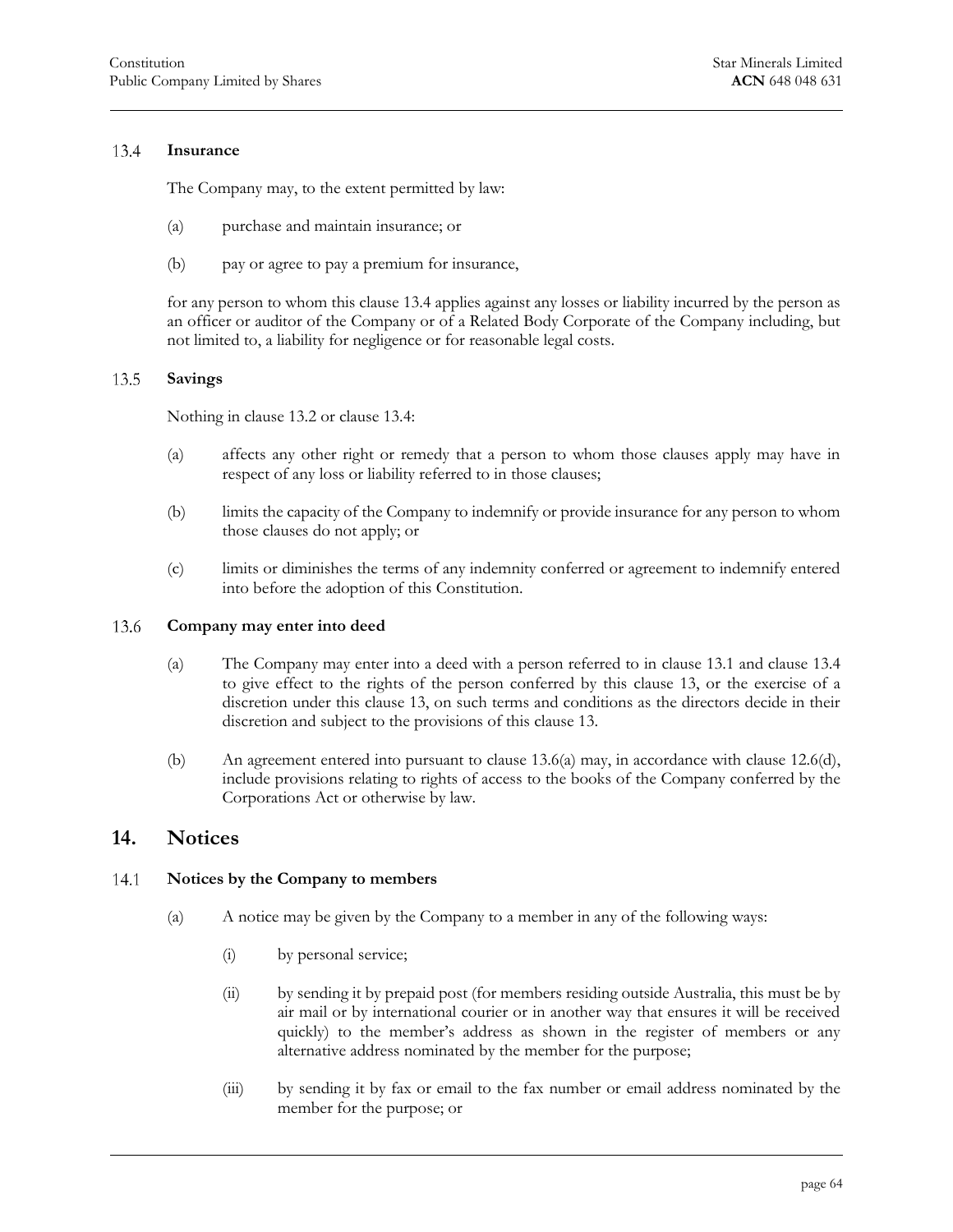- (iv) any other electronic means (including providing an electronic link to any document or attachment to the electronic address nominated by the member for receipt of notices) approved by the directors and nominated by the member as a means of receiving notices.
- <span id="page-65-2"></span>(b) A notice may be given by the Company to the joint holders of a share in the manner authorised by [clause 14.1\(a\)](#page-64-6) to the joint holder first named in the register of members in respect of the share, or any alternative address nominated by the joint holders for the purpose.
- <span id="page-65-0"></span>(c) The fact that a person has supplied a fax number or electronic address for the giving of notices does not require the Company to give any notice to that person by fax or electronic mail.

#### 14.2 **Person entitled on Transmission Event**

- (a) A notice may be given by the Company to a person entitled to a share as a result of a Transmission Event by serving it or sending it to that person:
	- (i) by any method authorised by clause  $14.1(a)$ , if that person has supplied an address, fax number or email address to the Company for the giving of notices to that person; or
	- (ii) if an address, fax number or email address has not been supplied, at or to the address, fax number or email address to which the notice would have been sent if the relevant Transmission Event had not occurred.
- (b) A notice given to a member in accordance with [clause 14.1\(a\)](#page-64-6) or [clause 14.1\(b\)](#page-65-2) is, despite the occurrence of a Transmission Event and whether or not the Company has notice of that occurrence:
	- (i) duly given in respect of any shares registered in that person's name, whether solely or jointly with another person; and
	- (ii) sufficient service on any person entitled to the shares as a result of the Transmission Event.
- (c) A notice given to a person who is entitled to a share as a result of a Transmission Event is sufficient service on the member in whose name the share is registered.
- (d) Any person who, because of a transfer of shares, becomes entitled to shares registered in the name of a member is taken to have received every notice which, before that person's name and address is entered in the register of members in respect of those shares, is given to the member in accordance with [clause 14.1\(a\).](#page-64-6)

#### <span id="page-65-1"></span>14.3 **Notice by public display**

Where a member does not have a registered address or where the Company believes that member is not known at the member's registered address, all notices are taken to be:

- (a) given to the member if the notice is exhibited in the Company's registered office for a period of 48 hours; and
- (b) served at the commencement of that period,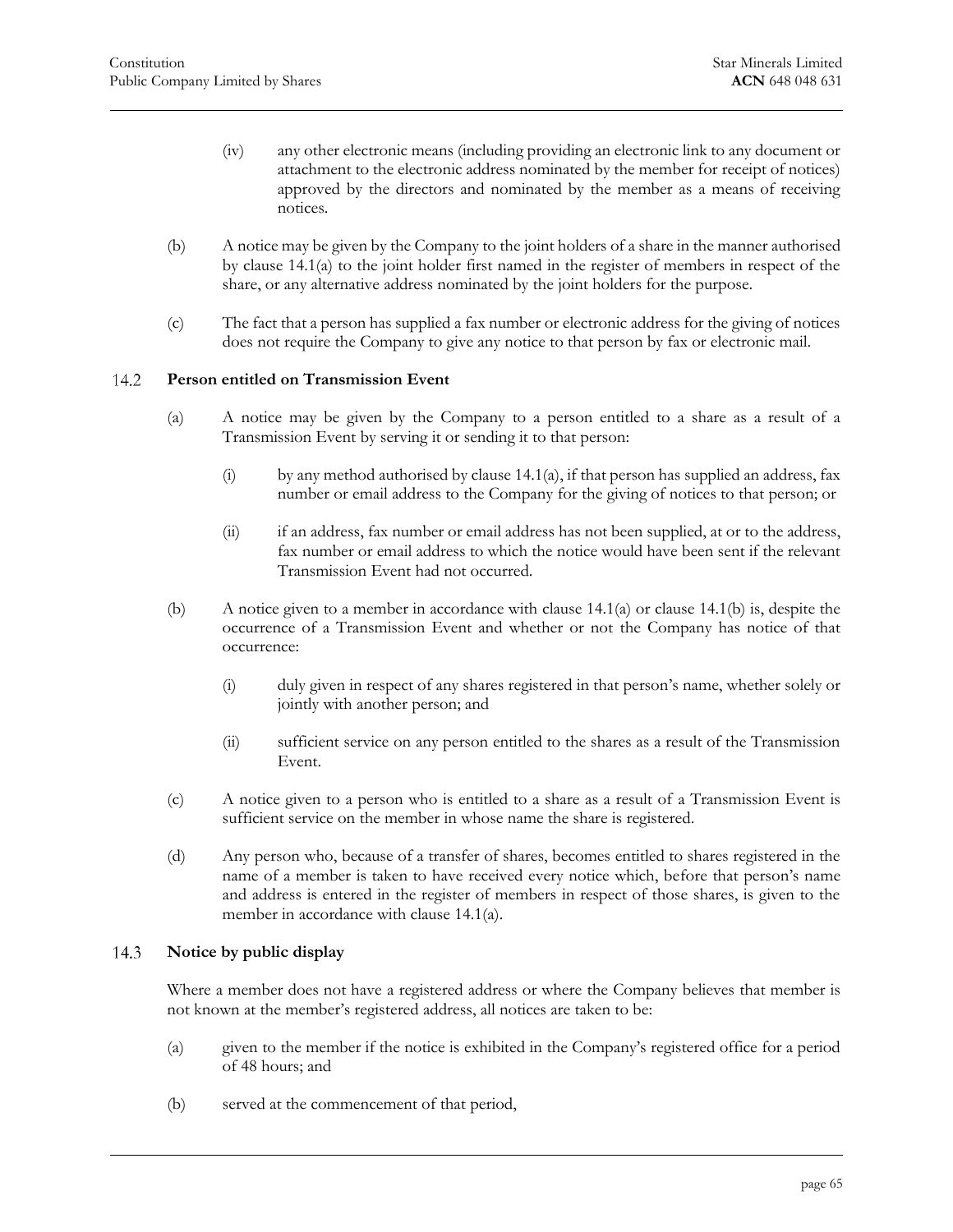<span id="page-66-0"></span>unless and until the member informs the Company of the member's address.

#### **Notices by the Company to directors** 14.4

The Company may give a notice to a director by:

- (a) delivering it personally to the director;
- (b) sending it by prepaid post to the director's usual residential or business address, or any other address that the director has supplied to the Company for giving notices; or
- (c) sending it by fax or other electronic means (including providing a URL link to any document or attachment) to the fax number or electronic address that the director has supplied to the Company for giving notices.

#### <span id="page-66-1"></span>14.5 **Notices by directors to the Company**

A director or alternate director may give a notice to the Company by:

- (a) delivering it to the Company's registered office.
- (b) sending it by prepaid post to the Company's registered office.
- <span id="page-66-2"></span>(c) sending it by fax or other electronic means to the principal fax number or electronic address at the Company's registered office.

#### **Time of service** 14.6

- (a) A notice from the Company properly addressed and posted is taken to be served:
	- (i) if it is a notice concerning a general meeting, at 10.00 am on the day after the date it is posted; or
	- (ii) in any other case, at the time the letter would be delivered in the ordinary course of post.
- (b) A certificate signed by a director or secretary of the Company to the effect that a notice has been given in accordance with this Constitution is conclusive evidence of that fact.
- (c) Where the Company sends a notice by fax, the notice is taken as served at the time the fax is sent if the correct fax number appears on the facsimile transmission report produced by the sender's fax machine.
- (d) Where the Company sends a notice by electronic transmission, the notice is taken as served at the time the electronic transmission is sent.
- (e) Where the Company gives a notice under clause [14.3](#page-65-1) by exhibiting it at the registered office of the Company, service of the notice is to be taken to be effected when the notice was first so exhibited.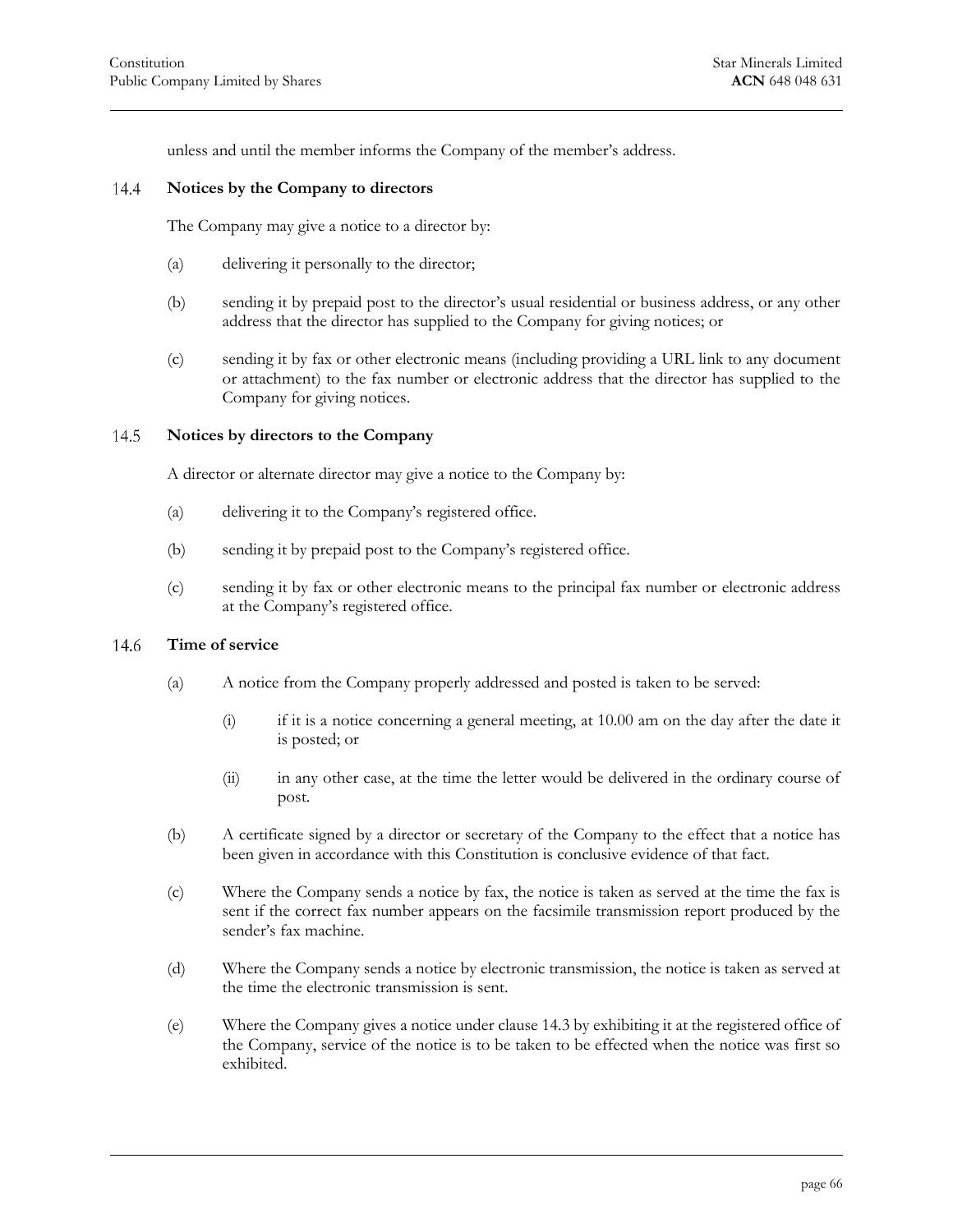- (f) Where the Company gives a notice to a member by any other means permitted by the Corporations Act relating to the giving of notices and electronic means of access to them, the notice is taken as given at 10.00 am on the day after the date on which the member is notified that the notice is available.
- (g) Where a member or director sends a notice to the Company by fax or electronic transmission, the notice is to be taken as served at the time the Company receives the notice.
- (h) Where a given number of days' notice or notice extending over any other period is required to be given, the day on which the notice is to be deemed served and, in the case of a notice convening a meeting, the day on which the meeting is to be held, are to be excluded in calculating the number of days or other period.

#### <span id="page-67-0"></span>14.7 **Notices in writing**

<span id="page-67-1"></span>A reference in this Constitution to a notice in writing includes a notice given by fax or other electronic means. The signature to a written notice need not be handwritten.

#### 14.8 **Other communications and documents**

<span id="page-67-2"></span>[Clause 14.1](#page-64-4) to clause [14.6](#page-66-2) (inclusive) apply, so far as they can and with necessary changes, to the service of any communication or document.

### **15. General**

#### <span id="page-67-3"></span>15.1 **Currency**

Any amount payable to the holder of a share, whether in relation to dividends, return of capital, participation in surplus property of the Company on a winding up or otherwise, may with the agreement of the holder or pursuant to the terms of issue of the share, be paid in:

- (a) Australian dollars; or
- (b) the currency of a country other than Australia, and the directors may fix a date up to 30 days before the payment date as the date on which any applicable exchange rate will be determined for that purpose.

#### <span id="page-67-4"></span>15.2 **Prohibition and enforceability**

- (a) Any provision of, or the application of any provision of, this Constitution that is void, illegal or unenforceable in any place is, in that place, ineffective only to the extent to which it is void, illegal or unenforceable.
- (b) Any provision of, or the application of any provision of, this Constitution that is void, illegal or unenforceable in any place does not affect the validity, legality or enforceability of that provision in any other place or of the remaining provisions in that or any other place.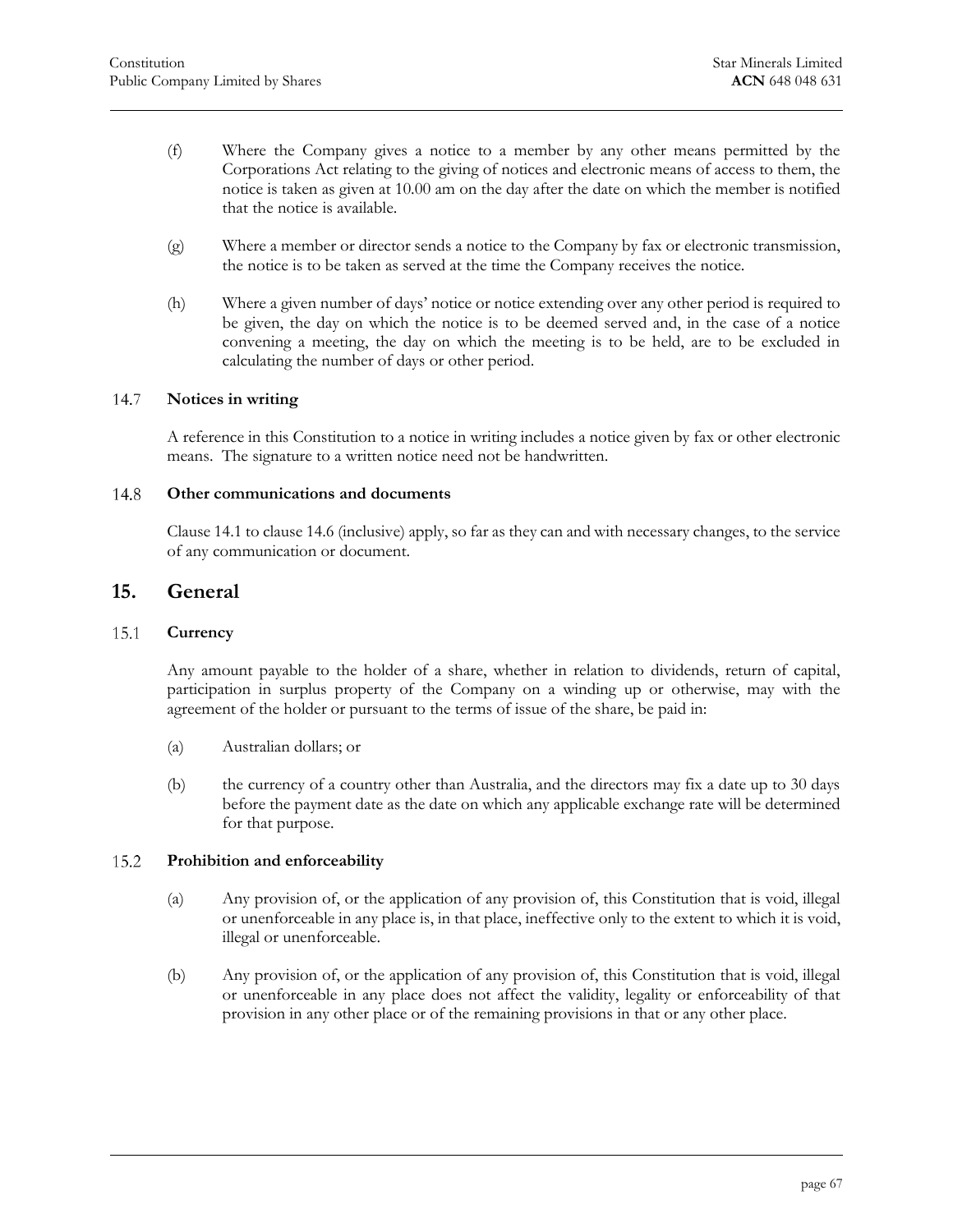#### **Submission to jurisdiction** 15.3

<span id="page-68-0"></span>Each member submits to the non-exclusive jurisdiction of the Supreme Court of the State or Territory in which the Company is taken to be registered for the purposes of the Corporations Act, the Courts of the Commonwealth of Australia, and the courts that may hear appeals from those courts.